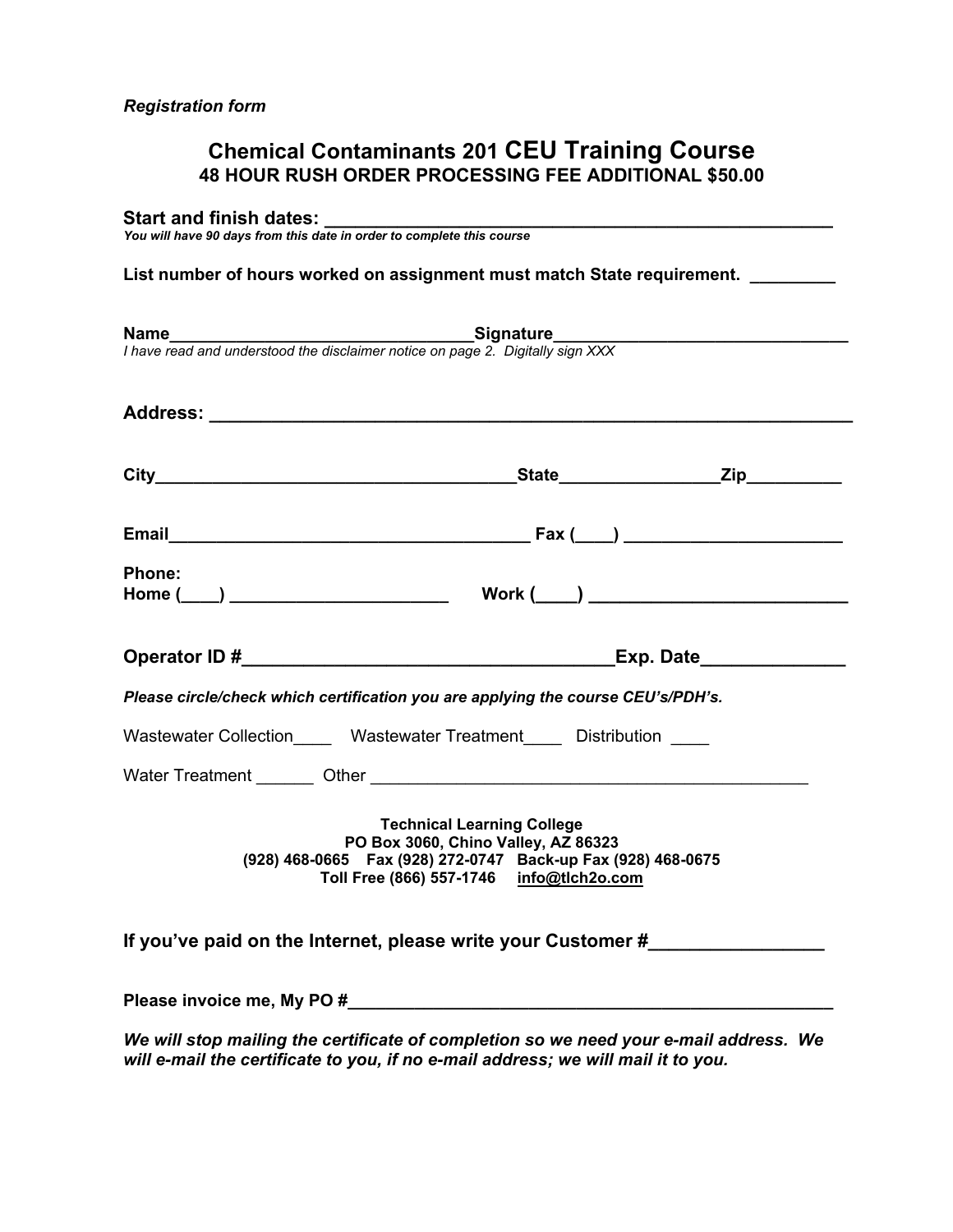# **DISCLAIMER NOTICE**

I understand that it is my responsibility to ensure that this CEU course is either approved or accepted in my State for CEU credit. I understand State laws and rules change on a frequent basis and I believe this course is currently accepted in my State for CEU or contact hour credit, if it is not, I will not hold Technical Learning College responsible. I also understand that this type of study program deals with dangerous conditions and that I will not hold Technical Learning College, Technical Learning Consultants, Inc. (TLC) liable for any errors or omissions or advice contained in this CEU education training course or for any violation or injury caused by this CEU education training course material. I will call or contact TLC if I need help or assistance and double-check to ensure my registration page and assignment has been received and graded.

**State Approval Listing Link,** check to see if your State accepts or has pre-approved this course. Not all States are listed. Not all courses are listed. If the course is not accepted for CEU credit, we will give you the course free if you ask your State to accept it for credit.

**Professional Engineers;** Most states will accept our courses for credit but we do not officially list the States or Agencies. Please check your State for approval.

# **State Approval Listing URL…**

*<http://www.abctlc.com/downloads/PDF/CEU%20State%20Approvals.pdf>*

*You can obtain a printed version of the course manual from TLC for an additional \$169.95 plus shipping charges.* 

# **AFFIDAVIT OF EXAM COMPLETION**

I affirm that I personally completed the entire text of the course. I also affirm that I completed the exam without assistance from any outside source. I understand that it is my responsibility to file or maintain my certificate of completion as required by the state or by the designation organization.

# **Grading Information**

In order to maintain the integrity of our courses we do not distribute test scores, percentages or questions missed. Our exams are based upon pass/fail criteria with the benchmark for successful completion set at 70%. Once you pass the exam, your record will reflect a successful completion and a certificate will be issued to you.

# **Rush Grading Service**

If you need this assignment graded and the results mailed to you within a 48-hour period, prepare to pay an additional rush service handling fee of \$50.00. This fee may not cover postage costs. If you need this service, simply write RUSH on the top of your Registration Form. We will place you in the front of the grading and processing line.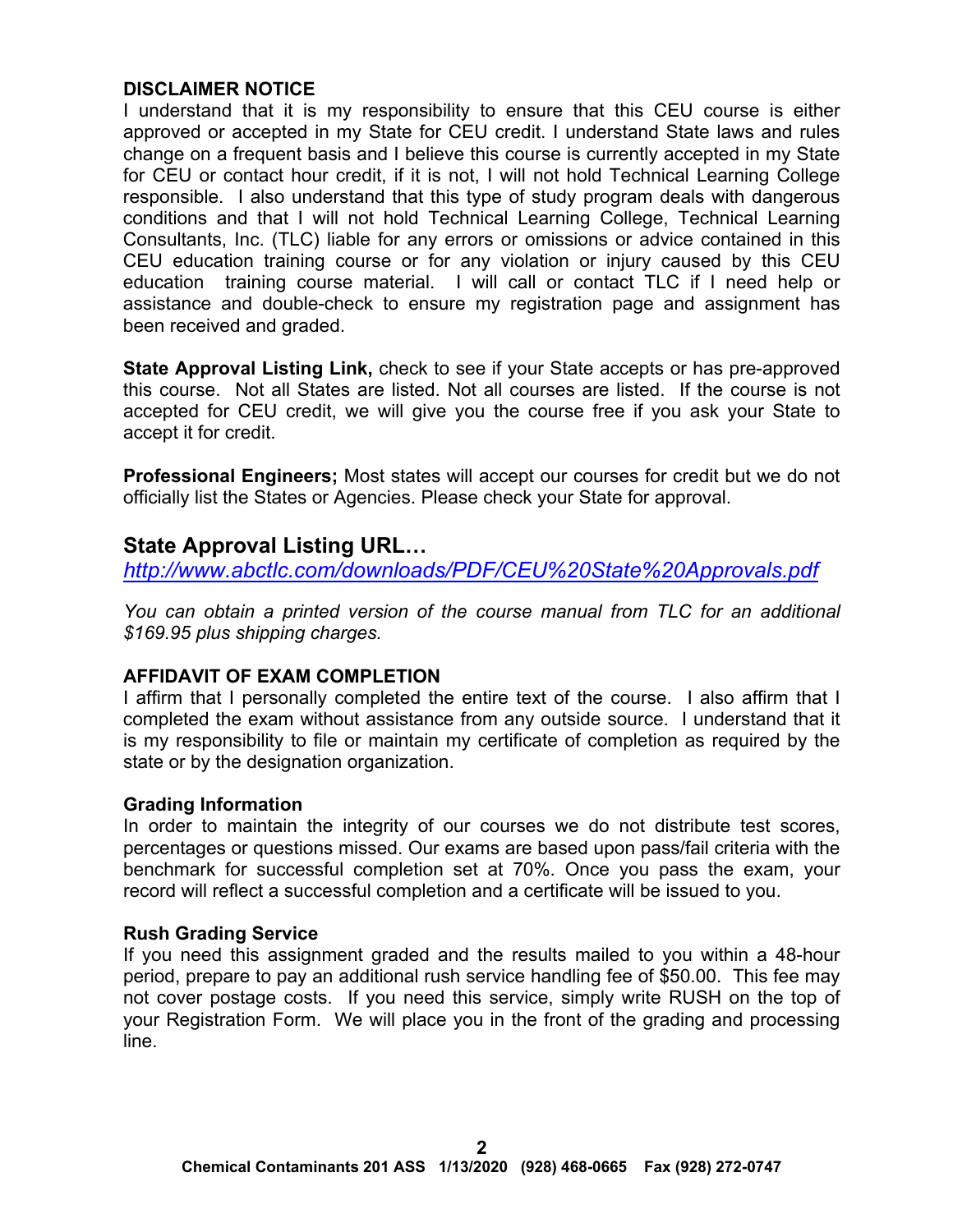# **CERTIFICATION OF COURSE PROCTOR**

Technical Learning College requires that our students who takes a correspondence or home study program course must pass a proctored course reading, quiz and final examination. The proctor must complete and provide to the school a certification form approved by the commission for each examination administered by the proctor.

**Instructions**. When a student completes the course work, fill out the blanks in this section and provide the form to the proctor with the examination.

Name of Course: **Name of Course:** 

Name of Licensee:

**Instructions to Proctor**. After an examination is administered, complete and return this certification and examination to the school in a sealed exam packet or in pdf format.

I certify that:

 $\overline{a}$ 

- 1. I am a disinterested third party in the administration of this examination. I am not related by blood, marriage or any other relationship to the licensee which would influence me from properly administering the examination.
- 2. The licensee showed me positive photo identification prior to completing the examination.
- 3. The enclosed examination was administered under my supervision on . The licensee received no assistance and had no access to books, notes or reference material.
- 4. I have not permitted the examination to be compromised, copied, or recorded in any way or by any method.
- 5. Provide an estimate of the amount of time the student took to complete the assignment.

Time to complete the entire course and final exam.

Notation of any problem or concerns:

Name and Telephone of Proctor (please print):

Signature of Proctor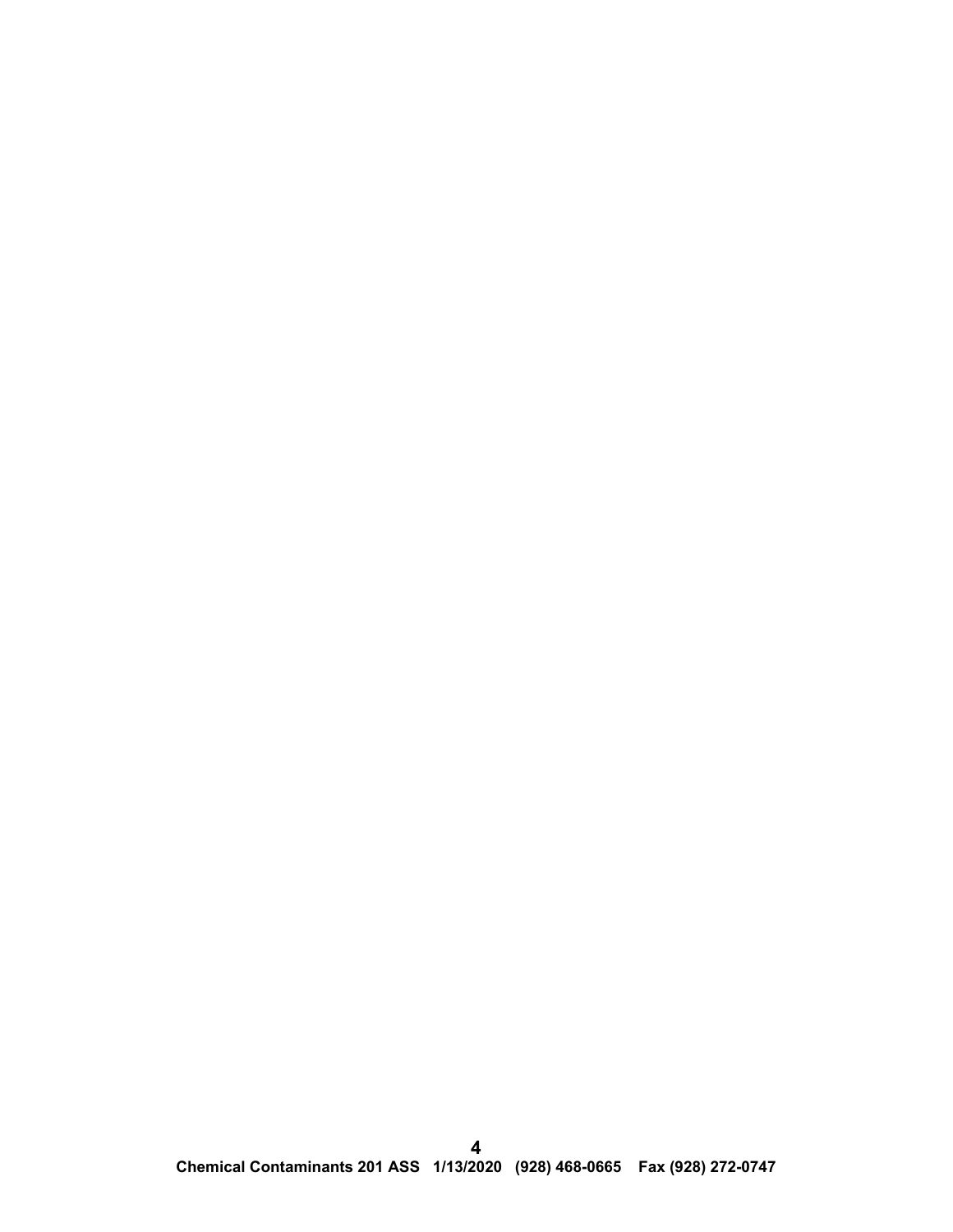# **Chemical Contaminants 201 Answer Key**

| <b>Name</b> |  |  |  |  |  |
|-------------|--|--|--|--|--|
|             |  |  |  |  |  |

**Phone# \_\_\_\_\_\_\_\_\_\_\_\_\_\_\_\_\_\_\_\_\_\_\_\_\_\_\_\_\_\_\_\_\_** 

**Did you check with your State agency to ensure this course is accepted for credit? No refunds.** 

*Method of Course acceptance confirmation. Please fill this section* 

| Website __ Telephone Call___ Email | <b>Spoke to</b> |
|------------------------------------|-----------------|
|                                    |                 |

Did you receive the approval number, if applicable? \_\_\_\_\_\_\_\_\_\_\_\_\_\_\_\_\_\_\_\_\_\_\_\_\_\_\_\_

What is the course approval number, if applicable?

*You can use Adobe Acrobat DC to complete your assignment.* 

*Please write down any questions that cannot be found or has problems* 

*Please circle, underline, bold or X only one correct answer* **A felt tipped pen works best.** 

| 1. A B  | 15. A B     | 29. A B C D | 43. A B C D |
|---------|-------------|-------------|-------------|
| 2. A B  | 16. A B     | 30. A B C D | 44. A B     |
| 3. A B  | 17. A B     | 31. A B C D | 45. A B     |
| 4. A B  | 18. A B     | 32. A B C D | 46. A B C D |
| 5. A B  | 19. A B     | 33. A B C D | 47. A B C D |
| 6. A B  | 20. A B C D | 34. A B C D | 48. A B C D |
| 7. A B  | 21. A B C D | 35. A B     | 49. A B C D |
| 8. A B  | 22. A B C D | 36. A B     | 50. A B C D |
| 9. A B  | 23. A B C D | 37. A B C D | 51. A B C D |
| 10. A B | 24. A B C D | 38. A B C D | 52. A B C D |
| 11. A B | 25. A B C D | 39. A B C D | 53. A B C D |
| 12. A B | 26. A B C D | 40. A B C D | 54. A B C D |
| 13. A B | 27. A B C D | 41. A B C D | 55. A B C D |
| 14. A B | 28. A B C D | 42. A B C D | 56. A B C D |
|         |             |             |             |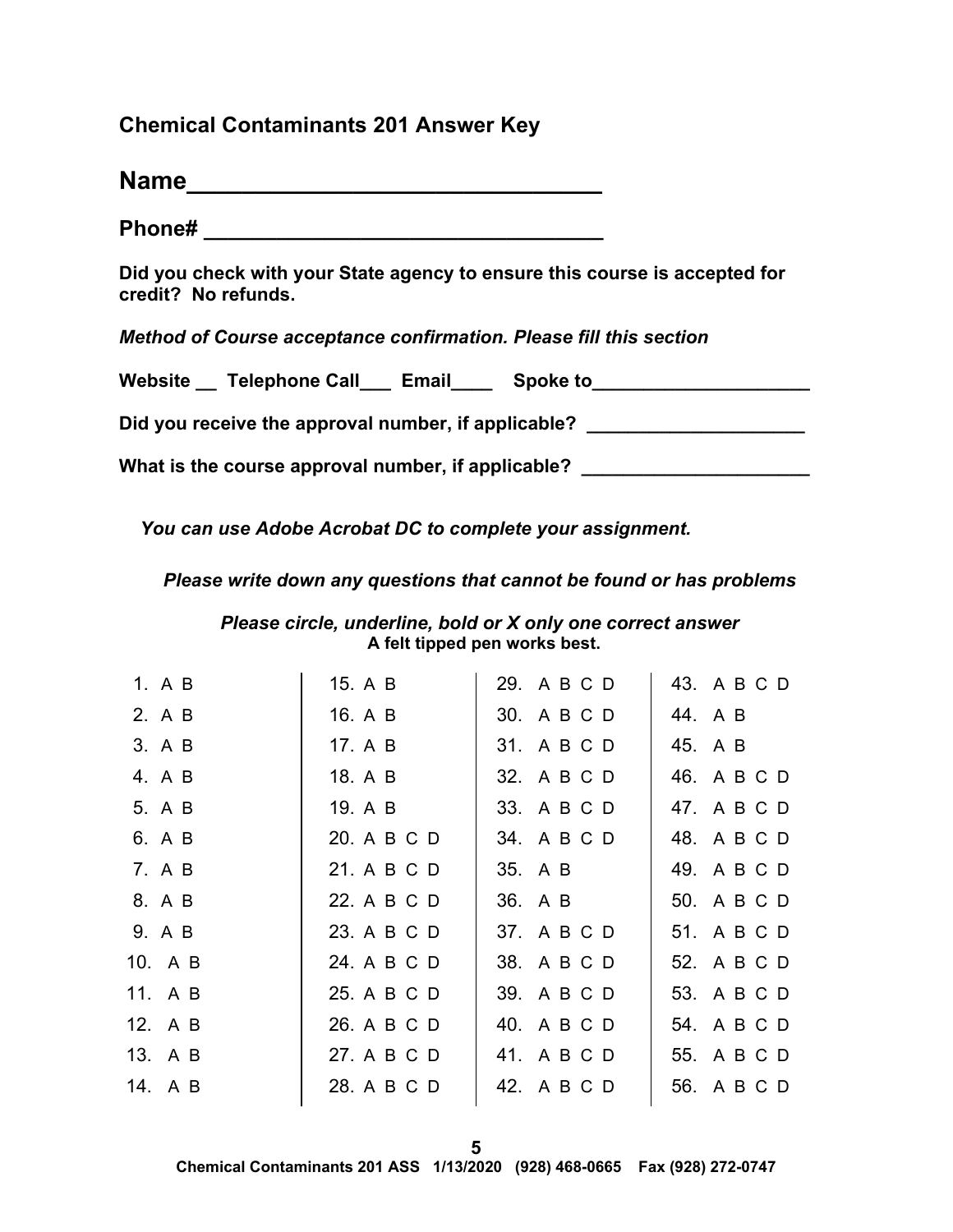| 57. A B C D | 89. A B C D  | 121. A B C D | 153. A B     |
|-------------|--------------|--------------|--------------|
| 58. A B C D | 90. A B C D  | 122. A B C D | 154. A B     |
| 59. A B C D | 91. A B C D  | 123. A B C D | 155. A B     |
| 60. A B C D | 92. A B C D  | 124. A B C D | 156. A B     |
| 61. A B C D | 93. A B C D  | 125. A B C D | 157. A B C D |
| 62. A B C D | 94. A B C D  | 126. A B C D | 158. A B C D |
| 63. A B C D | 95. A B C D  | 127. A B C D | 159. A B C D |
| 64. A B C D | 96. A B C D  | 128. A B C D | 160. A B C D |
| 65. A B C D | 97. A B C D  | 129. A B C D | 161. A B C D |
| 66. A B C D | 98. A B C D  | 130. A B C D | 162. A B C D |
| 67. A B C D | 99. A B C D  | 131. A B C D | 163. A B C D |
| 68. A B     | 100. A B     | 132. A B     | 164. A B C D |
| 69. A B C D | 101. A B     | 133. A B     | 165. A B C D |
| 70. A B C D | 102. A B C D | 134. A B     | 166. A B C D |
| 71. A B C D | 103. A B C D | 135. A B     | 167. A B C D |
| 72. A B C D | 104. A B C D | 136. A B     | 168. A B     |
| 73. A B C D | 105. A B C D | 137. A B     | 169. A B     |
| 74. A B C D | 106. A B C D | 138. A B     | 170. A B     |
| 75. A B C D | 107. A B C D | 139. A B     | 171. A B C D |
| 76. A B C D | 108. A B C D | 140. A B C D | 172. A B C D |
| 77. A B C D | 109. A B C D | 141. A B C D | 173. A B C D |
| 78. A B C D | 110. A B C D | 142. A B C D | 174. A B C D |
| 79. A B C D | 111. A B C D | 143. A B C D | 175. A B C D |
| 80. A B C D | 112. A B C D | 144. A B C D | 176. A B C D |
| 81. A B C D | 113. A B C D | 145. A B C D | 177. A B C D |
| 82. A B C D | 114. A B C D | 146. A B     | 178. A B C D |
| 83. A B     | 115. A B C D | 147. A B C D | 179. A B C D |
| 84. A B C D | 116. A B     | 148. A B     | 180. A B     |
| 85. A B C D | 117. A B C D | 149. A B     | 181. A B     |
| 86. A B C D | 118. A B C D | 150. A B     | 182. A B     |
| 87. A B C D | 119. A B C D | 151. A B     | 183. A B     |
| 88. A B C D | 120. A B C D | 152. A B C D | 184. A B     |
|             |              | 6            |              |

**Chemical Contaminants 201 ASS 1/13/2020 (928) 468-0665 Fax (928) 272-0747**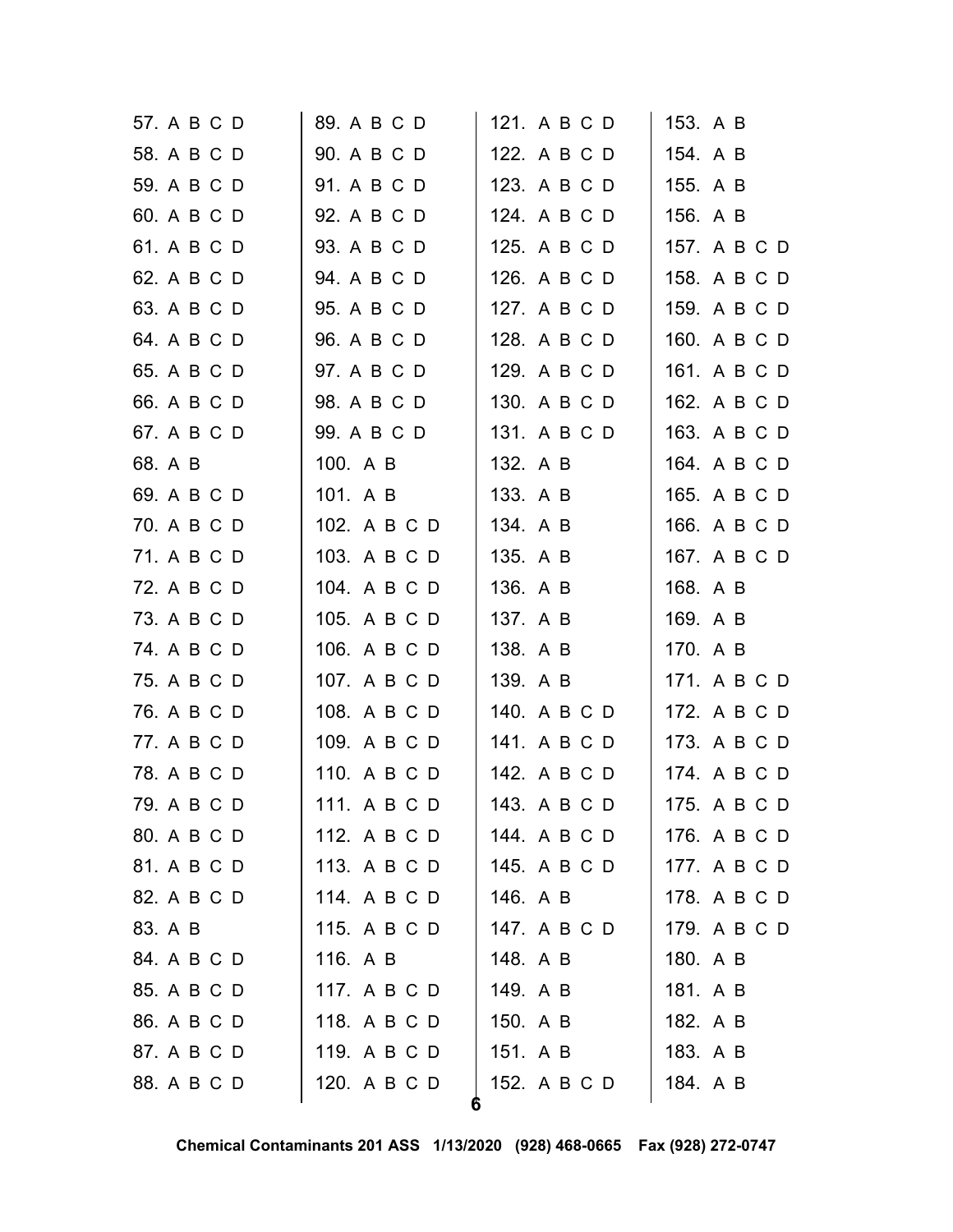| 185. A B     | 217. A B C D | 249. A B C D | 281. A B C D |
|--------------|--------------|--------------|--------------|
| 186. A B     | 218. A B     | 250. A B C D | 282. A B C D |
| 187. A B     | 219. A B     | 251. A B C D | 283. A B C D |
| 188. A B     | 220. A B     | 252. A B     | 284. A B C D |
| 189. A B     | 221. A B     | 253. A B C D | 285. A B C D |
| 190. A B C D | 222. A B     | 254. A B C D | 286. A B     |
| 191. A B C D | 223. A B C D | 255. A B C D | 287. A B     |
| 192. A B C D | 224. A B C D | 256. A B     | 288. A B     |
| 193. A B C D | 225. A B     | 257. A B     | 289. A B C D |
| 194. A B C D | 226. A B     | 258. A B     | 290. A B C D |
| 195. A B C D | 227. A B C D | 259. A B     | 291. A B C D |
| 196. A B C D | 228. A B C D | 260. A B C D | 292. A B     |
| 197. A B C D | 229. A B C D | 261. A B C D | 293. A B     |
| 198. A B     | 230. A B C D | 262. A B C D | 294. A B     |
| 199. A B     | 231. A B     | 263. A B C D | 295. A B C D |
| 200. A B C D | 232. A B C D | 264. A B C D | 296. A B C D |
| 201. A B C D | 233. A B C D | 265. A B C D | 297. A B     |
| 202. A B C D | 234. A B C D | 266. A B     | 298. A B     |
| 203. A B C D | 235. A B     | 267. A B     | 299. A B     |
| 204. A B     | 236. A B C D | 268. A B     | 300. A B     |
| 205. A B     | 237. A B C D | 269. A B     | 301. A B C D |
| 206. A B C D | 238. A B C D | 270. A B     | 302. A B     |
| 207. A B C D | 239. A B     | 271. A B C D | 303. A B C D |
| 208. A B C D | 240. A B     | 272. A B C D | 304. A B C D |
| 209. A B C D | 241. A B     | 273. A B C D | 305. A B C D |
| 210. A B     | 242. A B     | 274. A B C D | 306. A B C D |
| 211. A B C D | 243. A B C D | 275. A B C D | 307. A B     |
| 212. A B C D | 244. A B C D | 276. A B C D | 308. A B C D |
| 213. A B C D | 245. A B C D | 277. A B C D | 309. A B C D |
| 214. A B C D | 246. A B C D | 278. A B     | 310. A B C D |
| 215. A B C D | 247. A B C D | 279. A B     | 311. A B C D |
| 216. A B C D | 248. A B C D | 280. A B     | 312. A B C D |
|              |              |              |              |

**Chemical Contaminants 201 ASS 1/13/2020 (928) 468-0665 Fax (928) 272-0747**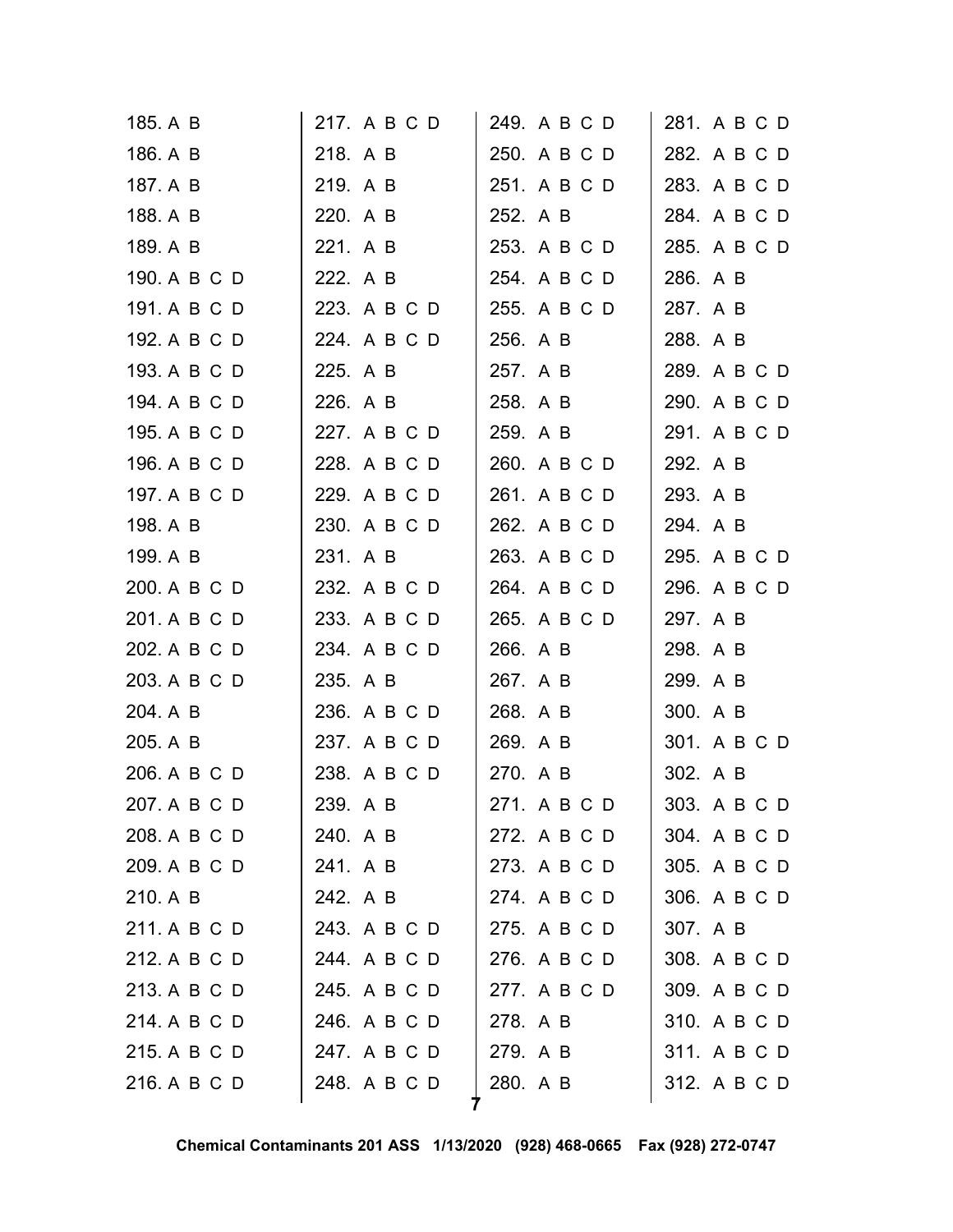| 313. A B C D | 335. A B C D | 357. A B C D | 379. A B C D |
|--------------|--------------|--------------|--------------|
| 314. A B     | 336. A B C D | 358. A B C D | 380. A B C D |
| 315. A B     | 337. A B C D | 359. A B C D | 381. A B C D |
| 316. A B     | 338. A B C D | 360. A B C D | 382. A B C D |
| 317. A B     | 339. A B C D | 361. A B C D | 383. A B C D |
| 318. A B C D | 340. A B C D | 362. A B C D | 384. A B C D |
| 319. A B C D | 341. A B C D | 363. A B C D | 385. A B C D |
| 320. A B C D | 342. A B C D | 364. A B C D | 386. A B C D |
| 321. A B C D | 343. A B C D | 365. A B C D | 387. A B C D |
| 322. A B C D | 344. A B C D | 366. A B C D | 388. A B C D |
| 323. A B C D | 345. A B C D | 367. A B C D | 389. A B C D |
| 324. A B C D | 346. A B C D | 368. A B C D | 390. A B C D |
| 325. A B     | 347. A B     | 369. A B C D | 391. A B C D |
| 326. A B     | 348. A B C D | 370. A B C D | 392. A B C D |
| 327. A B     | 349. A B C D | 371. A B C D | 393. A B C D |
| 328. A B C D | 350. A B C D | 372. A B C D | 394. A B C D |
| 329. A B C D | 351. A B C D | 373. A B C D | 395. A B C D |
| 330. A B C D | 352. A B C D | 374. A B C D | 396. A B C D |
| 331. A B C D | 353. A B C D | 375. A B C D | 397. A B C D |
| 332. A B C D | 354. A B C D | 376. A B C D | 398. A B C D |
| 333. A B C D | 355. A B C D | 377. A B C D | 399. A B C D |
| 334. A B C D | 356. A B C D | 378. A B C D | 400. A B C D |
|              |              |              |              |

*Please write down any questions that cannot be found or has problems*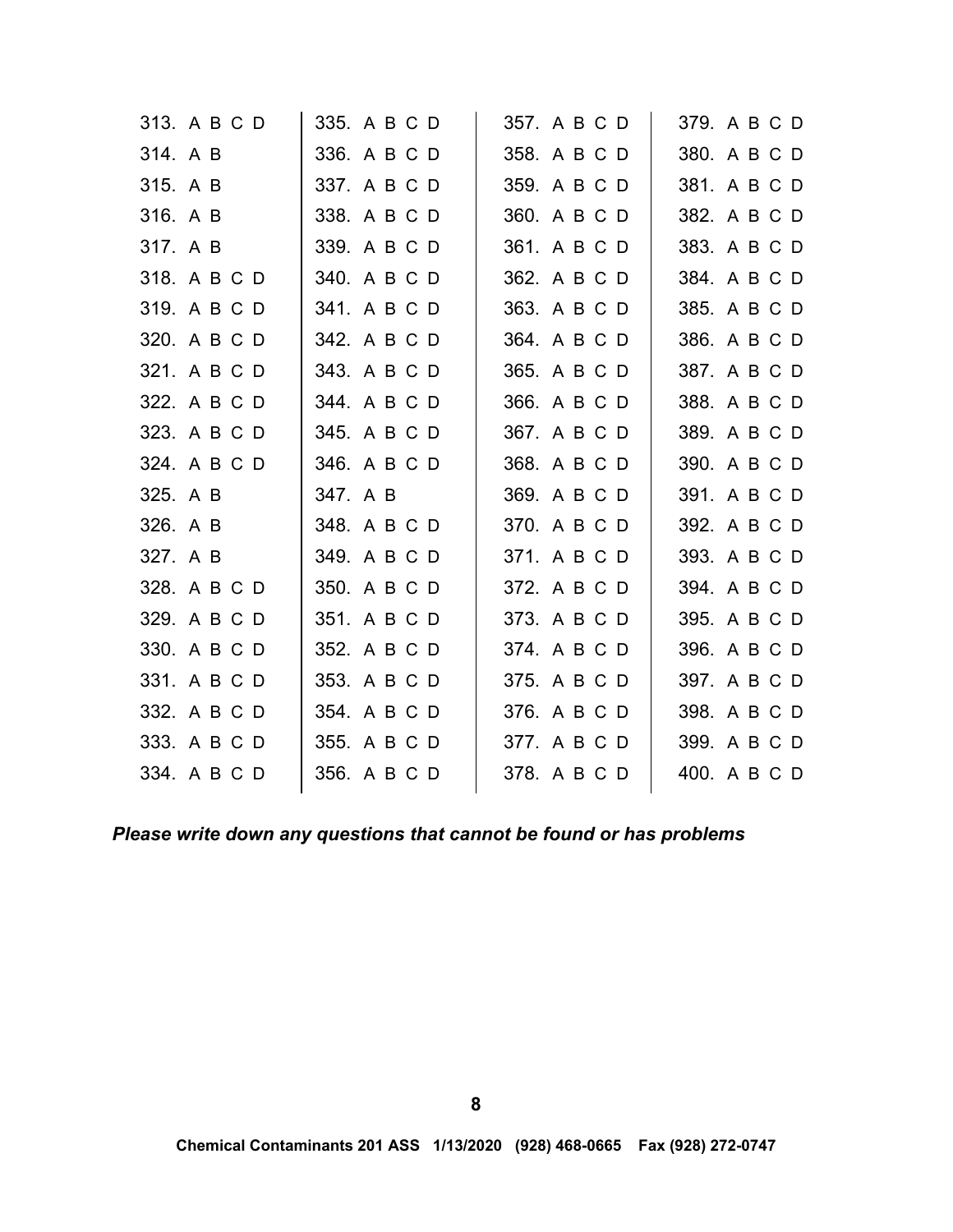# **CHEMICAL CONTAMINANTS 201 CEU TRAINING COURSE**

# **CUSTOMER SERVICE RESPONSE CARD**

| PLEASE COMPLETE THIS FORM BY CIRCLING THE NUMBER OF THE<br><b>APPROPRIATE ANSWER IN THE AREA BELOW.</b>                |  |  |
|------------------------------------------------------------------------------------------------------------------------|--|--|
| 1. Please rate the difficulty of your course.<br>Very Easy 0 1 2 3 4 5 Very Difficult                                  |  |  |
| 2. Please rate the difficulty of the testing process.<br>Very Easy 0 1 2 3 4 5 Very Difficult                          |  |  |
| 3. Please rate the subject matter on the exam to your actual field or work.<br>Very Similar 0 1 2 3 4 5 Very Different |  |  |
|                                                                                                                        |  |  |
| 5. What would you do to improve the Course?                                                                            |  |  |
| How about the price of the course?                                                                                     |  |  |
| Poor_________ Fair ______ Average ______ Good______ Great______                                                        |  |  |
| How was your customer service?                                                                                         |  |  |
| Poor___ Fair _____ Average ____ Good _____ Great ____                                                                  |  |  |
| Any other concerns or comments.                                                                                        |  |  |
|                                                                                                                        |  |  |
|                                                                                                                        |  |  |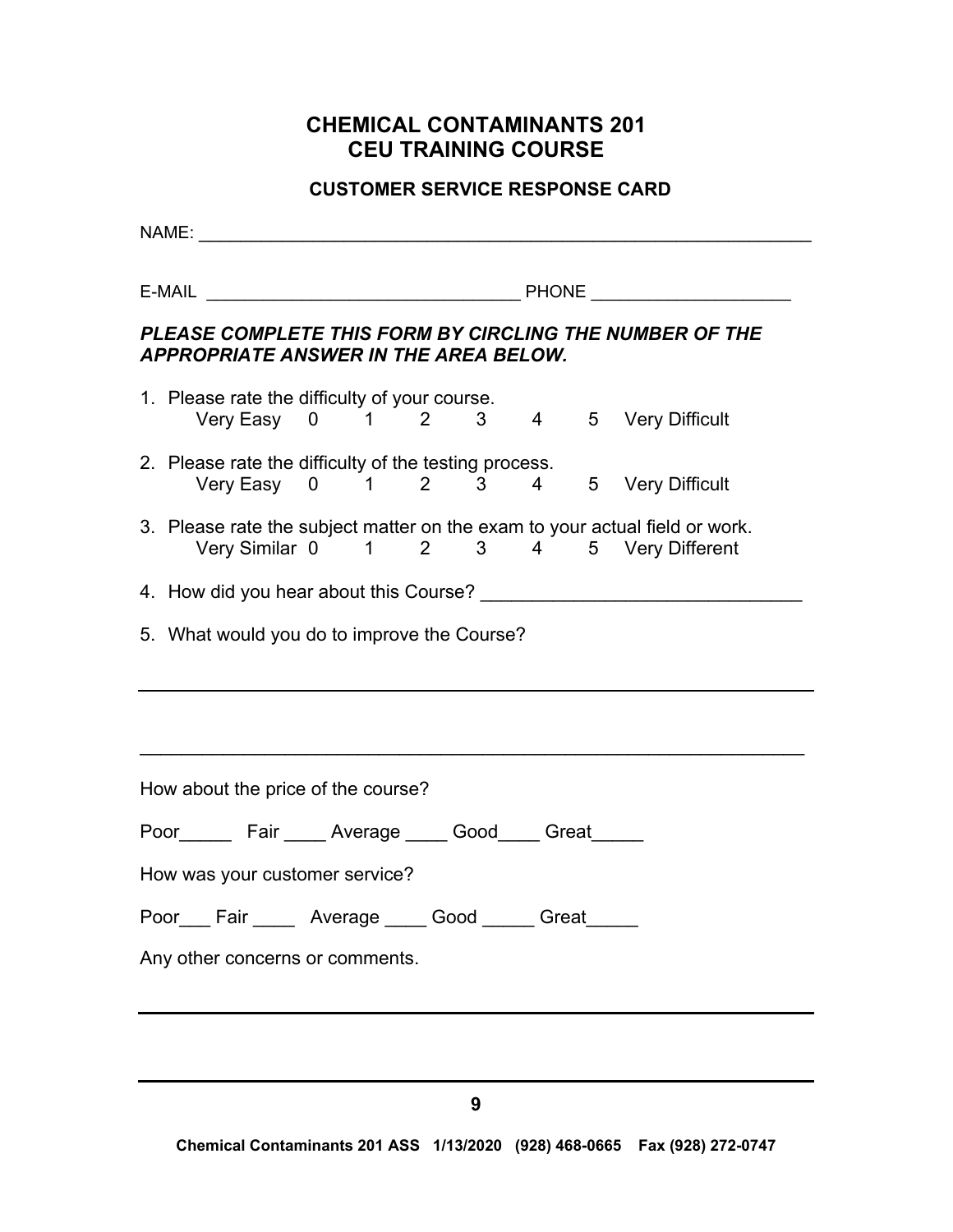**Amount of Time for Course Completion – How many hours you spent on course?** 

# **Must match State Hour Requirement \_\_\_\_\_\_\_\_\_\_ (Hours)**

*I* understand that *I* am 100 percent responsible to ensure that TLC receives the *Assignment and Registration Key and that it is accepted for credit by my State or Providence. I understand that TLC has a zero tolerance towards not following their rules, cheating or hostility towards staff or instructors. I need to complete the entire assignment for credit. There is no credit for partial assignment completion. My exam was proctored. I will contact TLC if I do not hear back from them within 2 days of assignment submission. I will forfeit my purchase costs and will not receive credit or a refund if I do not abide with TLC's rules. I will not hold TLC liable for any errors, injury, death or non-compliance with rules. I will abide with all federal and state rules and rules found on page 2.* 

**Please Sign that you understand and will abide with TLC's Rules.** 

**\_\_\_\_\_\_\_\_\_\_\_\_\_\_\_\_\_\_\_\_\_\_\_\_\_\_\_\_\_\_\_\_\_\_\_\_\_\_\_\_\_\_\_\_\_\_\_\_\_\_\_\_\_\_ Signature** 

# **When Finished with Your Assignment**

# **REQUIRED DOCUMENTS**

Please scan the **Registration Page, Answer Key, Survey and Driver's License** and email it to [info@TLCH2O.com.](mailto:info@TLCH2O.com) 

# **iPhone**

If you are unable to scan, take a photo of these documents with your **iPhone** and send these photos to TLC, [info@TLCH2O.com.](mailto:info@TLCH2O.com) 

# **FAX**

If you are unable to scan and email, please fax these to TLC, if you fax, call to confirm that we received your paperwork. **(928) 468-0675** 

# **Rush Grading Service**

If you need this assignment graded and the results mailed to you within a 48-hour period, prepare to pay an additional rush service handling fee of \$50.00. This fee may not cover postage costs. If you need this service, simply write RUSH on the top of your Registration Form. We will place you in the front of the grading and processing line. Thank you…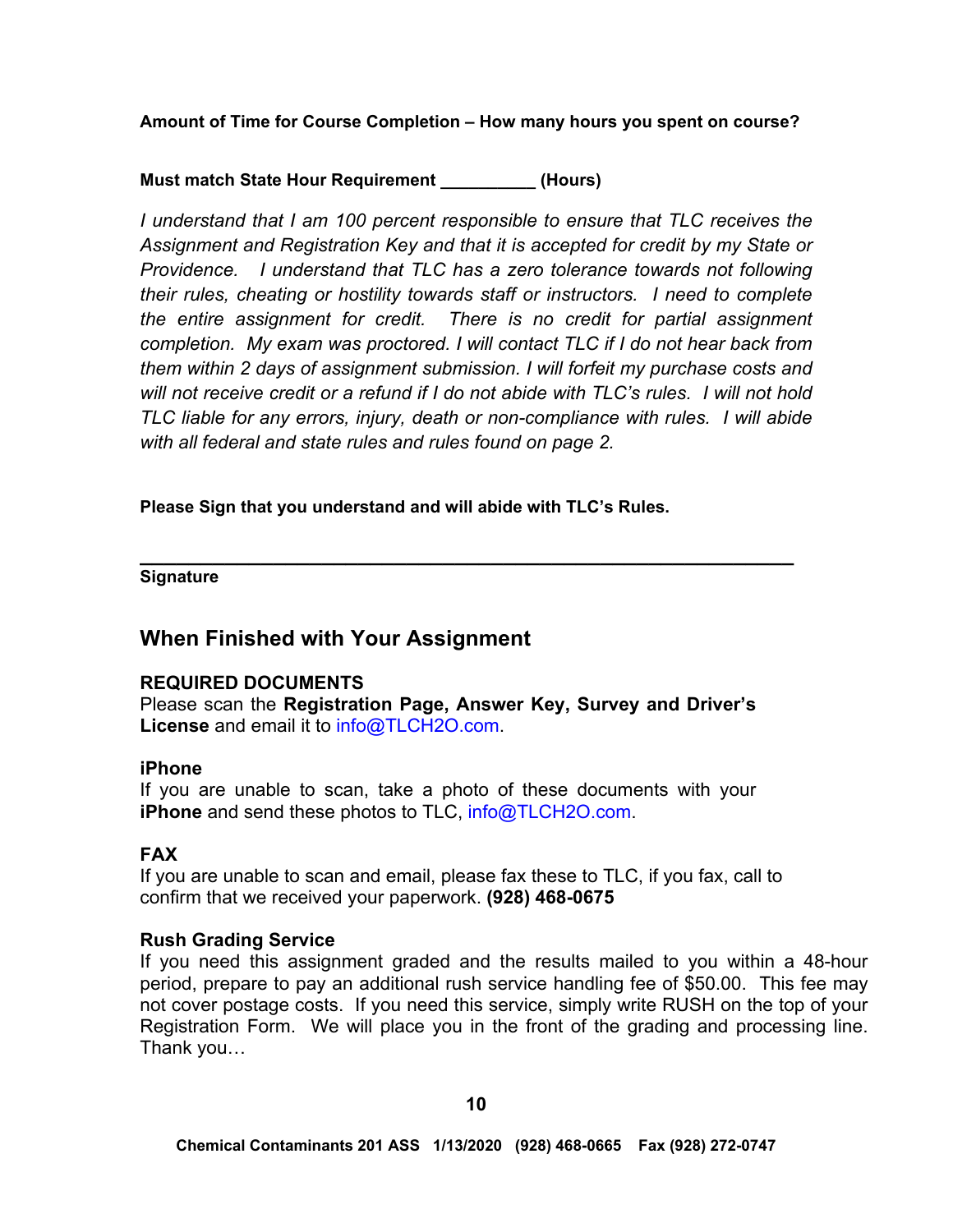# **Chemical Contaminants 201 CEU Training Course Assignment**

You will have 90 days from the start of this assignment to successfully complete it with a score of 70%. If you should need any assistance, please call or e-mail the Student Service Department, please fax or e-mail all concerns and the final test to TLC.

#### *You are expected to circle the correct answer on the enclosed answer key. Please include your name and address on your exam. The answer key is in the front. There are no intentional trick questions.*

You can e-mail or fax your Answer Key along with the Registration Form to TLC.

# *Please write down any questions that cannot be found or has problems*

1. Physical characteristics are the elements found that are considered alkali, metals, and non-metals such as fluoride, sulfides or acids. A. True B. False

2. Total Dissolved Solids (TDS) is a primary pollutant; it is an indicator of water characteristics such as hardness and an indication of an assortment of chemical contaminants that might be present such as pH.

A. True B. False

3. pH is the negative logarithm of the hydrogen ion concentration, [H+], a measure of the degree to which a solution is acidic or alkaline. A. True B. False

# **Turbidity Introduction**

4. The turbidity in natural surface waters is composed of a large number of sizes of particles. The sizes of particles can be changing constantly, depending on precipitation and manmade factors.

A. True B. False

5. When heavy rains occur, runoff into streams, rivers, and reservoirs occurs, causing turbidity levels to increase. In most cases, the particle sizes are relatively large and settle relatively quickly in both the water treatment plant and the source of supply. A. True B. False

6. Low turbidity waters can be very difficult to coagulate due to the difficulty in inducing collision between the colloids. In this instance, floc formation is poor, and much of the turbidity is carried directly to the filters.

A. True B. False

7. Organic colloids may be present in a water supply due to pollution, and these colloids can be difficult to remove in the coagulation process. In this situation, higher coagulant dosages are generally required.

A. True B. False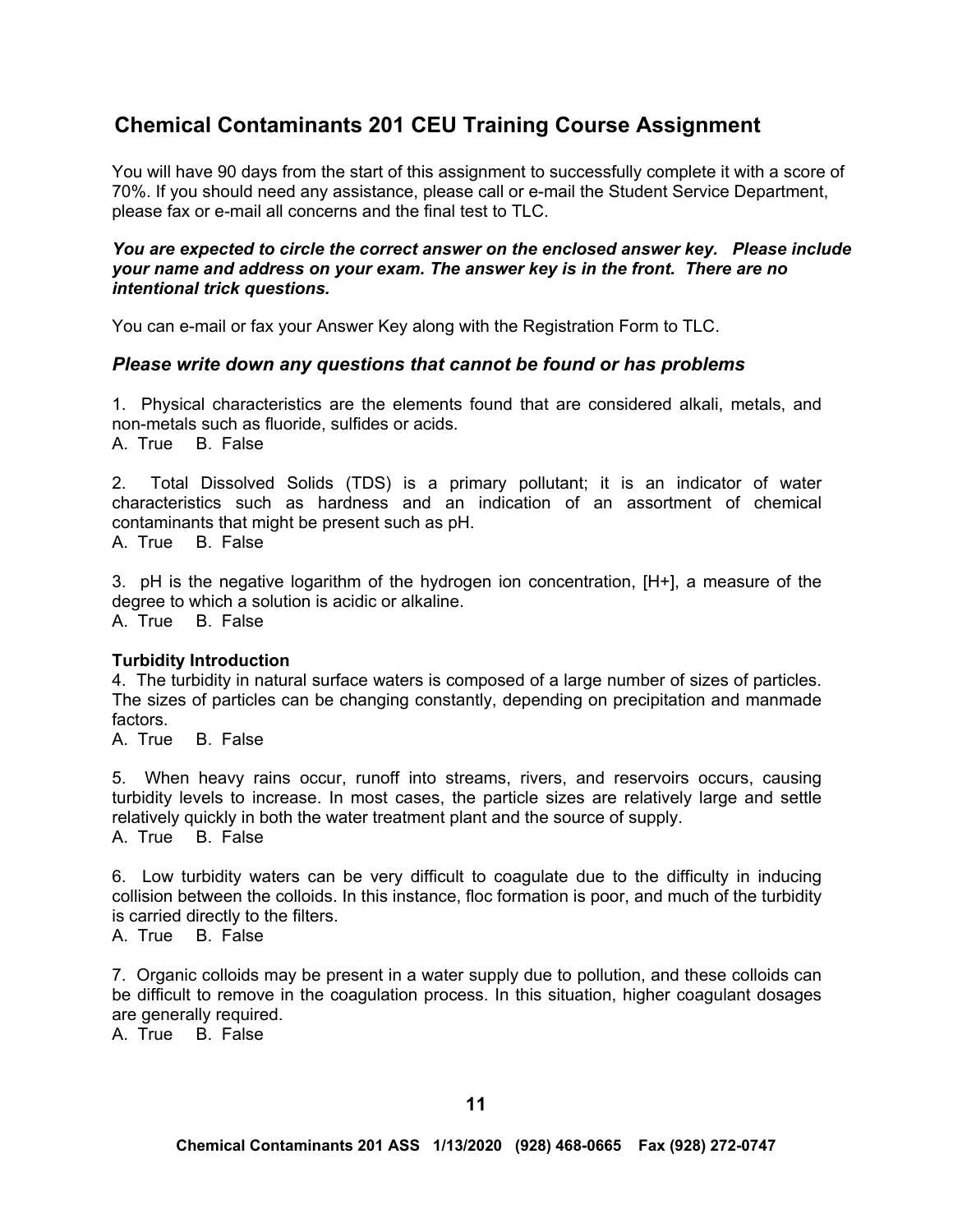8. High levels of turbidity may interfere with proper water treatment and monitoring. If high quality raw water is low in turbidity, there will be a reduction in water treatment costs. Turbidity is undesirable because it causes health hazards.

A. True B. False

9. An MCL for turbidity established by the EPA because turbidity interferes with disinfection. This characteristic of water changes the most rapidly after a heavy rainfall. A. True B. False

10. Lead usually occurs naturally in water supplies.

A. True B. False

#### **Hardness**

11. There are two types of hardness: temporary and permanent. Temporary hardness comes out of the water when it's heated and is deposited as scale and fur on kettles, coffee makers and taps and appears as a scum or film on tea and coffee.

A. True B. False

#### **Radiological Characteristics**

12. Radiological characteristics are the result of water coming in contact with radioactive materials.

A. True B. False

#### **Regulated Chemical Contaminants**

13. Non-Detects (ND) - laboratory analysis indicates that the constituent is not present. A. True B. False

14. Parts per million (ppm) or Milligrams per liter (mg/L) - one part per million corresponds to ten minutes in one year or a single penny in \$1,000. A. True B. False

15. The concentration of a contaminant which, if exceeded, triggers treatment or other requirements which a water system must follow is called the "Action level" . A. True B. False

16. Maximum Contaminant Level - the "Maximum Allowed" (MCL) is the lowest level of a contaminant that is allowed in drinking water. A. True B. False

17. Maximum Contaminant Level Goal - the "Goal" (MCLG) is the level of a contaminant in drinking water below which there is no known or expected risk to health. MCLGs allow for a margin of safety.

A. True B. False

18. Parts per billion (ppb) or Micrograms per liter (ug/L) - one part per billion corresponds to one minute in 10,000 years, or a single penny in \$10,000. A. True B. False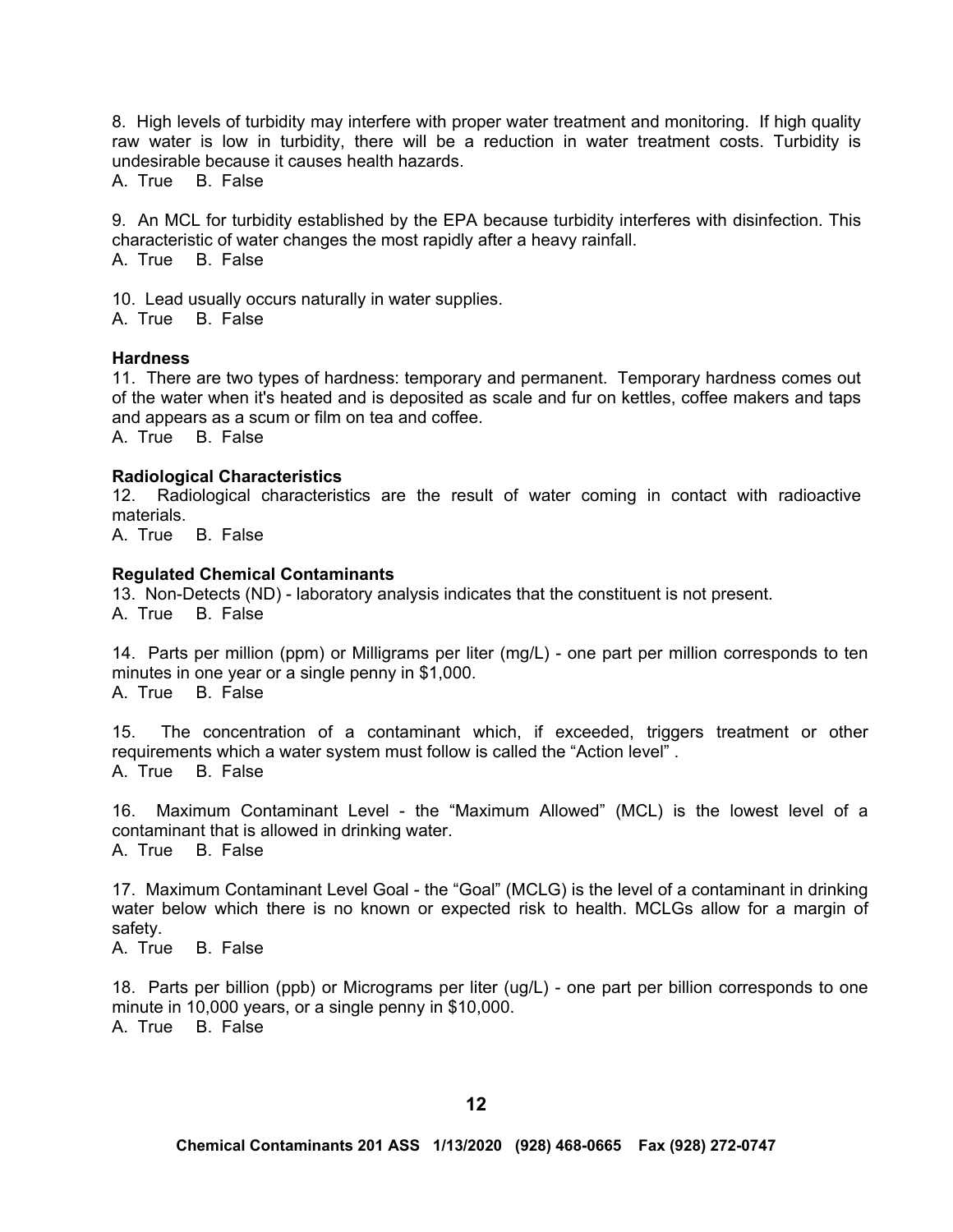19. Picocuries per liter (pCi/L) - picocuries per liter is a measure of the radioactivity in water. A. True B. False

20. This series of rules are known as the Chemical Phase Rules define regulations for three contaminant groups:\_\_\_\_\_\_\_\_\_\_\_, Synthetic Organic Chemicals (SOC), and Volatile Organic Chemicals (VOC).

A. Inorganic Chemicals (IOC) C. Carcinogens

B. Products and reactants D. None of the above

#### **Inorganic Chemical Introduction**

21. Which of the following in biological systems includes or incorporates carbohydrates into the molecular structure?

- A. Organic Chemicals (SOCs) C. Organic compounds
- B. Organic matter **D. None of the above**

22. Which of the following are rather simple chemicals present in groundwater?

- A. Presence of a carbon atom C. Inorganic compounds
- B. Minerals **D. None of the above**

23. Which of the following are dissolved from the rock/soil that make up the aquifer or waterbearing rock formations below the soil surface?

- A. Presence of a carbon atom C. Inorganic compounds
- B. Minerals **D. None of the above**

24. Organic chemists usually refer to any molecule containing carbon as an organic compound and by default this means that \_\_\_\_\_\_\_\_\_\_\_\_\_\_\_\_\_\_\_deals with molecules lacking carbon.

- A. Organic chemistry
- B. Inorganic chemistry D. None of the above

25. Which of the following that have been metabolically incorporated into living tissues persist in decomposing tissues?

- A. Organic Chemicals (SOCs) C. Organic compounds
- B. Organic matter **D.** None of the above

26. The difference between inorganic and organic compounds is not always clear when dealing with open and closed systems, some view the open environment (i.e., the ecosphere) as an extension of life and from this perspective may consider atmospheric CO<sub>2</sub> as?

- A. Compounds C. Inorganic compound
- B. An organic compound D. None of the above

27. Which of the following may be introduced into ground water by human activities?

- A. Compounds C. Calcium
- B. Seawater D. None of the above

28. Water purveyors shall test for 30 different \_\_\_\_\_\_\_\_\_\_\_\_\_\_\_\_\_ including all arsenic, barium, cadmium, lead, mercury, selenium, and thallium

- A. Compounds C. Inorganic compounds
	-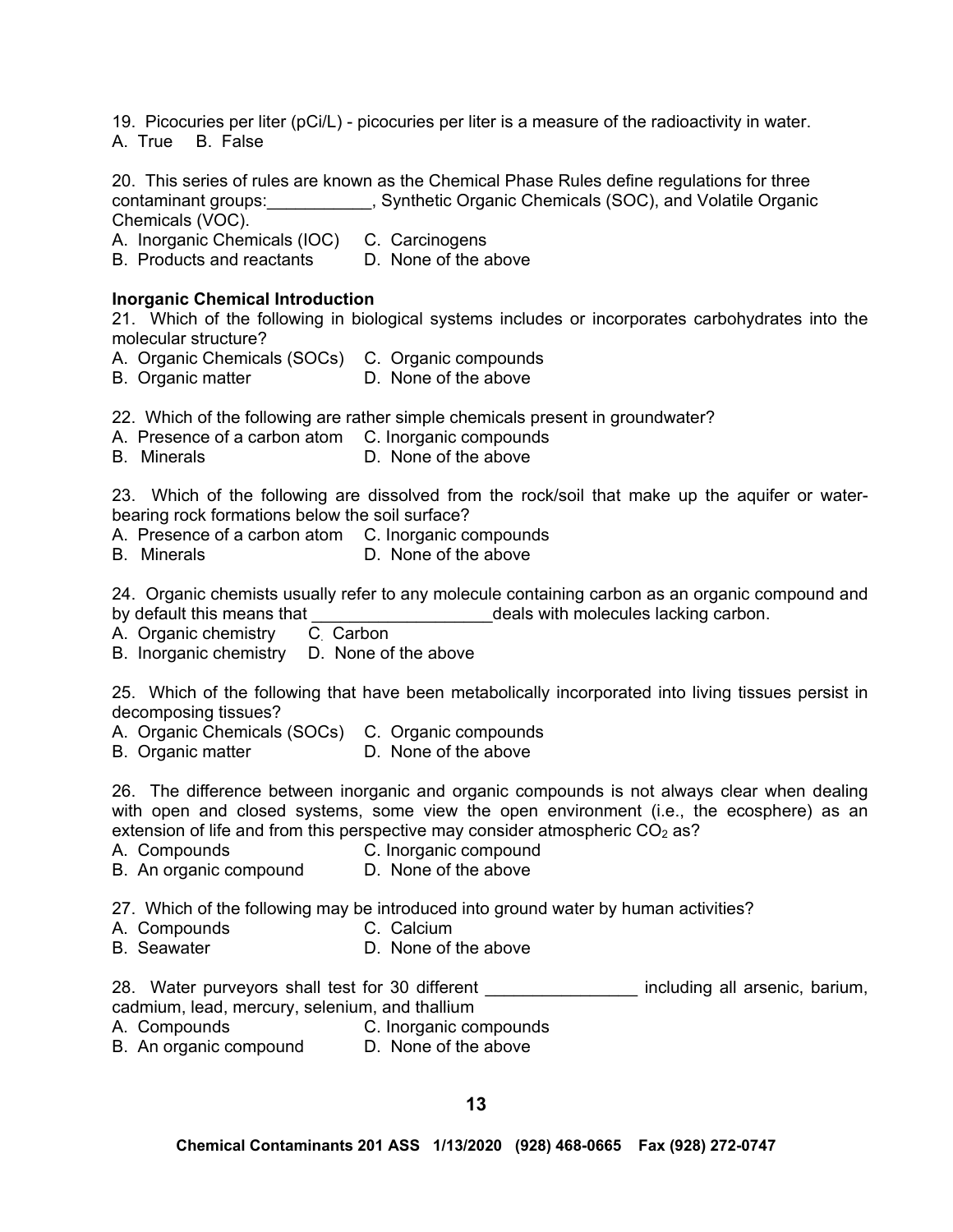- 29. Which of the following these are once living, or are living and can bring life to cells?
- A. Compounds C. Inorganic compounds
- B. Organic compounds D. None of the above
- 30. Which of the following these were never living, without carbon and cannot bring life to cells?
- A. Compounds C. Inorganic compounds
- B. Organic compounds D. None of the above

### **Inorganic Chemistry**

- 31. Inorganic chemistry is the study of the synthesis and behavior of?
- A. Inorganic compounds C. Inorganic and organometallic compounds
- B. Some metals **D.** None of the above

32. The distinction between the two disciplines is far from absolute, and there is much overlap, most importantly in the sub-discipline of?

- A. Crystallization C. Organometallic chemistry
- B. Electrically neutral D. None of the above

# **Key Concepts**

33. Many inorganic compounds are ionic compounds, consisting of **Example 20** joined by ionic bonding.

- A. Myriad organic compounds C. Cations and anions
- B. Inorganic compounds D. None of the above

34. In any salt, the proportions of the ions are such that the electric charges cancel out, so that the bulk compound is?

- A. An inorganic salt C. Electrically positive
- B. Electrically neutral D. None of the above

35. The ions are described by their oxidation state and their ease of formation can be inferred from the ionization potential (for cations) or from the electron affinity (anions).

A. True B. False

36. When one reactant contains hydrogen atoms, a reaction can take place by exchanging protons in acid-base chemistry. In a more general definition, an acid can be any chemical species capable of binding to electron pairs is called a Lewis acid; conversely any molecule that tends to donate an electron pair is referred to as a Lewis base.

A. True B. False

37. Important classes of inorganic salts are the substance the sulfates and the halides.

- A. Oxides, the carbonates C. Sulfites
- B. Electrically neutral cations D. None of the above

38. Many inorganic compounds are characterized by high melting points. Inorganic salts typically are poor conductors in the?

- A. Myriad C. Ionic compound
- B. Solid state D. None of the above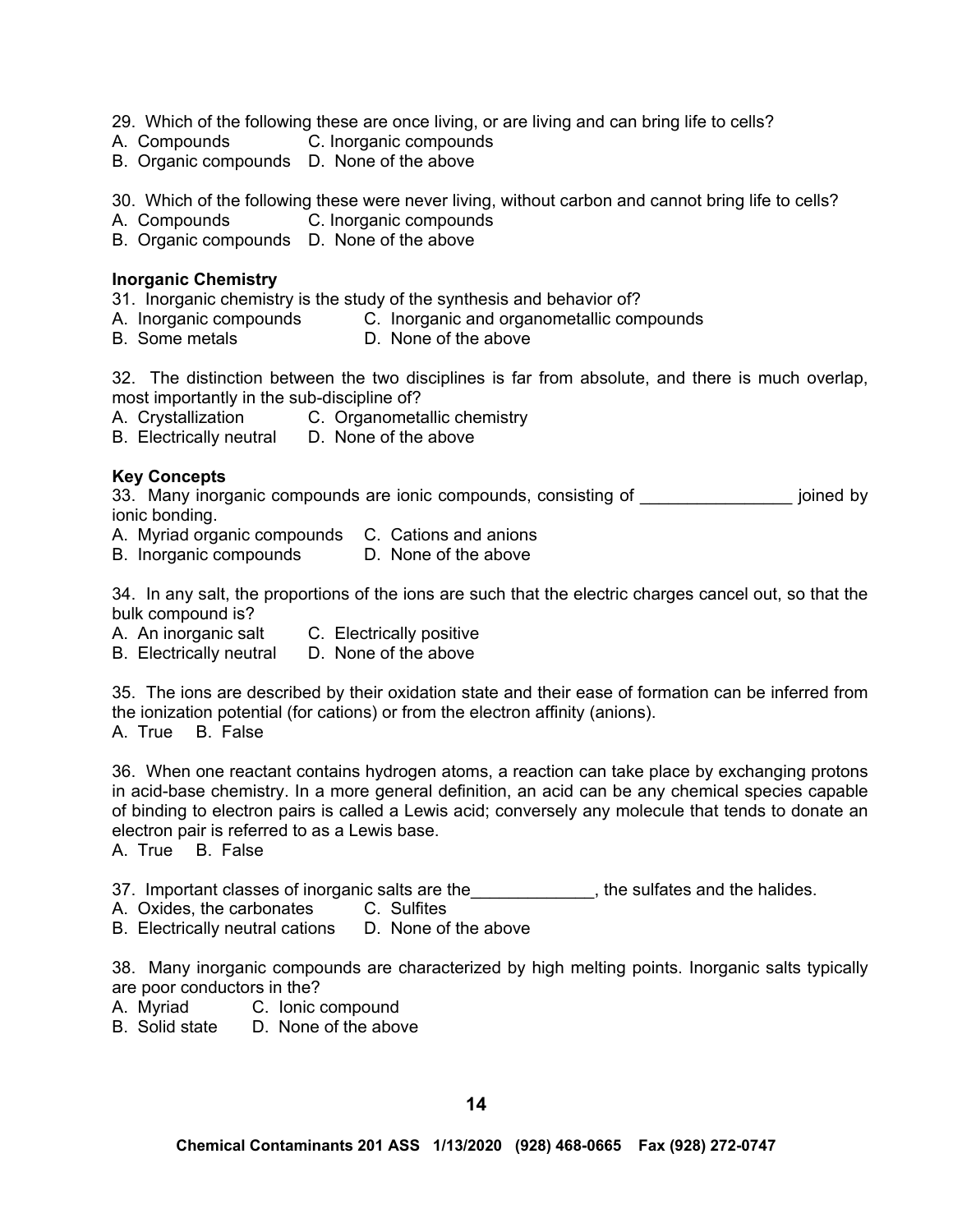39. Another important feature is their solubility in water, e.g?

A. And ease of crystallization C. Sub-discipline of organometallic chemistry

B. Electrically neutral D. None of the above

40. In redox reactions one reactant, the oxidant, lowers its \_\_\_\_\_\_\_\_\_\_\_\_\_\_\_\_\_\_\_\_\_\_and the reductant, has its oxidation state increased.

- A. Redox state **C.** Electron affinity (anions)
- B. Oxidation state D. None of the above

41. Which of the following can occur indirectly as well, e.g., in batteries, a key concept in electrochemistry?

- A. Crystallization C. Electron exchange
- B. Electrically neutral charges D. None of the above
- 42. Soil may contain iron sulfide as pyrite or?
- A. Calcium sulfate **C. Man-made inorganic compounds**
- B. Nature-made inorganic compounds D. None of the above

43. Which of the following was ammonium nitrate for soil fertilization through the Haber process?

- A. Man-made inorganic compounds C. Nature-made inorganic compounds
	-

B. Classification of compounds D. None of the above

44. Inorganic compounds are found multitasking as biomolecules: as electrolytes, in energy storage (ATP) or in construction.

A. True B. False

45. Subdivisions of inorganic chemistry are active areas of research in inorganic chemistry, aimed toward new catalysts, superconductors, and therapies. A. True B. False

#### **Descriptive Inorganic Chemistry**

- 46. Descriptive inorganic chemistry focuses on the \_\_\_\_\_\_\_\_\_\_\_\_\_ based on their properties.
- A. Man-made inorganic compounds C. Nature-made inorganic compounds<br>B. Classification of compounds D. None of the above
- B. Classification of compounds

47. Partly the classification focuses on the position in the periodic table of the heaviest element in the compound, partly by grouping compounds by their?

- A. Supramolecular similarities C. Structural similarities
	-

B. Classical coordination compounds D. None of the above

48. When studying inorganic compounds, one often encounters parts of the different classes of inorganic chemistry; an organometallic compound is characterized by its coordination chemistry, and may show interesting?

A. Coordination complexes C. Solid state properties

B. Classification of compounds D. None of the above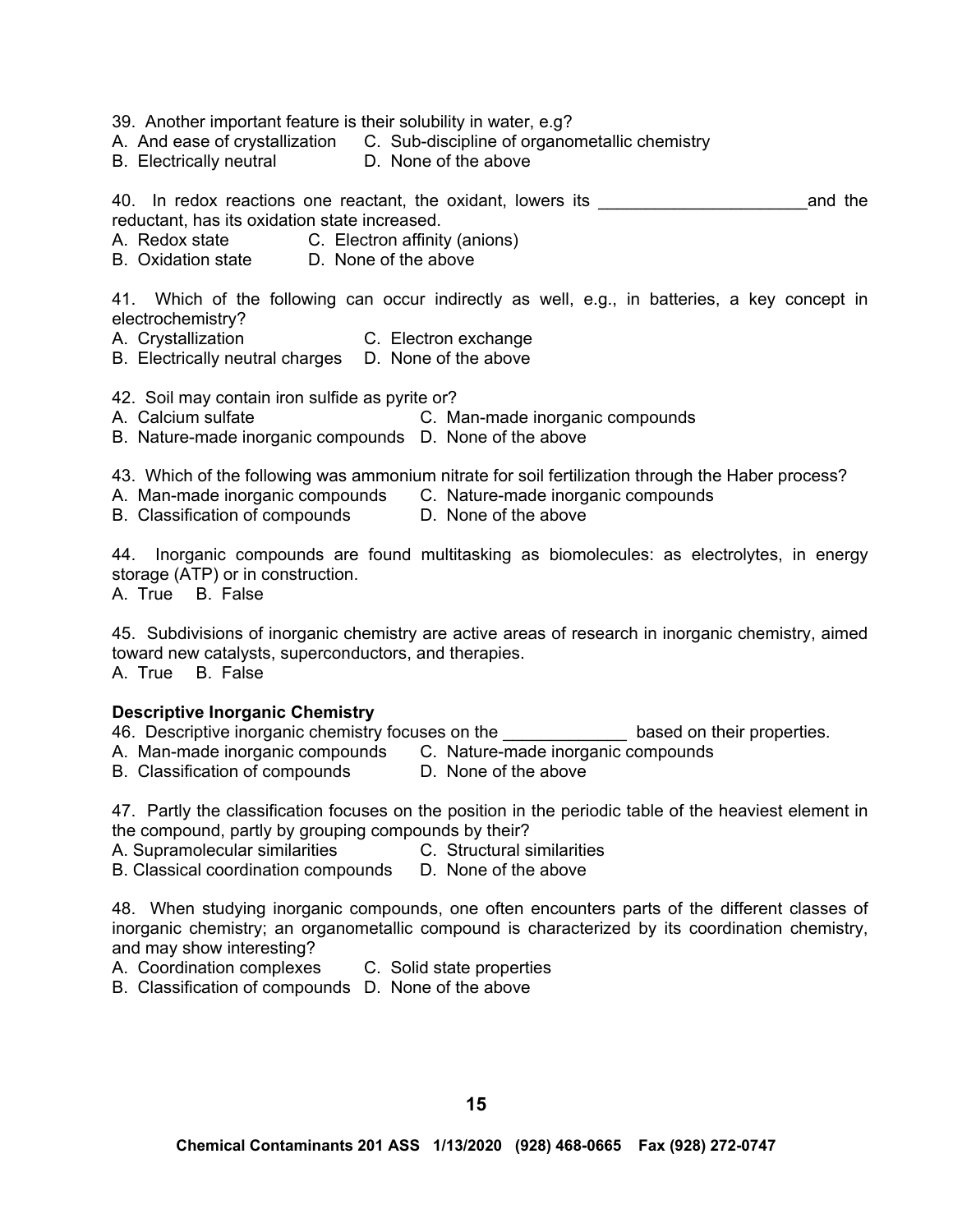# **Coordination Compounds**

49. Which of the following almost all organic and inorganic compounds can be used as ligands?

- A. Supramolecular coordination chemistry C. Modern coordination compounds
- B. Inorganic compounds D. None of the above

50. The "metal" usually is a metal from the groups 3-13, as well as the trans-lanthanides and transactinides, all chemical compounds can be described as?

- A. Reactivity C. Man-made inorganic compound
- B. Coordination complexes D. None of the above

51. The stereochemistry of coordination complexes can be a topical theme within this specialization is?

A. Supramolecular coordination chemistry C. Bathtub chemistry

- 
- B. Classical coordination chemistry **D.** None of the above
- 

# **Main Group Compounds**

52. Which of the following from groups 1, 2 and 13-18 (excluding hydrogen) of the periodic table?

- A. Coordination colors C. Minerals
- B. Elements D. None of the above

53. Which of the following have been known since the beginnings of chemistry, e.g., elemental sulfur and the distillable white phosphorus?

- A. Main group compounds C. Metal-metal bonded dimetallic complexes
- B. Organometallic compounds D. None of the above

54. Experiments on oxygen, by Lavoisier and Priestley not only identified an important diatomic gas, but also opened the way for describing compounds and reactions according to?

A. Diatomic gases C. Transition metal compounds

B. Stoichiometric ratios D. None of the above

55. The discovery of a practical synthesis of ammonia using iron catalysts by Carl Bosch and Fritz Haber in the early 1900s deeply impacted mankind, demonstrating the significance of?

- A. Organometallic chemistry synthesis C. Inorganic chemical synthesis B. Organometallic synthesis D. None of the above
- B. Organometallic synthesis

56. According to the text, main group compounds are  $SiO<sub>2</sub>$ , SnCl<sub>4</sub>, and N<sub>2</sub>O. Many main group compounds can also be classed as?

- A. Transition metals C. Metal carbonyls and even metal alkoxides
- B. Organometallic D. None of the above

57. Which of the following such as the fullerenes, buckytubes and binary carbon oxides?

- A. Inorganics C. Organic compounds
- B. Organometallic compounds D. None of the above

# **Transition Metal Compounds**

58. Compounds with a metal from group 3 or 12 are sometimes also incorporated into this group, but also often classified as?

- A. Transition metal compounds C. Carbonyls compounds
- B. Main group compounds D. None of the above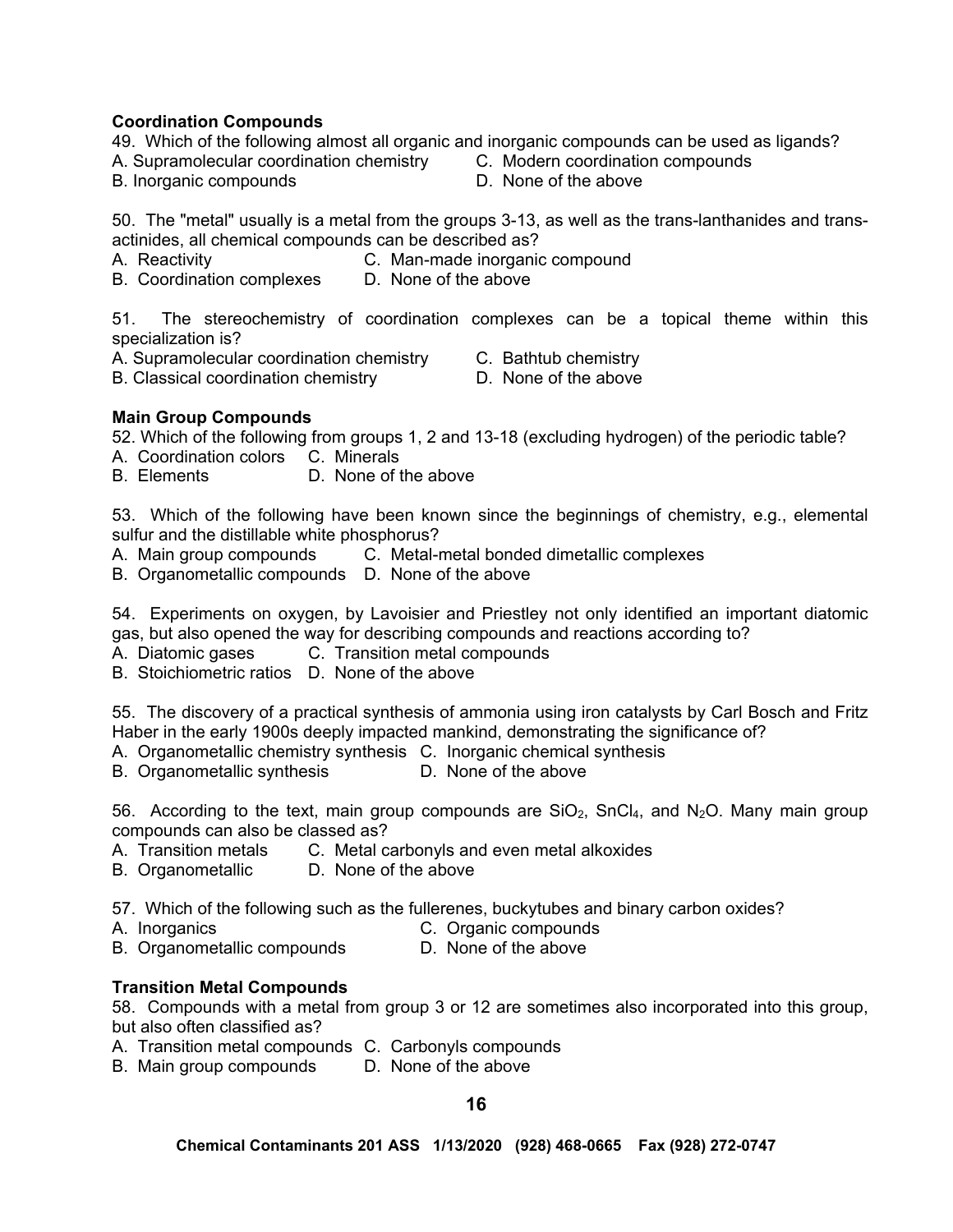59. Transition metal compounds show a rich coordination chemistry, varying from tetrahedral for titanium (e.g., TiCl4) to square planar for some nickel complexes to octahedral for \_\_\_\_\_\_\_\_\_\_\_\_\_\_of cobalt.

- A. Organometallic complexes C. Coordination complexes
- B. Organometallic compounds D. None of the above

60. Which of the following can be found in biologically important compounds, such as iron in hemoglobin?

- A. Transition metals C. Metal complexes
- B. Organometallic complexes D. None of the above

#### **Organometallic Compounds**

61. Usually, M-C-H group the metal (M) in these species can either be a main group element or a?

- A. Transition metal compound C. Metal-metal bonded dimetallic complex
- B. Transition metal D. None of the above

62. Which of the following is more relaxed to include also highly lipophilic complexes such as metal carbonyls and even metal alkoxides?

- A. An important diatomic gas C. Transition metal compounds
- B. An organometallic compound D. None of the above

63. Which of the following employs more specialized preparative methods than was traditional in Werner-type complexes?

- A. Transition metal compounds C. Metal-metal chemistry
- B. Organometallic chemistry **D. None of the above**

64. Which of the following has the ability to manipulate complexes in solvents of low coordinating power, enabled the exploration of very weakly coordinating ligands such as hydrocarbons?

- A. Synthetic gas methodology C. Transition metal compounds
- B. Synthetic methodology D. None of the above

#### **Cluster Compounds**

65. Clusters can be found in all classes of?

- A. Transition metal compounds C. Chemical compounds
- B. Organometallic compounds D. None of the above
- 

66. Which of the following are considered organometallic chemistry, main group chemistry, and bioinorganic chemistry?

- A. Transition metals C. Metal carbonyls and even metal alkoxides
- B. Inorganic systems D. None of the above

67. The interface is the chemical basis of nanoscience or nanotechnology and specifically arise from the study of quantum size effects in

- 
- B. Cadmium selenide clusters **D. None of the above**
- A. Transition metal compounds C. Metal-metal bonded dimetallic complexes
	-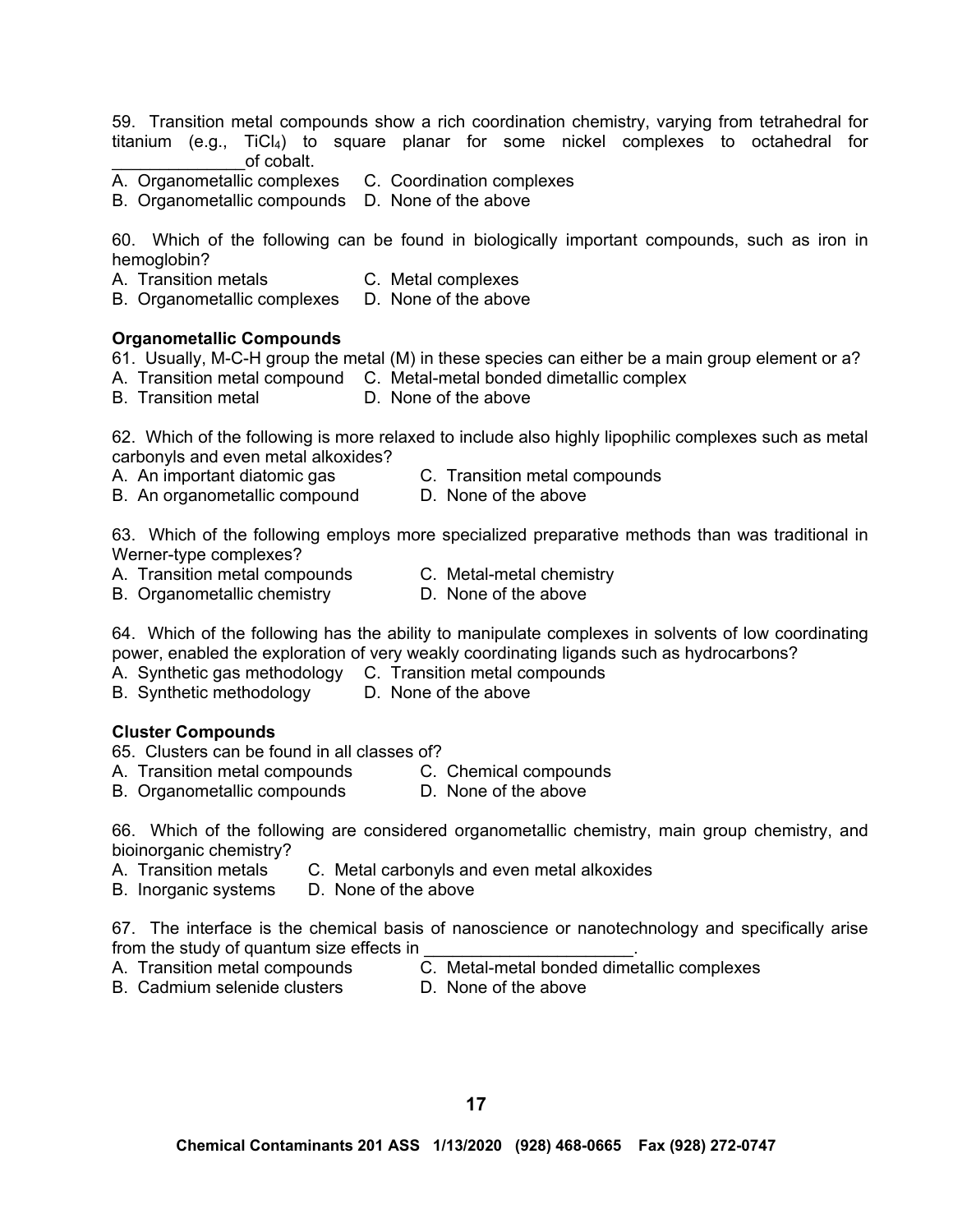## **Bioinorganic Compounds**

68. The field, which incorporates many aspects of biochemistry, includes many kinds of compounds, e.g., the phosphates in DNA, and also metal complexes containing ligands that range from biological macromolecules, commonly peptides, to ill-defined species such as humic acid, and to water (e.g., coordinated to gadolinium complexes employed for MRI).

A. True B. False

69. Which of the following includes the study of both non-essential and essential elements with applications to diagnosis and therapies?

A. Symmetry to spectroscopy C. Medicinal inorganic chemistry<br>B. Qualitative approach D. None of the above

B. Qualitative approach

#### **Solid State Compounds**

70. Which of the following uses techniques such as crystallography to gain an understanding of the properties that result from collective interactions between the subunits of the solid?

A. Crystallography C. Computational chemistry

B. Solid state inorganic chemistry D. None of the above

71. Which of the following are metals and their alloys or intermetallic derivatives?

- A. Theoretical calculations C. Solid state chemistry
- B. Qualitative approach D. None of the above

### **Bioinorganic Compounds**

72. The phosphates in DNA, and metal complexes containing ligands that range from the sum of the commonly peptides, to ill-defined species such as humic acid, and to water (e.g., coordinated to gadolinium complexes employed for MRI).

- A. Biological macromolecules C. Molecular symmetry
- B. Inter alia **D.** None of the above

#### **Solid State Compounds**

73. Which of the following uses techniques such as crystallography to gain an understanding of the properties that result from collective interactions between the subunits of the solid?

- 
- A. Crystallography C. Theoretical chemistry
- B. Solid state inorganic chemistry D. None of the above
	-

#### **Theoretical Inorganic Chemistry**

74. Which of the following using the tools and models of theoretical chemistry and computational chemistry, expands into bonding in simple and then more complex molecules?

- A. Crystallography **C.** Theoretical chemistry and computational chemistry **B.** Bohr model of the atom **D.** None of the above
- B. Bohr model of the atom

#### 75. Which of the following the province of inorganic chemistry?

- 
- A. Symmetry **C. Quantum mechanical descriptions**
- B. Qualitative approaches D. None of the above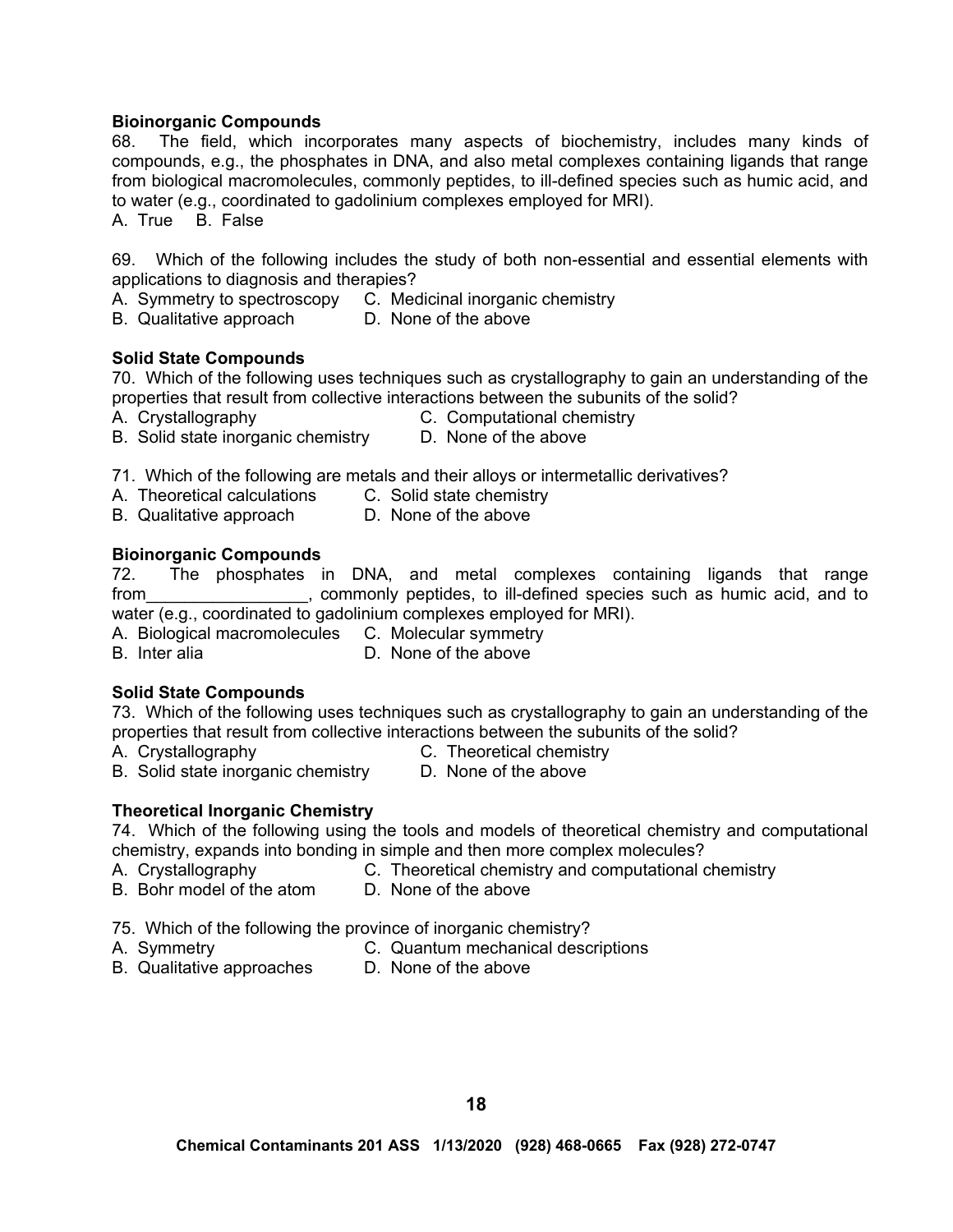# **Qualitative Theories**

76. Which of the following powerfully predicts, or at least rationalizes, the structures of main group compounds?

- A. VSEPR theory **C. Molecular symmetry theory**
- B. Inter alia theory **D.** None of the above

## **Molecular Symmetry Group Theory**

77. A central construct in inorganic chemistry is the theory of?

- A. VSEPR theory C. Molecular symmetry
- B. Inter alia theory D. None of the above

78. Which of the following provides the language to describe the shapes of molecules according to their point group symmetry?

- A. Mathematical group theory C. Evolutionary theory
- B. Theoretical theory **D.** None of the above

### **Synthetic Inorganic Chemistry**

79. Which of the following can be obtained in pure form from nature, most are synthesized in chemical plants and in the laboratory?

- A. Species C. Inorganic species
- B. Organisms D. None of the above

80. Which of the following are prepared using methods of organic synthesis, for metal-containing compounds that are reactive toward air?

- A. Soluble inorganic compounds C. Carcinogens
	-
- B. Products and reactants D. None of the above
- 

81. Which of the following are manipulated in "vacuum manifolds" consisting of glass piping interconnected through valves?

- A. Gas and Chains C. Inorganic species
	-
- B. Volatile compounds and gases D. None of the above

82. Which of the following are condensed using liquid nitrogen or other cryogens?

- A. Compounds C. Carcinogens
- B. Products and reactants D. None of the above

83. Solids are typically prepared using tube furnaces, the reactants and products being sealed in containers, often made of fused silica (amorphous  $SiO<sub>2</sub>$ ) but sometimes more specialized materials such as welded Ta tubes or Pt "boats". Products and reactants are transported between temperature zones to drive reactions.

A. True B. False

#### **pH Section**

84. What is the theory that states than an acid is a substance that produces Hydronium ions when it is dissolved in water, and a base is one that produces hydroxide ions when dissolved in water?

- A. Newton's C. Arrhenius
	-
- B. Lord Calvin's D. None of the above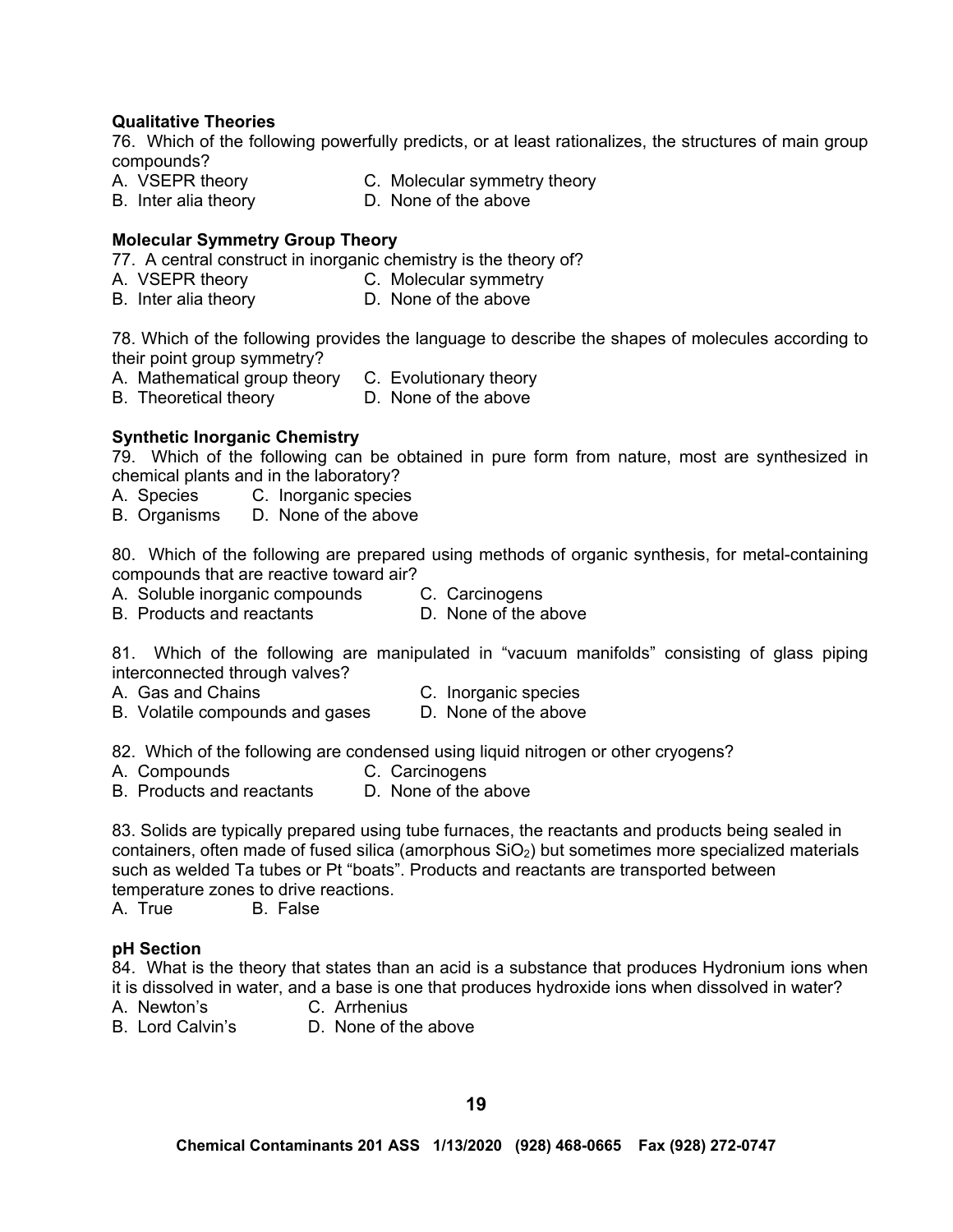85. What is the term associated with a charged species, an atom or a molecule, that has lost or gained one or more electrons?

- A. A proton C. An electron
- B. Ion D. None of the above

86. What is a substance that has the ability to reduce other substances and is said to be reductive in nature?

- A. Oxidizer **C. Reducing agents, reductants, or reducers**
- B. An electron donor D. None of the above

87. Pure water has a pH very close to \_\_\_\_\_\_\_\_\_\_\_\_\_\_\_\_\_.

- A. 5 C. 7.7
- B. 7 D. None of the above

88. According to the text, which of the following parameter/methods/measurements determine a parameter using a concentration cell with transference by measuring the potential difference?

- A. Primary pH standard values C. pH measurement(s)
	-
- 
- B. Alkalinity D. None of the above

89. Mathematically speaking, pH is the negative logarithm of the activity of the (solvated) hydronium ion, often expressed as the measurement of

- 
- A. Electrons **C. Cation measurement**(s)
- B. Hydronium ion concentration **D. None of the above**
- 
- 90. One definition of pH is that it is defined as the decimal logarithm of the reciprocal of the

- $\frac{1}{\text{A}}$ ,  $\frac{1}{\text{A}}$ ,  $\frac{1}{\text{A}}$ ,  $\frac{1}{\text{A}}$ ,  $\frac{1}{\text{A}}$ ,  $\frac{1}{\text{A}}$ ,  $\frac{1}{\text{A}}$ ,  $\frac{1}{\text{A}}$ C. Brønsted–Lowry acid–base theory
- B. (Solvated) hydronium ion D. None of the above

91. Commercial standard buffer solutions usually comes with information about value and a correction factor to be applied for what temperature?

A. 4 °C C. 10 °C

B. 25 °C D. None of the above

92. Because the pH scale is logarithmic, therefore pH is \_\_\_\_\_\_\_\_\_\_\_\_\_\_\_\_.

- A. Universal indicator C. Excess of Ion concentrations
- B. A dimensionless quantity D. None of the above
- 93. What is the new pH scale is referred to as?
- A. Total scale  $C.$  pH<sub>3</sub>
- B. POH D. None of the above

94. Alkalinity is able to neutralize **witch the summan and is measured in a quantitative capacity** in an aqueous solution.

- A. Acid C. pH measurement(s)
- B. pH D. None of the above
-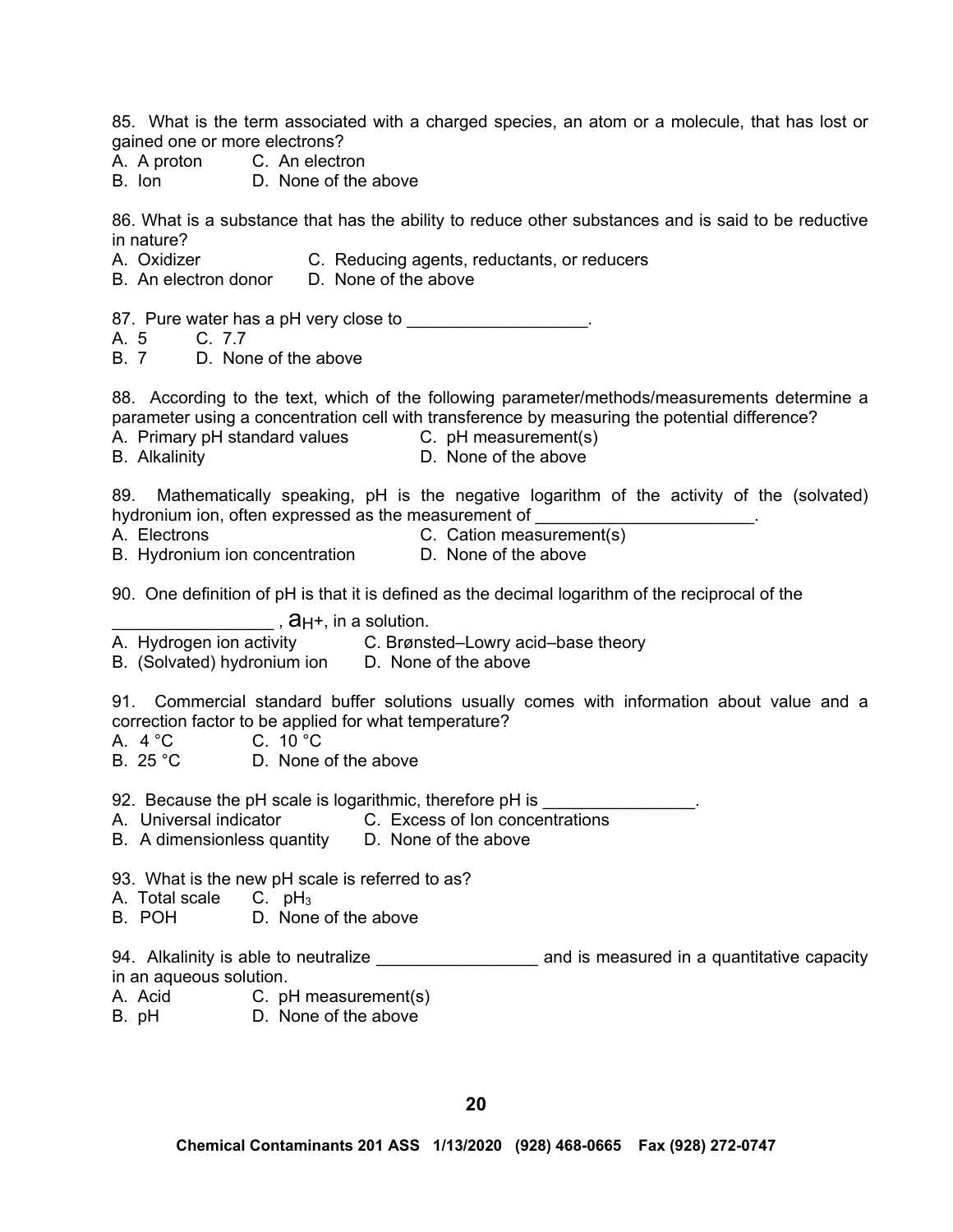95. When using a visual comparison of the test solution with a standard color chart, measuring pH values should be done to the?

- B. Nearest whole number
- A. Universal indicator C. Spectrophotometer Example<br>B. Nearest whole number D. None of the above

96. According to the manual, this device/method/calculation consists of a mixture of indicators which shows a continuous color change from pH 2 to pH 10.

A. Universal indicator C. Excess of alkaline earth metal concentrations

B. Spectrophotometer D. None of the above

97. A(n)  $\blacksquare$  is an example of a mathematical procedure for calculating the concentrations of all chemical species that are present in the solution.

A. Universal indicator C. A chemical speciation calculation

B. A set of linear equations D. None of the above

98. Under normal circumstances strong acids and bases are compounds that, for practical purposes, are completely dissociated in water, this means that the concentration of hydrogen ions in acidic solution can be taken to be equal to the concentration of the acid. The pH is then equal to minus the logarithm of

- A. The concentration value C.A set of non-linear simultaneous equations
- B. The Spectrophotometer D. None of the above

99. The sum of all the titratable bases is the Alkalinity of water and its acid-neutralizing capacity. What would cause the measured value to vary significantly?

A. Alkalinity C. End-point pH

B. pH D. None of the above

100. When measuring alkalinity in determining a stream's ability to neutralize acidic pollution from rainfall or wastewater, this measurement can be one of the best measures of the sensitivity of the stream to acid inputs.

A. True B. False

101. For strong acids and bases no calculations are necessary except in extreme situations. The pH of a solution containing a weak acid requires the solution of a quadratic equation. A. True B. False

102. While the general case requires the pH solution of?

A. The solution of a linear equation C.A set of non-linear simultaneous equations

B. The solution of a squared equation D. None of the above

103. Because alkalinity is significant in many uses and treatments of natural waters and wastewaters. The measured values also may include contributions from **The Connection Connect** or other bases if these are present.

- A. Acids C. Borates, phosphates, silicates
- B. Caustics D. None of the above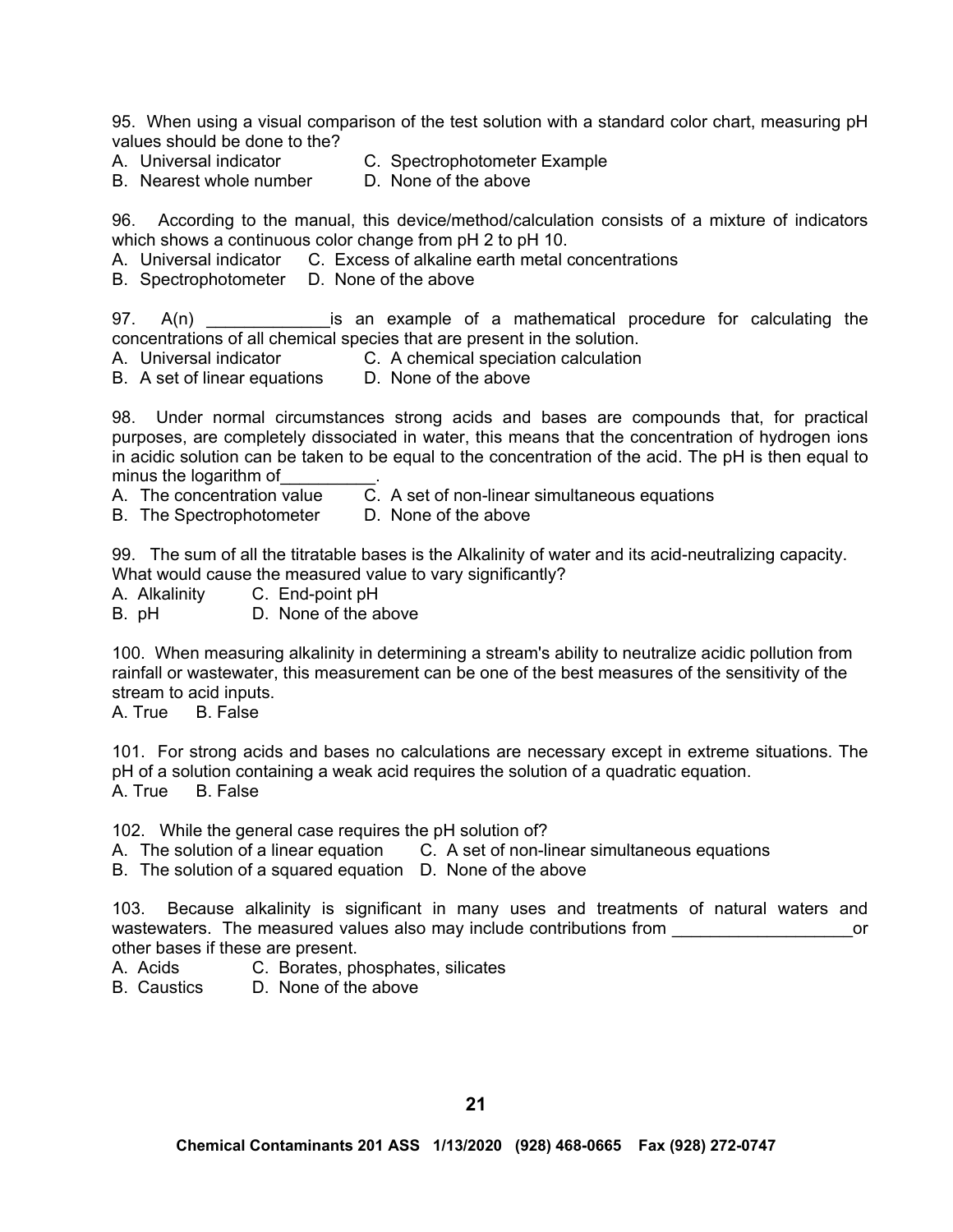104. Since pH is a logarithmic scale, a difference of one pH unit is equivalent to a fold difference in hydrogen ion concentration

 $A. 1$ 

B. 5 D. None of the above

# **Wastewater Priority Pollutants Section**

# **Wastewater/Pretreatment Sampling General Information**

105. In accordance with the Clean Water Act and The POTW conducts a variety of sampling activities which must be closely coordinated.

- A. General Pretreatment Program Regulations C. Priority Pollutants within
- B. All industrial users **D.** None of the above
- -

# **Permit Application Policy Example**

106. All industrial users that require a permit must be sampled to determine the characteristics of the the the state of the discharged into the POTW's sewer system.

A. Local limits C. Wastes

B. Outer limits D. None of the above

107. Prior to the issuance of a permit for existing industrial users, the POTW samples the user's effluent, and performs the analyses required by the applicable discharge standards (i.e., Categorical standards or?

A. Local limits C. Characteristics of the wastes

B. SDWA D. None of the above

108. For new industrial users, estimates of the \_\_\_\_\_\_\_\_\_\_\_\_\_\_ to be discharged into the POTW's sewer system must be submitted along with the permit application.

- 
- A. Wastes C. Priority Pollutants
- B. Characteristics of the wastes **D. None of the above**

109. No sampling would be performed at these new facilities, since they do not presently discharge wastes into the?

- A. Sewer system C. Interceptor
- B. CMOM D. None of the above

110. A four-day sampling program is usually conducted at \_\_\_\_\_\_\_\_\_\_\_\_ to collect both composite and grab (for pollutants not amenable to composite sampling) samples as needed.

A. POTWs C. The interceptor<br>B. Each site D. None of the abo

D. None of the above

# **Wastewater Priory Pollutants**

111. The concentrations of various substances in The dissolved, colloidal or suspended form are typically low but vary considerably.

A. Concentrations C. Water

B. New users D. None of the above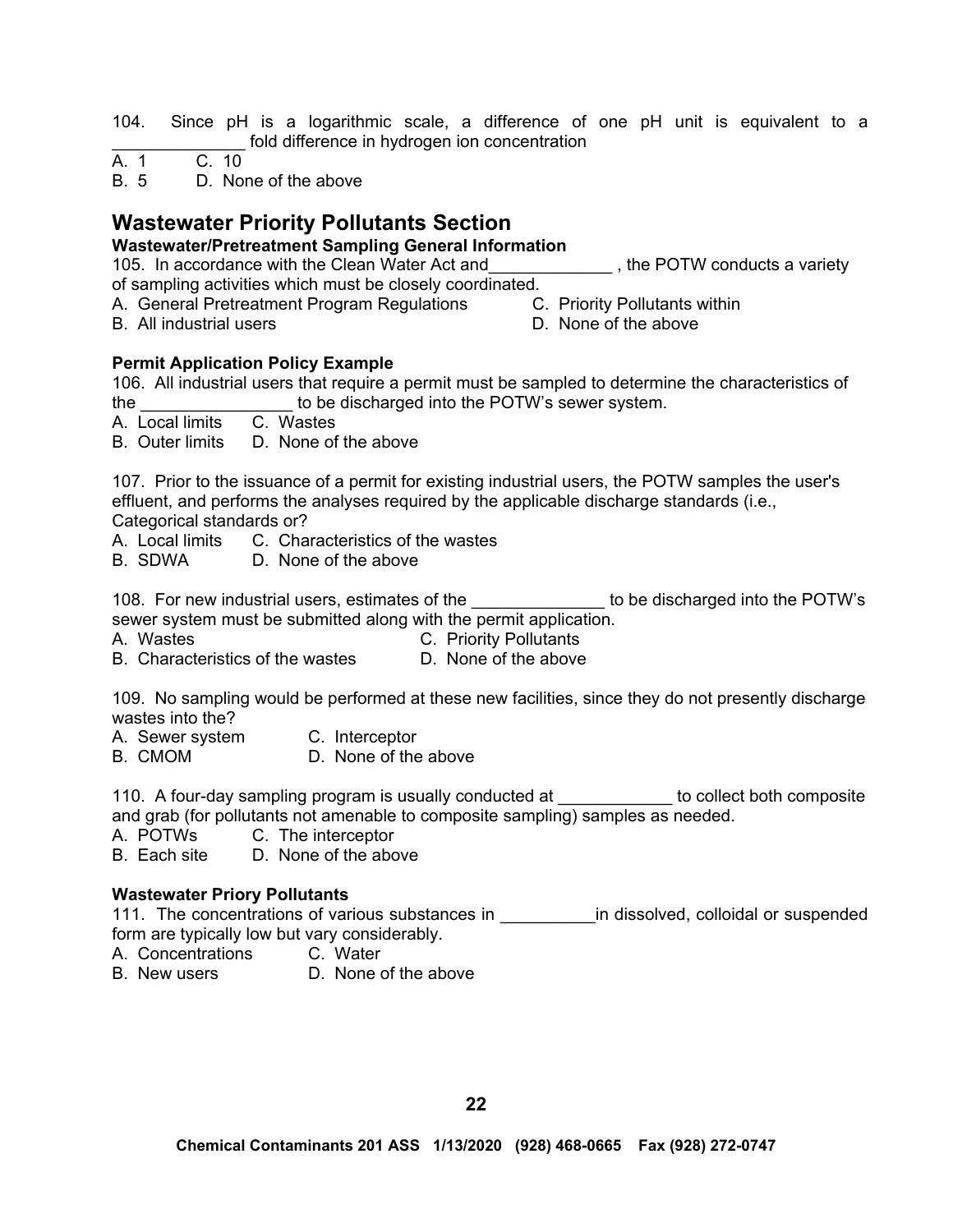112. Priority Pollutants refer to a list of 126 specific pollutants that includes heavy metals and specific organic chemicals. The priority pollutants are a subset of " **We are a subset of the subset of "** as defined in the Clean Water Act (USA).

- A. POTWs C. Priority substances<br>B. Toxic pollutants D. None of the above
- B. Toxic pollutants

113. Which of the following were assigned a high priority for development of water quality criteria and effluent limitation guidelines because they are frequently found in wastewater?

- A. Priority Pollutants C. The concentrations of various substances
- B. 126 pollutants D. None of the above

114. Which of the following with an approved pretreatment program must develop local limits for arsenic, cadmium, chromium, copper, cyanide, lead, mercury, nickel, silver and zinc?

- A. Each POTW C. Priority pollutant producers
- B. All industrial users D. None of the above

115. The POTW must also identify all **the contract and evaluate the need for limits for** these pollutants.

A. Other pollutants of concern C. Priority substances

B. New substances D. None of the above

116. Concentrations of various substances is defined as any pollutant limited in the POTW's NPDES permit or found in the collection system in sufficient quantity to have a reasonable potential to cause pass through or interference at the treatment plant, pose a threat to worker health and safety, or to cause other problems within the collection system or at the treatment plant, such as explosions or obstruction of wastewater flow.

A. True B. False

117. The priority pollutant scans performed periodically by POTWs with approved pretreatment programs are useful in identifying?

- A. Pollutants of concern C. Priority substances
- B. New users **D. None of the above**

118. POTWs with multiple plants may wish to develop \_\_\_\_\_\_\_\_\_\_\_\_\_for each plant or after calculating the limits for each plant choose the most stringent as uniform local limits across all plants.

- A. Local limits C. Industrial pollutants
- B. Industrial users D. None of the above

119. Local limits are most often associated with the control of toxic pollutants. However, if a POTW has experienced violations of their?

- A. POTWs C. NPDES permit effluent limits for conventional pollutants
- B. Surcharge programs D. None of the above

120. Many POTWs have surcharge programs for?

- A. POTWs C. Priority discharges
- B. Conventional pollutants D. None of the above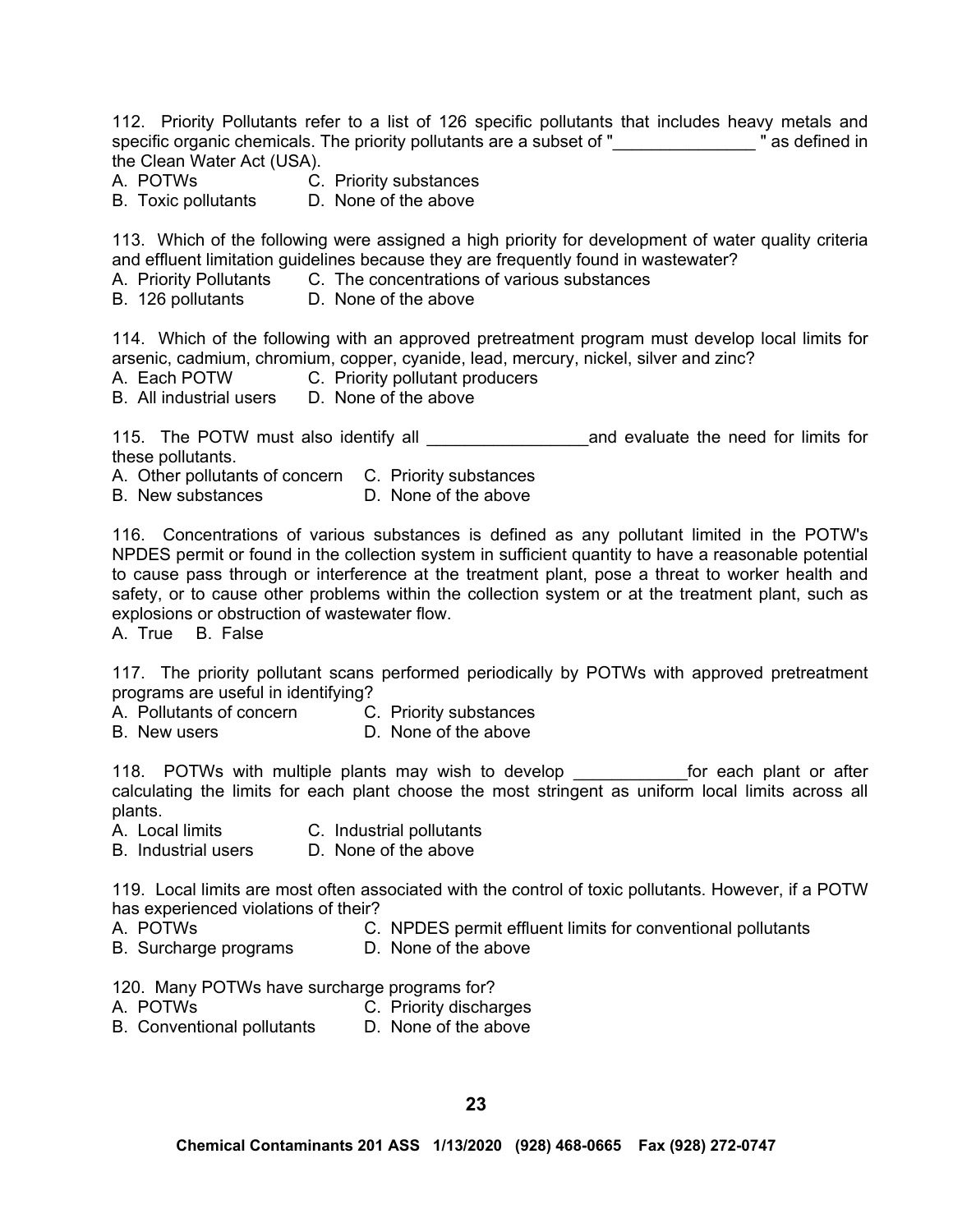121. A POTW should set absolute upper limits for **ACCOLOGY EXAM** in its sewer use ordinance (SUO) or industrial user (IU) permits, based on total plant capacity. A. Conventional pollutants C. Priority substances B. Local substances D. None of the above 122. Which of the following can stimulate the growth of algae and other aquatic plants? A. Excess nutrients C. Heavy Metal B. Industrial discharges D. None of the above 123. When these plants die and decompose, they may reduce the amount of \_\_\_\_\_\_\_\_\_ in the water.<br>A. Nutrients C. Carbon, nitrogen and phosphorus B. Oxygen D. None of the above 124. Which of the following can also get into wastewater from industrial discharges, common household detergents and cleaners, runoff from streets and lawns and air pollutants that fall to the ground. A. Nutrients C. Industrial discharges B. Heavy Metal D. None of the above 125. Treatment plants cannot remove all **with the strate the contract of the wastewater**. A. Nutrients C. Industrial discharges B. Heavy Metal D. None of the above

126. "Heavy Metal" in the water treatment field refers to heavy, dense, \_\_\_\_\_\_\_\_\_\_\_\_that occur only at trace levels in water, but are very toxic and tend to accumulate.

A. Compounds C. Metallic elements

B. Industrial discharges D. None of the above

127. Which of the following include DDT, Aldrin, Chlordane, Endosulfan, Endrin, Heptachlor, and Diazinon. Surprisingly, concentrations of pesticides in urban runoff may be equal or greater than the pesticides in agricultural runoff?

A. Agricultural runoff C. Typical pesticides and herbicides

B. Industrial discharges D. None of the above

128. Which of the following spilled or released petroleum products (from oil spills or discharge of oil production brines) and combustion products that are found in urban runoff?

A. PAHs C. Open-ended groups of pollutants

B. Chemical standards D. None of the above

129. The Priority Pollutants are a set of The Sea Let a regulates, and for which EPA has published analytical test methods.

A. Chemical pollutants C. Sampling requirements for inorganics

B. Chemical standards D. None of the above

130. Which of the following list is more practical for testing and for regulation in that chemicals are described by their individual chemical names?

A. Organics C. List of toxic pollutants

B. Priority Pollutant D. None of the above

**24**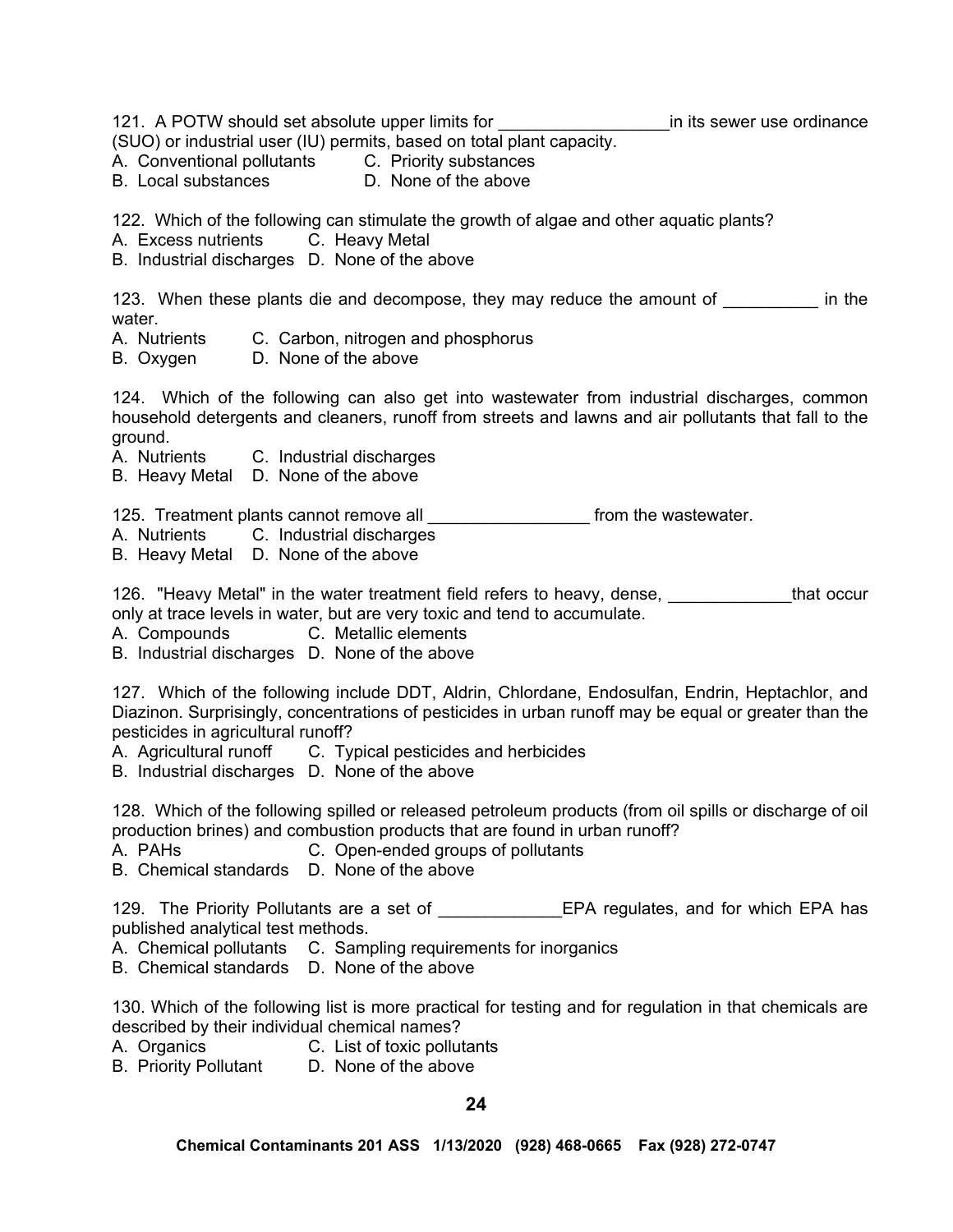131. Which of the following contains hundreds of compounds; there is no test for the group as a whole, nor is it practical to regulate or test for all of these compounds?

A. Priority Pollutants C. The list of toxic pollutants

B. Chemical standards D. None of the above

132. Polychlorinated biphenyls are Organic chemicals that formerly had widespread use in electrical transformers and hydraulic equipment. This class of chemicals is extremely persistent in the environment and has been proven to bioconcentrate in the food chain, thereby leading to environmental and human health concerns in areas such as the Great Lakes.

A. True B. False

#### **Proper Sample Handling**

133. Gloves not only protect field personnel, but also prevent potential contamination to the water sample. Always wear powderless, disposable gloves. A. True B. False

134. When sampling for organics, wear latex gloves. A. True B. False

135. Nitrile gloves are not appropriate for organics.

A. True B. False

136. Use chain-of-custody procedures when coolers and containers are prepared, sealed and shipped. They will remain sealed until used in the field. A. True B. False

137. When making arrangements with the laboratory, make sure you request enough containers, including those for blank and duplicate samples. Order extra sample bottles to allow for breakage or contamination in the field.

A. True B. False

138. Make sure you can tell which containers are a one-time inorganic chemical analysis because extra care must be taken not to overfill them when collecting samples in the field. A. True B. False

139. Check with the laboratory about field parameters procedures when using pre-preserved bottles.

A. True B. False

140. The proper handling of  $\frac{1}{10}$  also includes wearing gloves.<br>A. Water quality samples **C.** Samples in the shade

C. Samples in the shade

B. The most common preservatives D. None of the above

141. Some samples require **Exercise 141.** Some samples require and and/or preservation with chemicals to maintain their integrity during shipment and before analysis in the laboratory.

A. Containers and preservatives C. Pre-preserved bottles

B. Low-temperature storage **D.** None of the above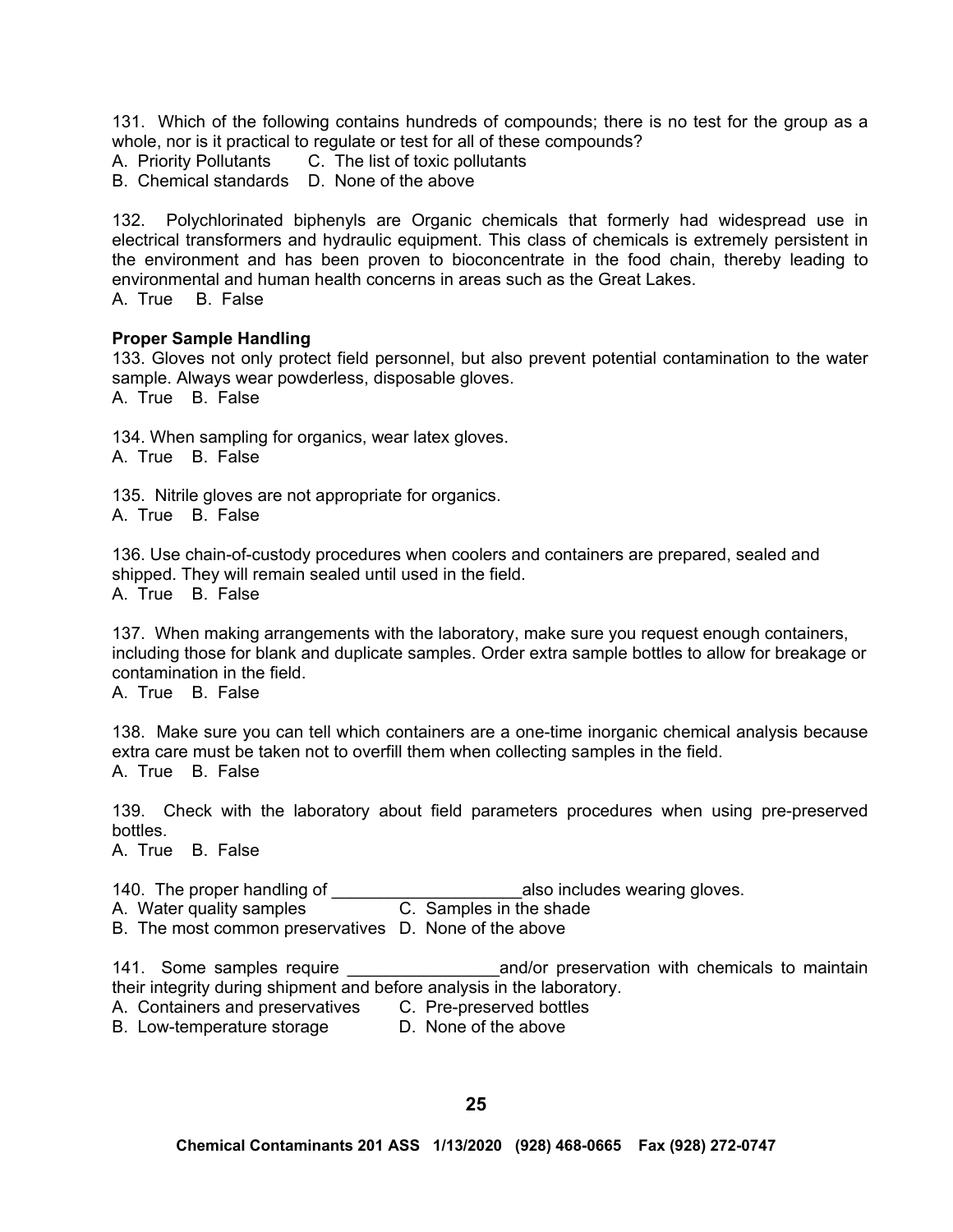142. Which of the following are hydrochloric, nitric, sulfuric and ascorbic acids, sodium hydroxide, sodium thiosulfate, and biocides?

- A. Containers and preservatives C. Pre-preserved bottles
- 
- B. Preservatives **B.** D. None of the above

143. Some federal and state agencies allow the use of \_\_\_\_\_\_\_\_\_\_\_\_\_\_, some may require either cool temperatures or added preservatives in the field.

- 
- A. Preservatives C. Environmental and human health concerns
- B. Pre-preserved sample containers D. None of the above

144. Which of the following are received from the laboratory, check to see that none have leaked?

A. Containers and preservatives C. Pre-preserved bottles

B. Most common preservatives D. None of the above

#### **Field Parameters**

145. Measure and record the \_\_\_\_\_\_\_\_\_\_\_\_\_\_\_\_\_of temperature, electrical conductivity, pH and dissolved oxygen in an undisturbed section of streamflow.

A. Process C. Grab samples<br>B. Field parameters D. None of the above

B. Field parameters

#### **Chemical Monitoring**

146. The final federal rules regarding Phase II and V contaminants were promulgated by the U.S. EPA in 1992 and initial monitoring began in January 1993. This group of contaminants consists of Inorganic Chemicals (IOC), Volatile Organic Chemicals (VOC) and Synthetic Organic Chemicals (SOC) and the rule applies to all community and non-transient non-community public water systems.

A. True B. False

#### **Inorganic Chemical Monitoring**

147. The one-time inorganic chemical analysis sample is to be collected at\_\_\_\_\_\_\_\_\_\_ to the distribution system representative of each source after any application of treatment.

A. Contamination sources C. Entry points (POE)

B. Areas of surface and ground water D. None of the above

#### **Nitrates**

148. Nitrate is an organic chemical that occurs unnaturally in some groundwater but most often is introduced into ground and surface waters by man.

A. True B. False

149. At high levels (over 100 mg/l) it can cause the "blue baby" syndrome in young infants, which can lead to serious illness and even death. It is regarded as an "Chronic health risk" because it can quickly cause illness.

A. True B. False

150. A surface water system may go to yearly testing if community and nontransient noncommunity water must do quarterly monitoring whenever they exceed 5 mg/l in a test. A. True B. False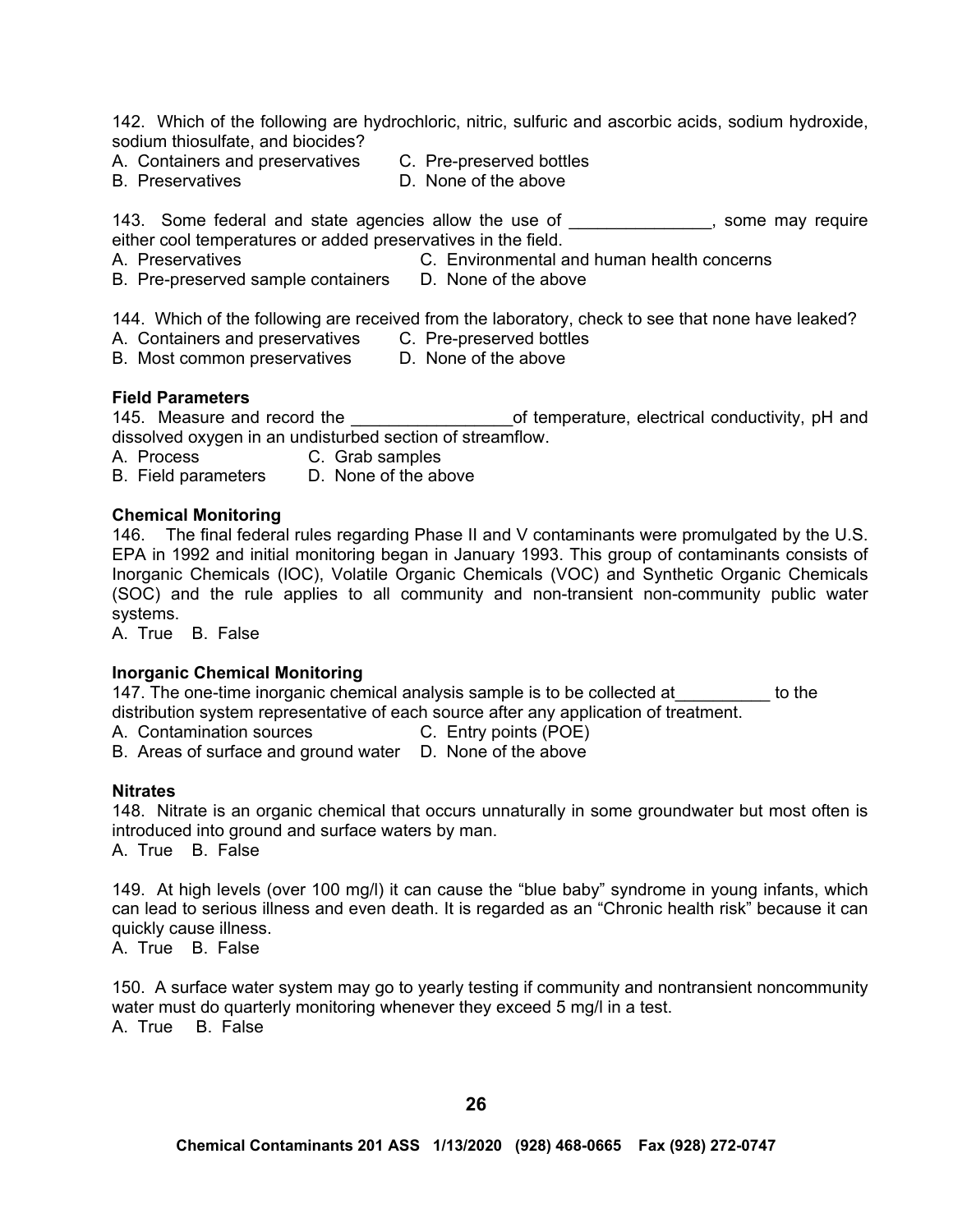151. After 4 quarters of testing and the results show that the nitrate level is not going up, they may go back to yearly testing.

A. True B. False

152. Every water system must test for Nitrate at least yearly, systems that use must test yearly.

A. Mix surface and ground water C. A one-time inorganic chemical analysis

B. Ground water only **D.** None of the above

# **Radiological Contaminants**

153. Some of the community water systems may monitor for gross beta activity every four years for each source.

A. True B. False

154. If the average annual concentration is less than one tenth the MCL, an analysis of a single sample may be substituted for the quarterly sampling procedure. A. True B. False

155. Depending on your state rules, compliance will be based on the annual composite of 4 consecutive quarters or average of the analyses of 4 quarterly samples. A. True B. False

### **Total Trihalomethanes (TTHM)**

156. All community water systems serving a population of 10,000 or more and which add a disinfectant in any part of the drinking water treatment process shall monitor for total trihalomethanes (**TTHM**).

A. True B. False

157. The MCL is 0.1 mg/l and consists of a calculation of \_\_\_\_\_\_\_\_\_\_\_\_\_\_\_\_\_\_\_\_\_\_\_\_\_\_\_of the concentrations of bromodichloromethane, di-bromochloromethane, bromoform and chloroform. A. Optimal corrosion control C. The running average of quarterly analyses of the sum

B. Surface water system D. None of the above

#### **Lead and Copper Rule**

158. The Lead and Copper Rule applies to all community and nontransient, noncommunity water systems and \_\_\_\_\_\_\_\_\_\_\_\_\_\_\_\_\_\_\_for these two contaminants at the consumer's tap. A Establishes action levels C. Average annual concentration

- 
- B. Establishes MCL levels D. None of the above

159. Lead and Copper Rule establishes maximum contaminant level goals (MCLGs) for lead and copper, treatment technique requirements for optimal corrosion control, entity and public education and lead service line replacement.

- A. Source water treatment C. All systems
- B. A surface water system D. None of the above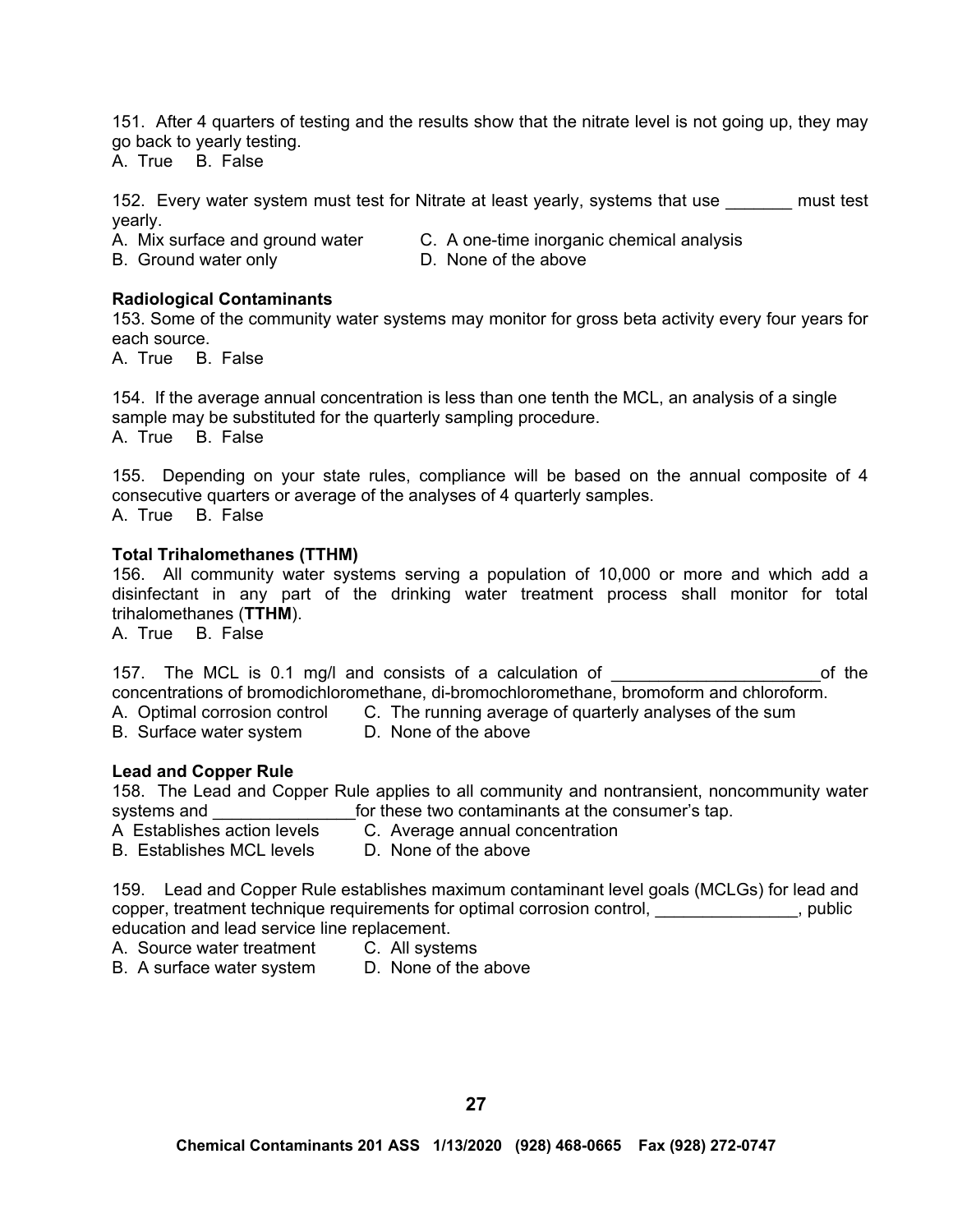160. The Lead and Copper Rule also includes the best available technology (**BAT**) for complying with the treatment technique requirements, mandatory health effects language for public notification of violations and analytical methods and

- A. Sample instructions C. Laboratory performance requirements
- B. Establishes action levels D. None of the above

# **IOC Sample Collection – Things to Remember**

161. If the laboratory fails to include sample instructions, contact the laboratory and?

- A. Collect samples C. Do not change the flow
- B. Request sample instructions D. None of the above

# **Some general practices to remember:**

162. Samples should be collected at  $\qquad \qquad$  after all treatment (finished water).

- A. Homes C. The entry point to the distribution system
- B. All systems D. None of the above

163. Select a sampling faucet that does NOT have an aerator (sampling must be done with?

- A. Sample instructions C. Laboratory performance requirements
- B. Minimum aeration **D. None of the above**

164. The owner or operator of a water supply must maintain chemical analysis reports (results) or a summary of those reports for at least example are vears

A. 3 C. 5

B. 10 D. None of the above

### **Antimony**

165. Antimony is a lustrous gray metalloid; it is found in nature mainly as the?

- A. Analytical element C. Stibnite with iron
- B. Sulfide mineral stibnite  $(Sb<sub>2</sub>S<sub>3</sub>)$  D. None of the above

166. Which of the following have been known since ancient times and were used for cosmetics?

- A. Gray allotrope of arsenic C. Metallic antimony
- B. Antimony compounds D. None of the above

167. The industrial methods to produce antimony are roasting and subsequent carbothermal reduction or direct reduction of?

- A. Copper C. Lead
- B. Stibnite with iron D. None of the above

168. Antimony is a toxic chemical element with symbol **Sb** and atomic number 51.

A. True B. False

#### **What are EPA's drinking water regulations for antimony?**

169. The Phase VI Rule, the regulation for antimony, became effective in 2001. A. True B. False

170. Contaminants are any physical, chemical, biological or radiological substances or matter in water.

A. True B. False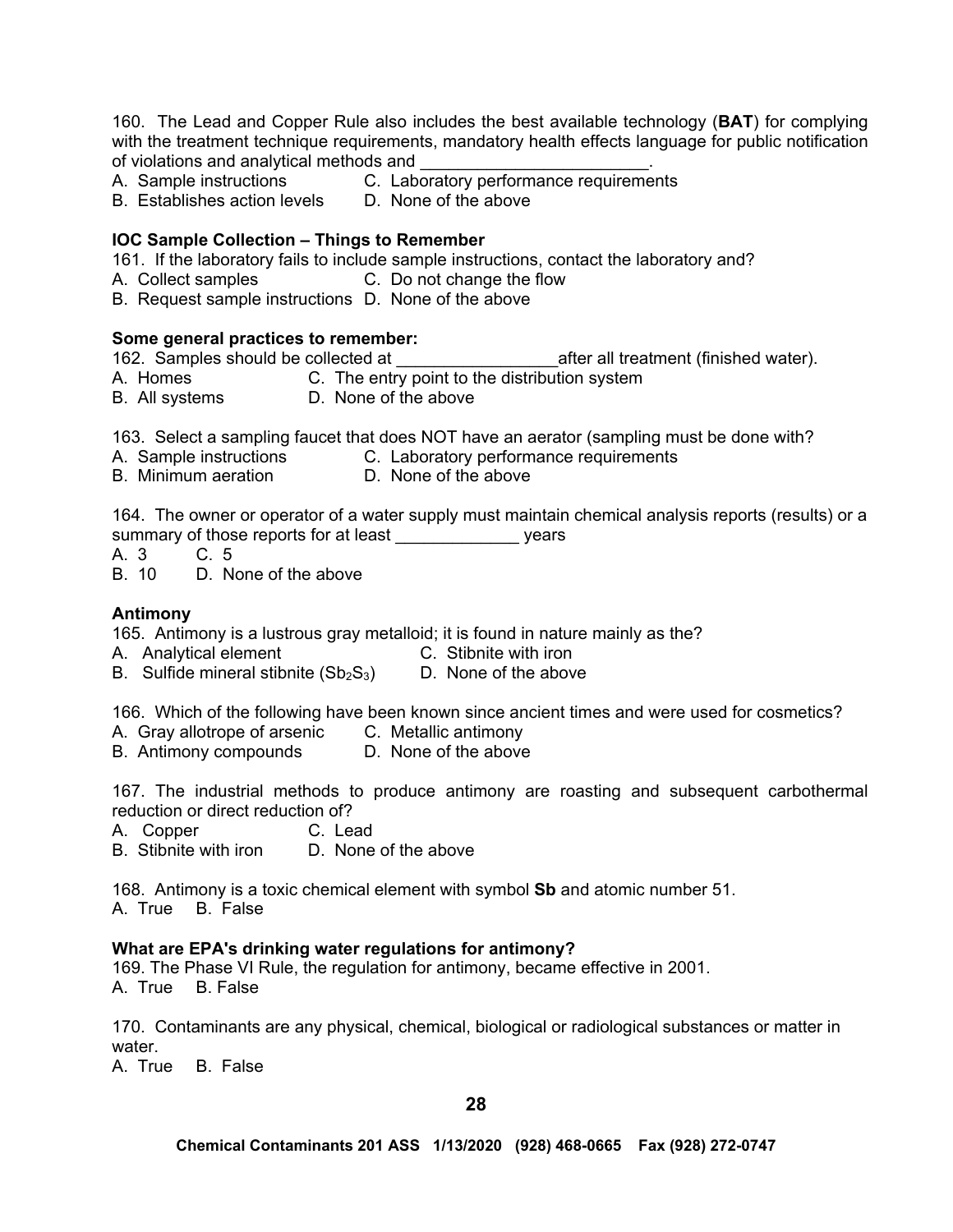171. The Safe Drinking Water Act requires the state of the periodically review the national primary drinking water regulation for each contaminant and revise the regulation, if appropriate.

A. OSHA C. MCLs

D. None of the above

172. Which of the following reviewed antimony as part of the Six Year Review and determined that the 0.006 mg/L or 6 ppb MCLG and 0.006 mg/L or 6 ppb MCL for antimony?

- A. OSHA C. MCLs
- B. EPA D. None of the above

173. EPA has set an enforceable regulation for antimony, called a **Fig. 10006**, at 0.006 mg/L or 6 ppb.

A. MCLG C. Emergency Planning and Community Right to Know Act (EPCRA)

B. MCL D. None of the above

# **Applications**

174. Which of the following with antimony improves the properties of the alloys that are used in solders, bullets and plain bearings?

- A. Gray allotrope of arsenic C. Metallic antimony
- B. Alloying lead and tin **D.** None of the above

175. Which of the following are prominent additives for chlorine- and bromine-containing fire retardants found in many commercial and domestic products?

- A. Gray allotrope of arsenic C. Prominent additives
- B. Antimony compounds D. None of the above

176. Antimony is in the nitrogen group (group 15) and it is Theorem 2016, and less electronegative than tellurium or arsenic.

- A. A gray allotrope of arsenic C. More electronegative than tin or bismuth
- B. A metallic antimony D. None of the above

177. Pure antimony is?

- A. Very hard C. Not used to make hard objects
- B. Highly chemical reactive D. None of the above

178. Four allotropes of antimony are known, a stable metallic form and explosive, black and yellow.

- A. Gray C. Liquid
- B. Three metastable forms  $\Box$  None of the above

179. Metallic antimony is a brittle, silver-white shiny metal. When molten antimony is slowly cooled, metallic antimony crystallizes?

- A. In a trigonal cell **C.** Metallic
- B. Nitrogen group (group 15) D. None of the above

180. Antimony is stable in air at room temperature, but reacts with oxygen if heated to form antimony trioxide,  $Sb<sub>2</sub>O<sub>3</sub>$ .

A. True B. False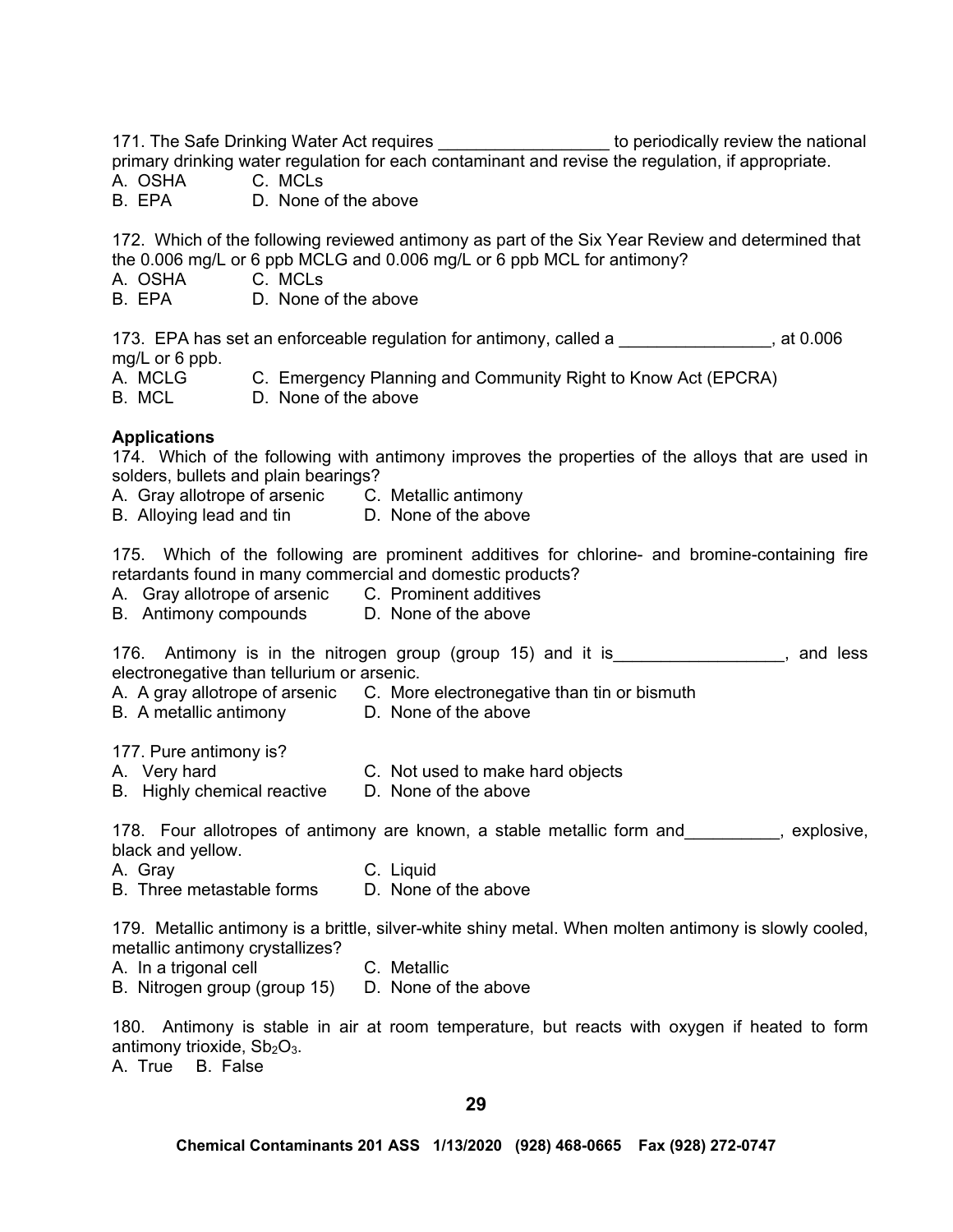181. Antimony is a silvery, lustrous gray metal that has a Mohs scale hardness of 7. A. True B. False

182. Black antimony is formed upon rapid cooling of vapor derived from metallic antimony. It has the same crystal structure as red phosphorus and black arsenic; it oxidizes in air and may ignite spontaneously.

A. True B. False

183. At 70 °C, antimony gradually transforms into the stable form. A. True B. False

184. The yellow allotrope of antimony is the most unstable. It has only been generated by oxidation of stibine (SbH3) at −90 °C. A. True B. False

185. A rare explosive form of antimony can be formed from the electrolysis of antimony (III) trichloride.

A. True B. False

### **Asbestos**

186. EPA has set an enforceable regulation for asbestos, called a maximum contaminant level (MCL), at .07 MFL.

A. True B. False

187. EPA reviewed asbestos as part of the Six Year Review and determined that the .07 MFL MCLG.

A. True B. False

# **Barium**

188. The MCLG for barium is 20 mg/L or 20 ppm A. True B. False

189. When routine monitoring indicates that barium levels are above the MCL; your water supplier must take steps to reduce the amount of barium so that it is below that level. Water suppliers must notify their customers as soon as practical, but no later than 30 days after the system learns of the violation.

A. True B. False

190. Which of the following providing alternative drinking water supplies, may be required to prevent serious risks to public health?

- A. MCLG C. Additional actions<br>B. MFL D. None of the above
- D. None of the above

191. Which of the following the regulation for barium, became effective in 1993?

- A. Phase IIB Rule C. EPA
- B. Safe Drinking Water Act D. None of the above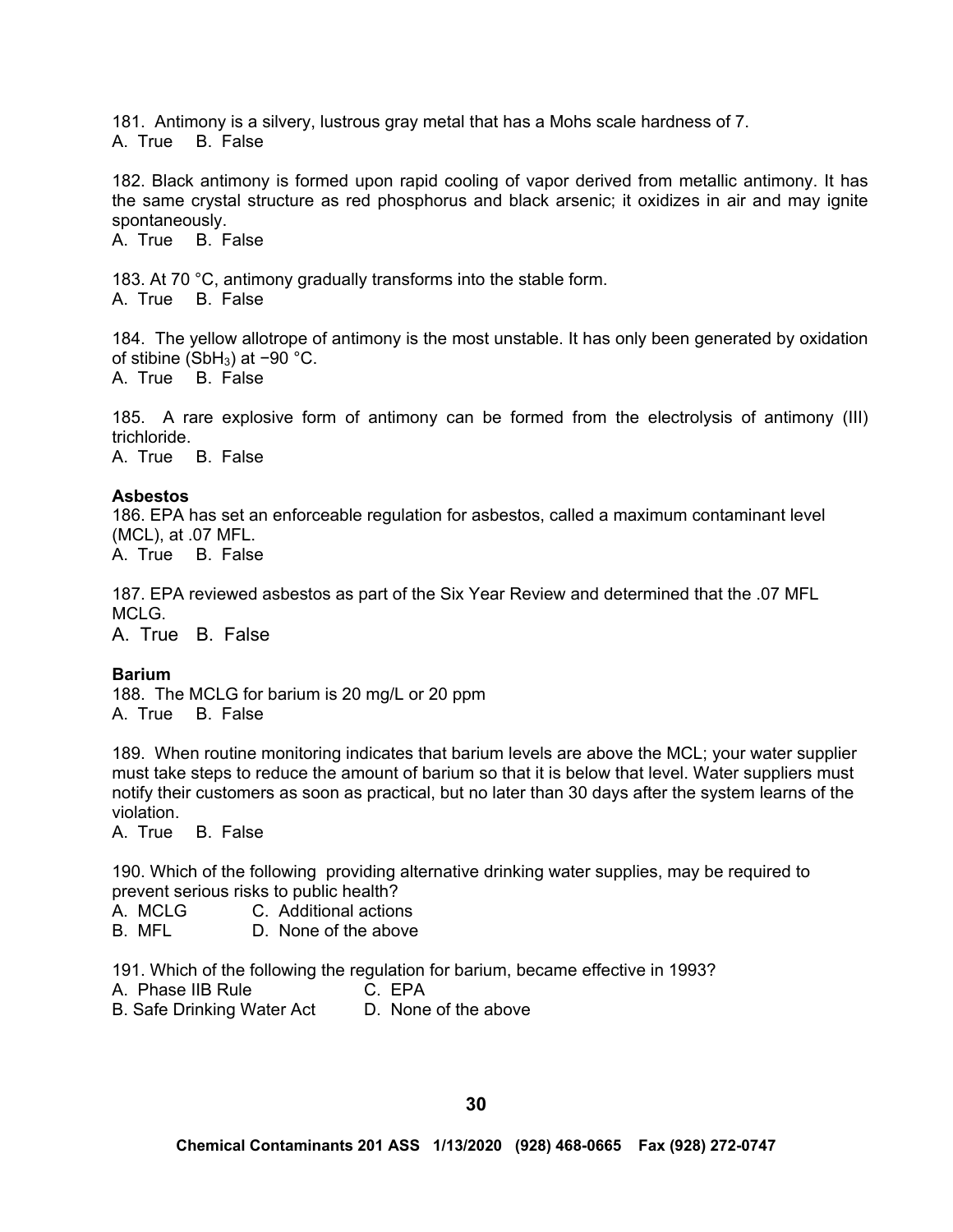192. Major sources of barium in drinking water are discharge of drilling wastes; \_\_\_\_\_\_\_\_; and erosion of natural deposits.

A. Discharge from metal refineries C. Soluble barium compounds

B. Barium carbonate,  $BaCO<sub>3</sub>$  D. None of the above

193. Which of the following rule regulates facilities in certain industries, which manufacture, process, or use significant amounts of toxic chemicals?

A. MCLG Rule C. Emergency Planning and Community Right to Know Act (EPCRA)

B. EPA D. None of the above

### **Barium Explained**

194. The most common naturally occurring minerals of barium are barite (barium sulfate, BaSO<sub>4</sub>) and witherite (
and witherite (  $\qquad \qquad$ ), both being insoluble in water.

- A. Baryta **C.** Highly reactive chemical
- B. Barium carbonate,  $BaCO<sub>3</sub>$  D. None of the above

195. Which of the following was identified as a new element in 1774, but not reduced to a metal until 1808?

- A. Beryllium C. Soluble barium compound
- B. Barium D. None of the above

196. Which of the following has only a few industrial applications. The metal has been historically used to scavenge air in vacuum tubes?

- A. Beryllium C. Soluble barium compound
- B. Barium D. None of the above

197. Barium is a \_\_\_\_\_\_\_\_\_\_\_\_with symbol **Ba** and atomic number 56.

A. Erosion of natural deposits C. Soluble compounds

B. Chemical element D. None of the above

198. Barium is the fifth element in Group 3, a hard silvery metallic alkaline earth metal. A. True B. False

199. Because of its high chemical reactivity barium is easily found in nature as a free element. A. True B. False

200. Barium's hydroxide was known in pre-modern history as?

- A. Baryta C. Highly reactive chemical
- B. Barium carbonate,  $BaCO<sub>3</sub>$  D. None of the above

201. Which of the following are added to fireworks to impart a green color?

- A. Barium C. Barium compounds
- B. Barium carbonate,  $BaCO<sub>3</sub>$  D. None of the above

202. Which of the following terms are poisonous due to release of the soluble barium ion, and therefore have been used as rodenticides?

- A. Beryllium C. Soluble barium compounds
- B. Baryta D. None of the above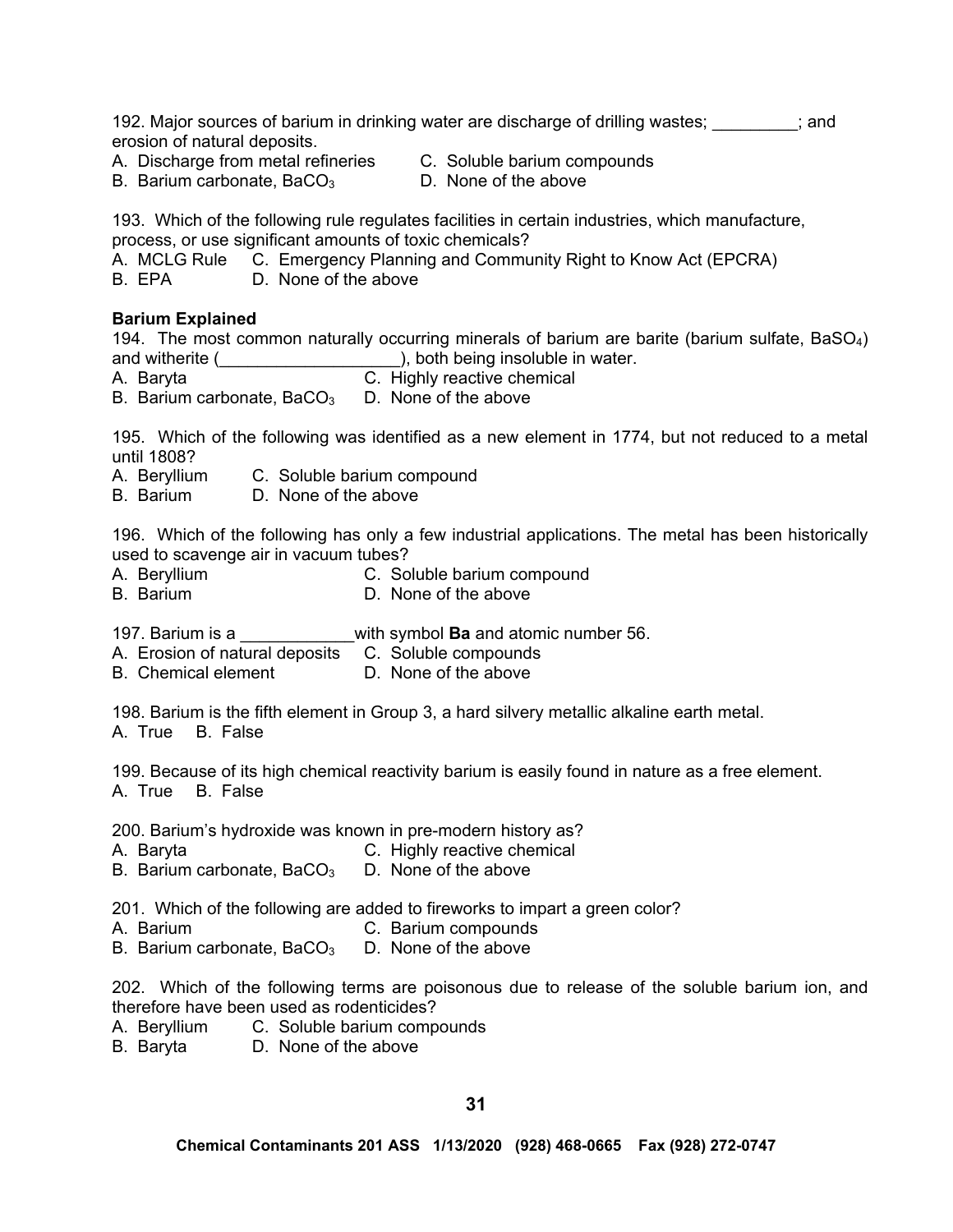#### **Beryllium**

203. Which of the following terms is regulating for beryllium at 0.004 mg/L or 4 ppb? A. MCLG C. Action level B. Tier **D.** None of the above

#### **How does Beryllium get into my Drinking Water?**

204. Beryllium naturally enters surface water and ground water through the weathering of rocks and soils or from industrial wastewater discharges.

A. True B. False

#### **How will I know if Beryllium is in my Drinking Water?**

205. Water suppliers must notify their customers as soon as practical, but no later than 90 days after the system learns of the violation. Additional actions, such as providing alternative drinking water supplies, may be required to prevent serious risks to public health. A. True B. False

206. When routine monitoring indicates that beryllium levels are above the \_\_\_\_\_\_\_\_\_\_\_\_, your water supplier must take steps to reduce the amount of beryllium so that it is below that level.

A. MCL C. SDWA limit

B. MCL tier D. None of the above

#### **Beryllium Explained**

|                                                                                                                       |                                    | 207. Beryllium is the chemical element with the symbol <b>Be</b> and atomic number 4. Because any |
|-----------------------------------------------------------------------------------------------------------------------|------------------------------------|---------------------------------------------------------------------------------------------------|
| beryllium synthesized in stars is short-lived,                                                                        |                                    | in both the universe and in the                                                                   |
| crust of the Earth.                                                                                                   |                                    |                                                                                                   |
| A. It is a divalent element                                                                                           | c. Hard and resistant to corrosion |                                                                                                   |
| B. It is a relatively rare element                                                                                    | D. None of the above               |                                                                                                   |
| 208. As a free element, Beryllium is example in the superior studies of lightweight and brittle alkaline earth metal. |                                    |                                                                                                   |
| A. A divalent element                                                                                                 | C. Hard and resistant to corrosion |                                                                                                   |
| R A etgal-aray etrona                                                                                                 | D. None of the above               |                                                                                                   |

B. A steel-gray, strong D. None of the above

209. Beryllium increases \_\_\_\_\_\_\_\_\_\_\_\_\_\_\_\_ when alloyed to aluminum, cobalt, copper (notably beryllium copper), iron and nickel.

A. A divalent element C. Hardness and resistance to corrosion

B. Coal based D. None of the above

210. Beryllium is a quality aerospace material for high-speed aircraft, missiles, space vehicles and communication satellites. A. True B. False

#### **Cadmium**

211. The MCLG for cadmium is?

A. .002 C. 0.005 mg/L or 5 ppb

B. 1.3 D. None of the above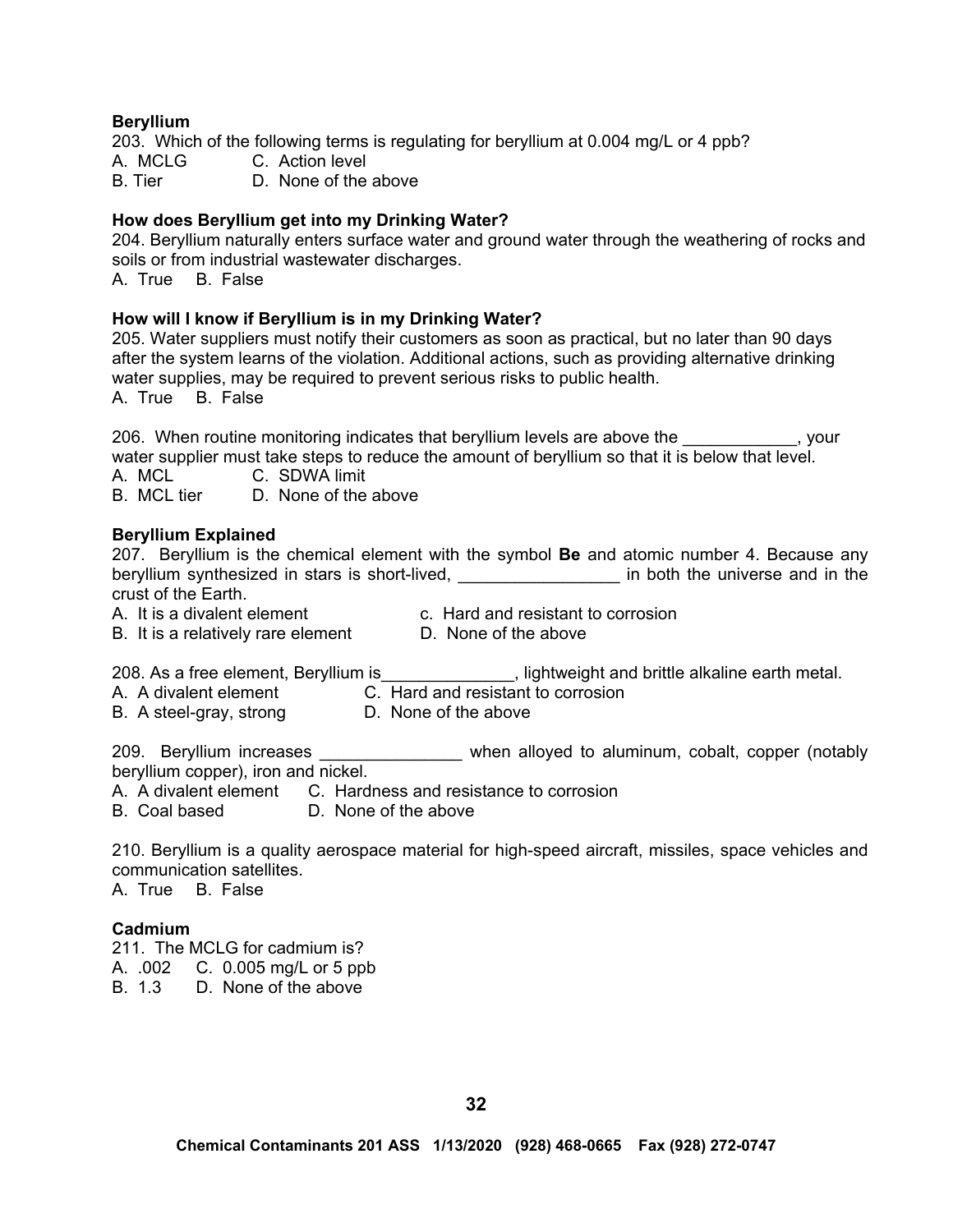212. EPA has set an enforceable regulation for cadmium, called a maximum contaminant level (MCL), at?

- A. .002 C. 0.005 mg/L or 5 ppb
- B. 1.3 D. None of the above

213. EPA reviewed cadmium as part of the Six Year Review and determined that the

MCLG and 0.005 mg/L or 5 ppb MCL for cadmium are still protective of human

health.

- A. .002 C. 0.005 mg/L or 5 ppb
- B. 1.3 D. None of the above

### **How does cadmium get into my drinking water?**

214. The major sources of cadmium in drinking water are corrosion of galvanized pipes; erosion of natural deposits; entitled as a set of the set of the state is and paints.

A. Brittle alkaline earth metal C. Discharge from metal refineries

B. Coal and fuel oil combustion D. None of the above

# **How will I know if cadmium is in my drinking water?**

215. When routine monitoring indicates that cadmium levels are above the  $\sim$ , your water supplier must take steps to reduce the amount of cadmium so that it is below that level.

A. MCLG C. SDWA limit

B. MCL D. None of the above

### **How will cadmium be removed from my drinking water?**

216. The following treatment method(s) have proven to be effective for removing cadmium to below

\_\_\_\_\_\_\_\_\_\_\_\_\_\_\_\_\_: coagulation/filtration, ion exchange, lime softening, and reverse osmosis.

| A. .002 | C. $0.005$ mg/L or 5 ppb |
|---------|--------------------------|
| B. 1.3  | D. None of the above     |

# **Characteristics**

# **Physical Properties**

217. As a bulk metal, cadmium is?

- A. Insoluble in water and is not flammable C. It may burn and release toxic fumes
- B. Normal industrial waste disposal practices D. None of the above
- -

218. Cadmium is a soft, malleable, ductile, bluish-white divalent metal. It is similar in many respects to zinc but forms complex compounds. A. True B. False

219. Like other metals, cadmium is subject to corrosion.

A. True B. False

#### **Chromium**

220. Chromium is found naturally in rocks, plants, soil and volcanic dust, humans and animals. The most common forms of chromium that occur in natural waters in the environment are trivalent chromium (chromium-3), and hexavalent chromium (chromium-6). A. True B. False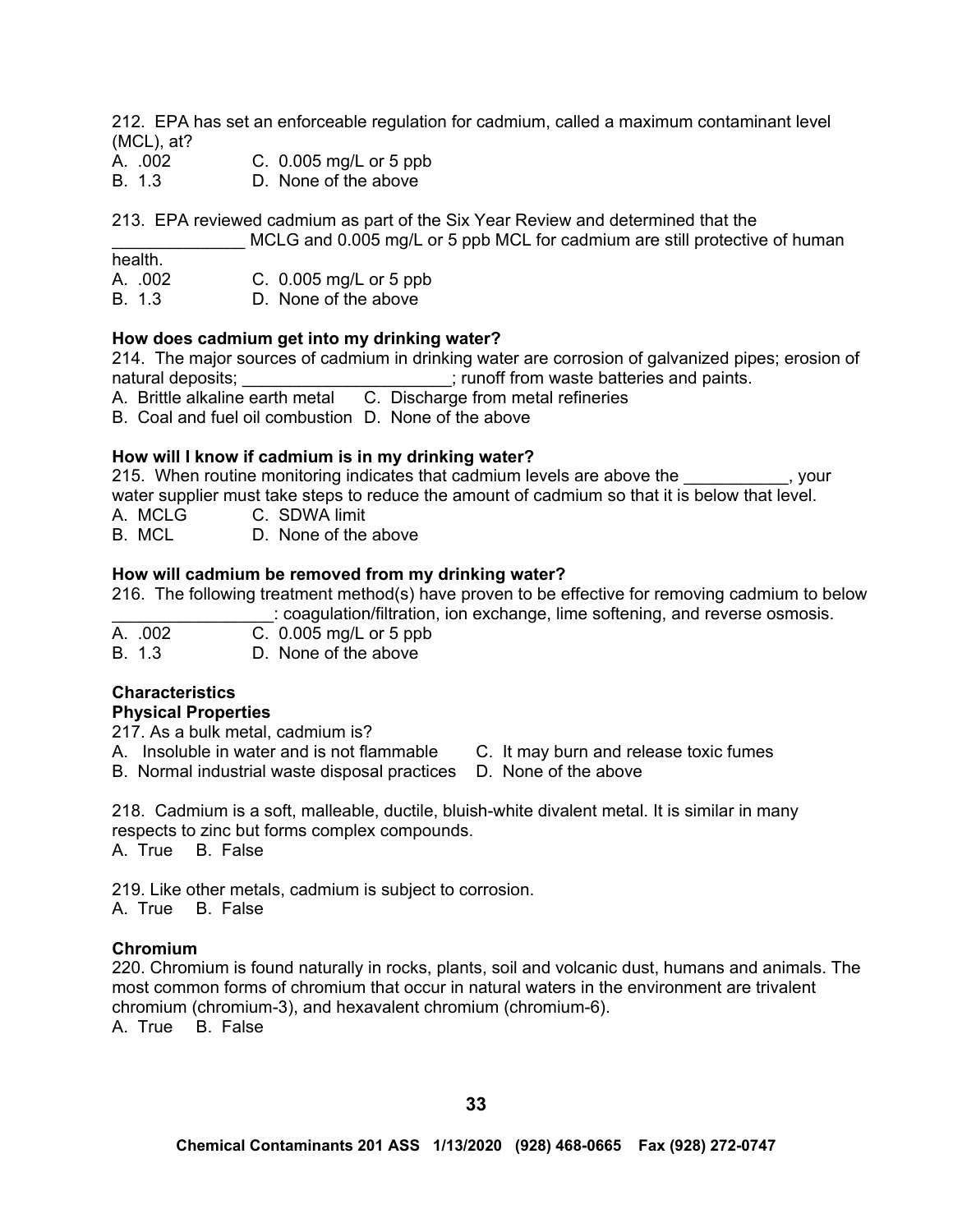221. Chromium-5 is an essential human dietary element.

A. True B. False

222. There are demonstrated instances of chromium being released to the environment by leakage, poor storage, or inadequate industrial waste disposal practices. A. True B. False

223. Chromium-6 occurs naturally in the environment from the erosion of natural chromium deposits but it can also be produced by?

A. Making steel and other alloys C. Chemistry<br>B. Industrial processes B. None of the above

B. Industrial processes

224. Chromium is?

- A. An odorless and tasteless metallic element C. Flammable
- B. Normally found in industrial waste disposal D. None of the above

**What are Chromium's Health Effects?**

225. Chromium has relatively high toxicity and would be a concern in drinking water only at very high levels of contamination.

A. True B. False

226. Chromium-6 is less toxic and poses potential health risks. A. True B. False

227. People who use water containing total chromium in excess of the <u>second over many</u> years could experience allergic dermatitis.

A. Action level C. Rule

B. MCL D. None of the above

# **What are EPA's drinking water regulations for Chromium?**

228. Which of the following requires EPA to determine the level of contaminants in drinking water at which no adverse health effects are likely to occur?

A. Safe Drinking Water Act C. EPCRA

B. OSHA D. None of the above

229. Which of the following represents total chromium at 0.1 mg/L or 100 parts per billion (ppb)?

A. MCLG C. Rule B. MCL D. None of the above

230. EPA has set an enforceable regulation for total chromium, called a maximum contaminant level (MCL), at 10 mg/L or 1000 ppb.

A. True B. False

# **Chromium Description**

231. Chromium is a chemical element that has the symbol **Cr** and atomic number 24. A. True B. False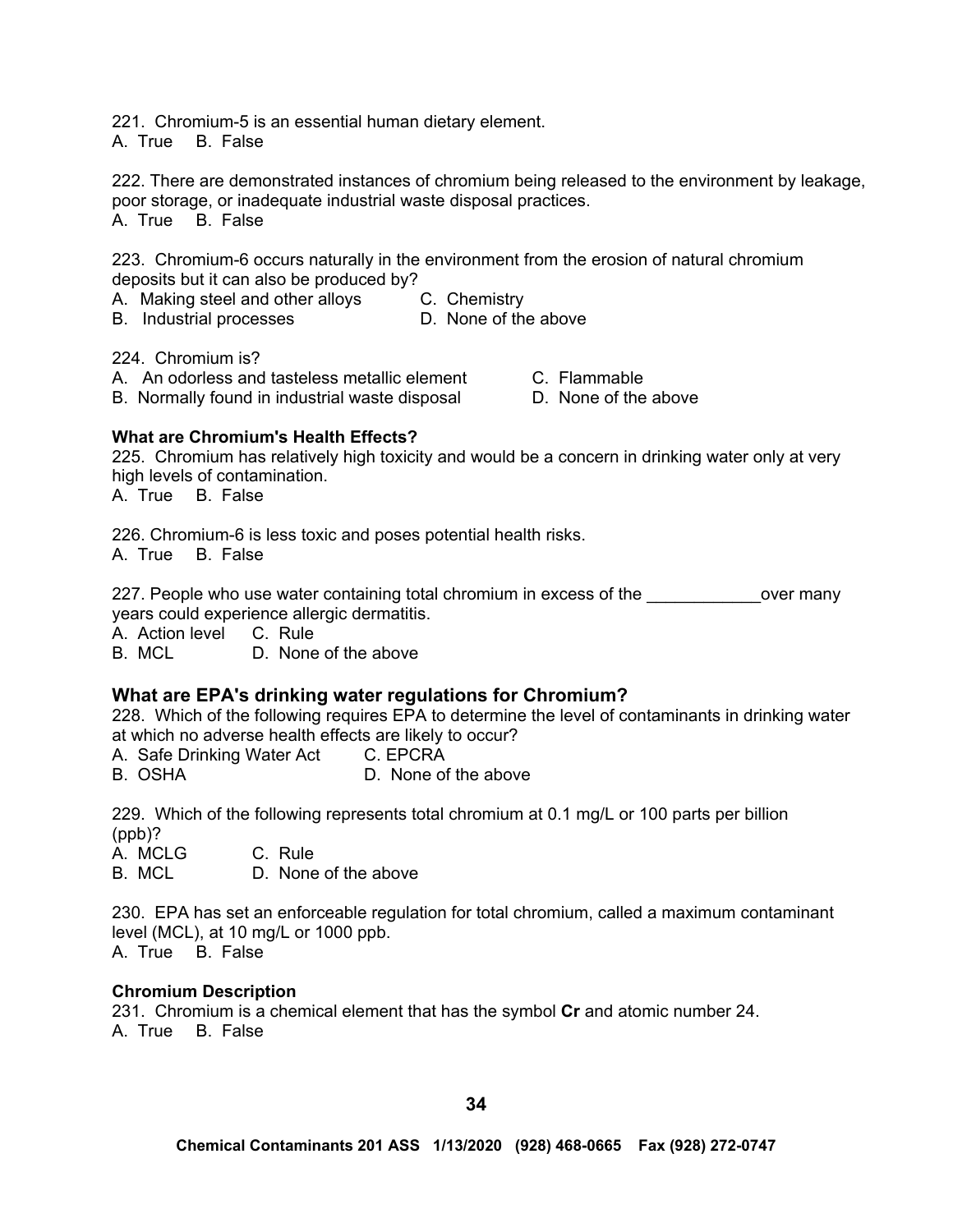232. Chromium is the first element in?

A. Group 6 C. Group 7

B. Group 5 D. None of the above

233. Chromium metal and ferrochromium alloy are commercially produced from chromite by silicothermic or aluminothermic reactions, or by?

- A. Adding copper C. Roasting and leaching processes
- B. Adding Aluminum D. None of the above

234. Chromium metal has proven of high value due to?

- A. Adding trivalent chromium C. Its high corrosion resistance and hardness
- B. Adding Aluminum D. None of the above

235. A major development was the discovery that steel could be made highly resistant to corrosion and discoloration by adding metallic chromium to form stainless steel.

A. True B. False

236. Trivalent chromium (Cr(III)) ion is possibly required in trace amounts for sugar and lipid metabolism, although the issue remains in debate. In larger amounts and in different forms, chromium can be

- A. Toxic and carcinogenic C. Part of the leaching processes
- B. Toxic chromium D. None of the above

237. The most prominent example of toxic chromium is\_\_\_\_\_\_\_\_\_\_\_\_\_\_. Abandoned chromium production sites often require environmental cleanup.

A. Stainless steel **C.** Hexavalent chromium (Cr(VI))

B. Toxic chromium D. None of the above

#### **Copper**

#### **What are Copper's Health Effects?**

238. Some people who drink water containing copper in excess of the **Example 238** may, with short term exposure, experience gastrointestinal distress, and with long-term exposure may experience liver or kidney damage.

A. MCLG C. Action level

B. MCL D. None of the above

239. People with Zackery's Disease should consult their personal doctor if the amount of copper in their water exceeds the action level.

A. True B. False

#### **What are EPA's Drinking Water Regulations for Copper?**

240. An action technique is a guideline procedure or level of technological performance that water systems must follow to ensure control of a contaminant. A. True B. False

241. The treatment technique regulation for copper (referred to as the Lead and Copper rule) requires water systems to control the corrosivity of the water. A. True B. False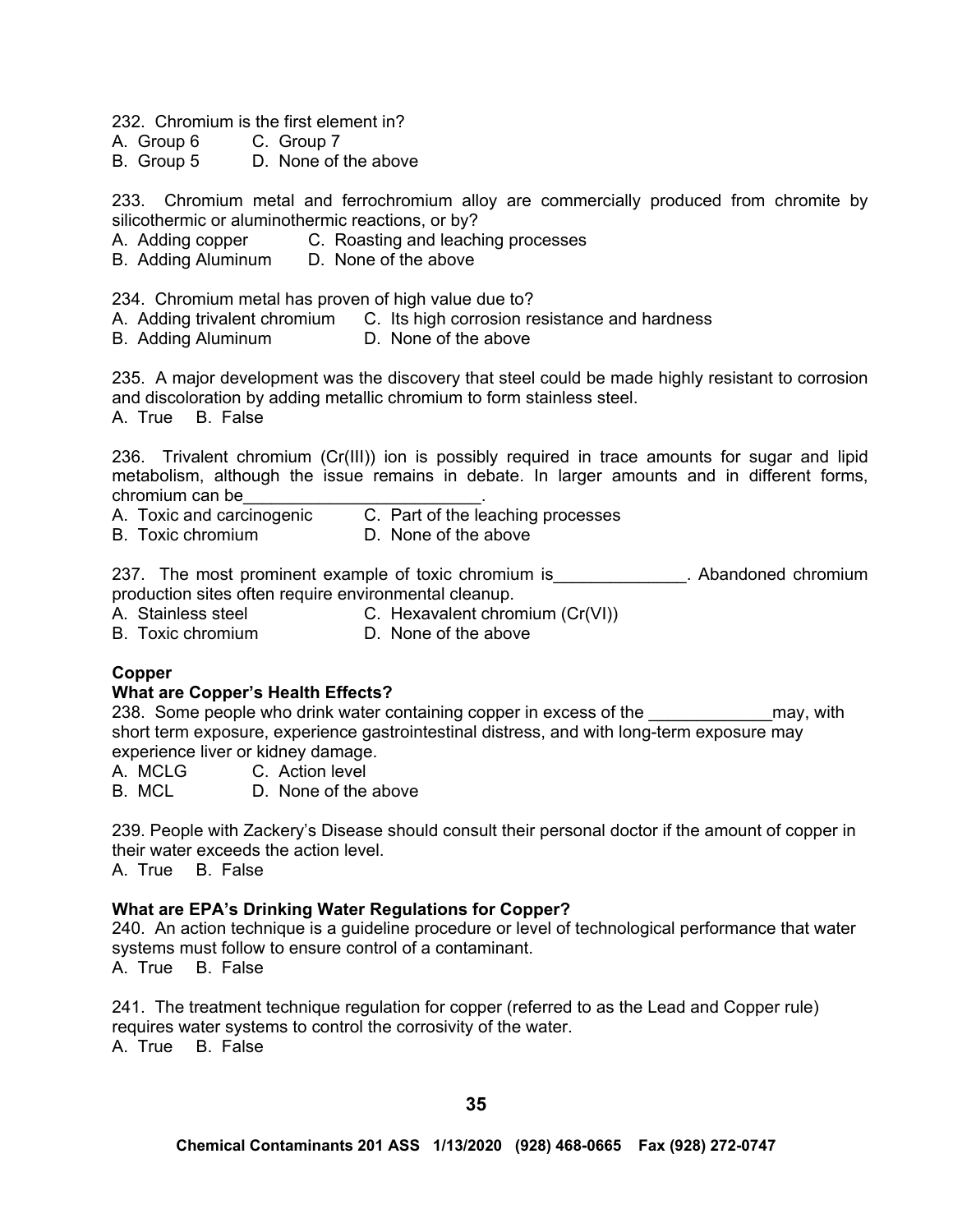242. The regulation also requires systems to collect piping samples from sites served by the system that are more likely to have plumbing materials containing plastic. A. True B. False

243. Which of the following for copper is 1.3 mg/L or 1.3 ppm?

A. MCLG C. Action level

B. MCL D. None of the above

244. Which of the following as feasible, considering cost, benefits and the ability of public water systems to detect and remove contaminants using suitable treatment technologies?

- A. MCL C. MCLs are set as close to the MCLGs
- B. MCLG D. None of the above

245. If more than 10 percent of tap water samples exceed the copper action level of

1.3\_\_\_\_\_\_\_\_\_\_\_\_, water systems must take additional steps to reduce corrosiveness.

A. MCLG C. Milligrams per Liter (mg/L)

B. MCL D. None of the above

246. Which of the following promulgated the Lead and Copper Rule in 1991, and revised the regulation in 2000 and in 2007?

- A. SDWA C. Emergency Planning and Community Right to Know Act (EPCRA)
- B. EPA D. None of the above

# **Copper Explained**

247. Pure copper is?

- A. Related to turquoise C. Soft and malleable
- B. A liquid like Mercury D. None of the above

248. Its compounds are commonly encountered as \_\_\_\_\_\_\_\_\_, which often impart blue or green colors to minerals such as turquoise and have been widely used historically as pigments.

A. Copper (II) salts C. A mixture of gold and copper

B. Salts D. None of the above

# **Cyanide - Inorganic Contaminant 0.2 mg/L MCL**

- 249. Cyanide is a carbon-nitrogen chemical unit which combines with many?
- A. Organic and inorganic compounds C. Salts
- B. Carbon-nitrogen chemicals D. None of the above

# **Uses for Cyanide.**

250. The most commonly used form, the match of the state of the make compounds is mainly used to make compounds and other synthetic fibers and resins.

- A. Copper (II) salts C. Hydrogen cyanide
- B. Cyanide (II) D. None of the above

# **What are EPA's Drinking Water Regulations for Cyanide?**

251. Which of the following for cyanide is 0.2 mg/L or 200 ppb?

- A. MCLG C. Standard
- B. Action tier D. None of the above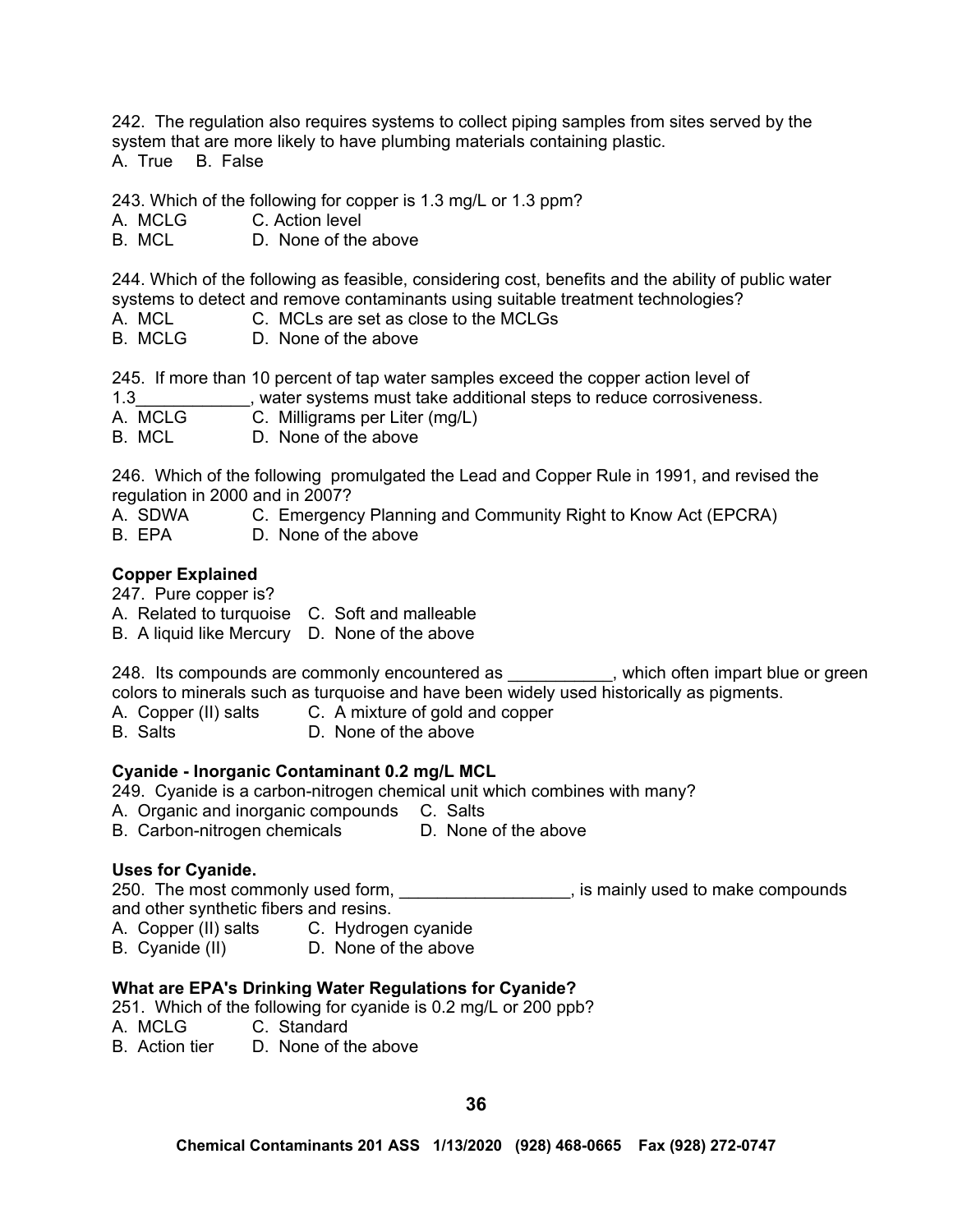252. EPA has set this level of protection based on the best available science to prevent potential health problems. EPA has set an enforceable regulation for cyanide, called a maximum contaminant level (MCL), at 0.2 mg/L or 200 ppb.

A. True B. False

253. Which of the following are any physical, chemical, biological or radiological substances or matter in water?

A. Naked contaminants C. Solutions of inorganic contaminants

B. Contaminants D. None of the above

# **Cyanide Explained**

254. A cyanide is a chemical compound that contains the the the state of a state of a carbon atom triple-bonded to a nitrogen atom.

A. Halides C. Cyanides

B. Cyano group D. None of the above

255. Cyanides most commonly refer to \_\_\_\_\_\_\_\_\_\_\_\_\_\_which is isoelectronic with carbon monoxide and with molecular nitrogen.

A. Salts of the anion CN<sup>−</sup> C. Cyanides solutions

B. Carbon-nitrogen chemical D. None of the above

256. Most cyanides are not toxic.

A. True B. False

### **Fluoride**

257. EPA has set an enforceable regulation for fluoride, called a maximum contaminant level (MCL), at 4.0 mg/L or 4.0 ppm. A. True B. False

258. The secondary standard of 4.0 mg/L is intended as a guideline for an upper bound level in areas which have high levels of naturally occurring fluoride. A. True B. False

259. Tooth strengthening is caused by excess fluoride exposures during the formative period prior to eruption of the teeth in children.

A. True B. False

260. The  $\frac{1}{260}$  for fluoride is 4.0 mg/L or 4.0 ppm.<br>A. MCLG  $\frac{1}{260}$  C. Standard

A. MCLG

B. Tier level D. None of the above

261. The level of the \_\_\_\_\_\_\_\_\_\_\_\_ was set based upon a balancing of the beneficial effects of protection from tooth decay and the undesirable effects of excessive exposures leading to discoloration.

- A. MCLG C. Secondary standard (SMCL)
- B. MCL D. None of the above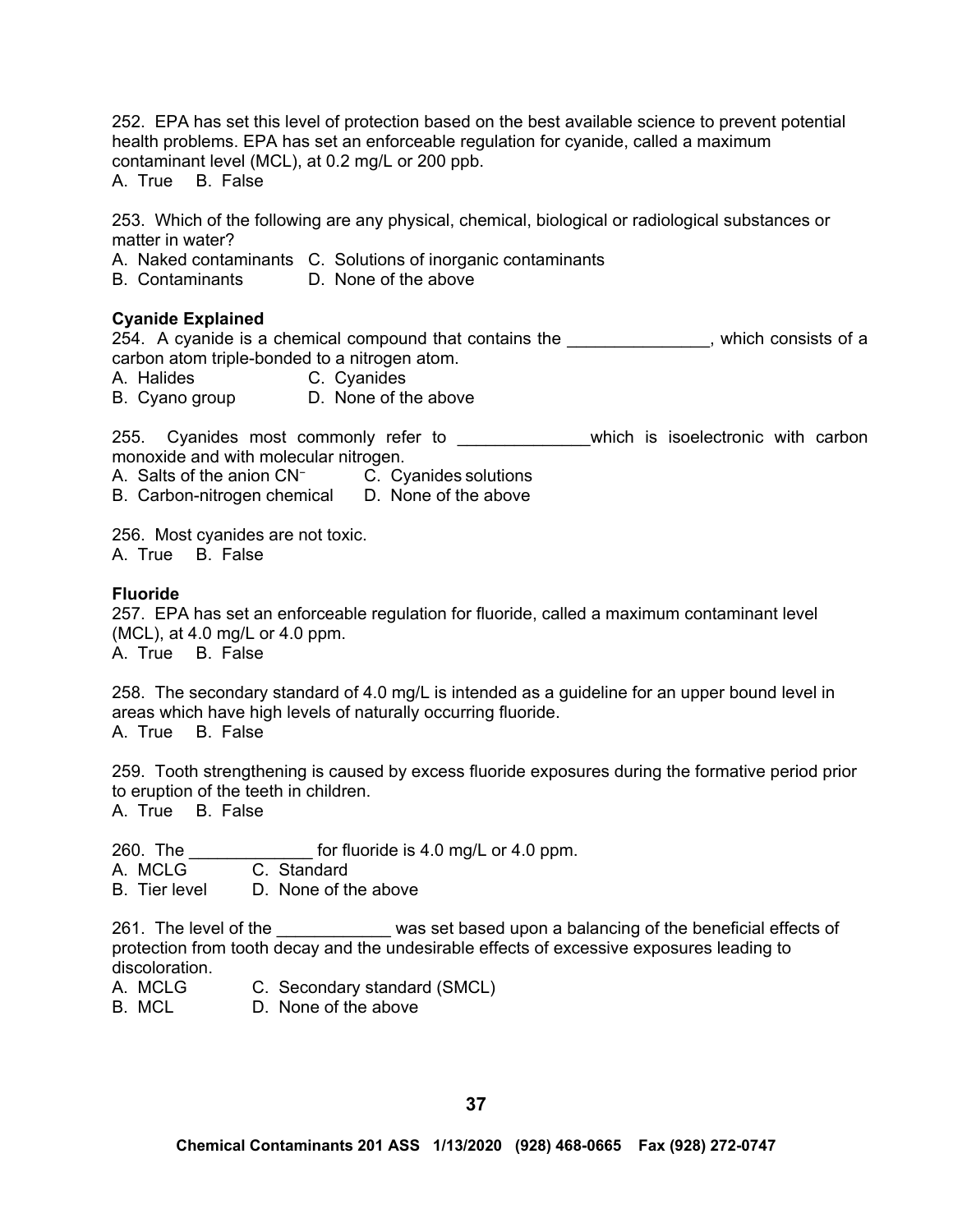262. Which of the following is voluntarily added to some drinking water systems as a public health measure for reducing the incidence of cavities among the treated population?

- A. Naked fluoride C. Solutions of inorganic fluorides<br>B. Fluoride D. None of the above
- D. None of the above

263. In the case for Fluoride the\_\_\_\_\_\_\_\_\_\_\_\_\_, because analytical methods or treatment technology do not pose any limitation.

A. MCL C. MCL equals the MCLG

B. Limit D. None of the above

264. EPA has also set a z and the fluoride at 2.0 mg/L or 2.0 ppm.

A. MCLG C. Secondary standard (SMCL)

B. MCL D. None of the above

### **Fluoride Explained**

265. Structurally Fluoride and to some extent chemically, the **come assembles the hydroxide** ion.

- A. Naked fluoride C. Solutions of inorganic fluorides
- B. Fluoride ion D. None of the above

266. Fluoride is the cation  $F^+$ , the reduced form of fluorine when as an ion and when bonded to another element. Inorganic fluorine containing compounds are called fluorides. A. True B. False

267. Fluoride, like other halides, is a monovalent ion (−1 charge). Its compounds often have properties that are distinct relative to other halides. A. True B. False

268. The presence of fluoride and its compounds can be detected by F NMR spectroscopy. A. True B. False

#### **Occurrence**

269. According to the text, solutions of inorganic fluorides in water contain F<sup>−</sup> and bifluoride HF−2. A. True B. False

270. Few inorganic fluorides are soluble in water without undergoing significant hydrolysis. In terms of its reactivity, fluoride differs significantly from chloride and other halides, and is more strongly solvated due to its smaller radius/charge ratio. Its closest chemical relative is hydroxide. A. True B. False

271. When relatively unsolvated, fluoride anions are called?

- A. Naked C. Solutions of inorganic fluorides
- B. Fluoride D. None of the above

272. Which of the following is a very strong lewis base?

- A. Naked fluoride C. Solutions of inorganic fluorides<br>B. Fluoride D. None of the above
- D. None of the above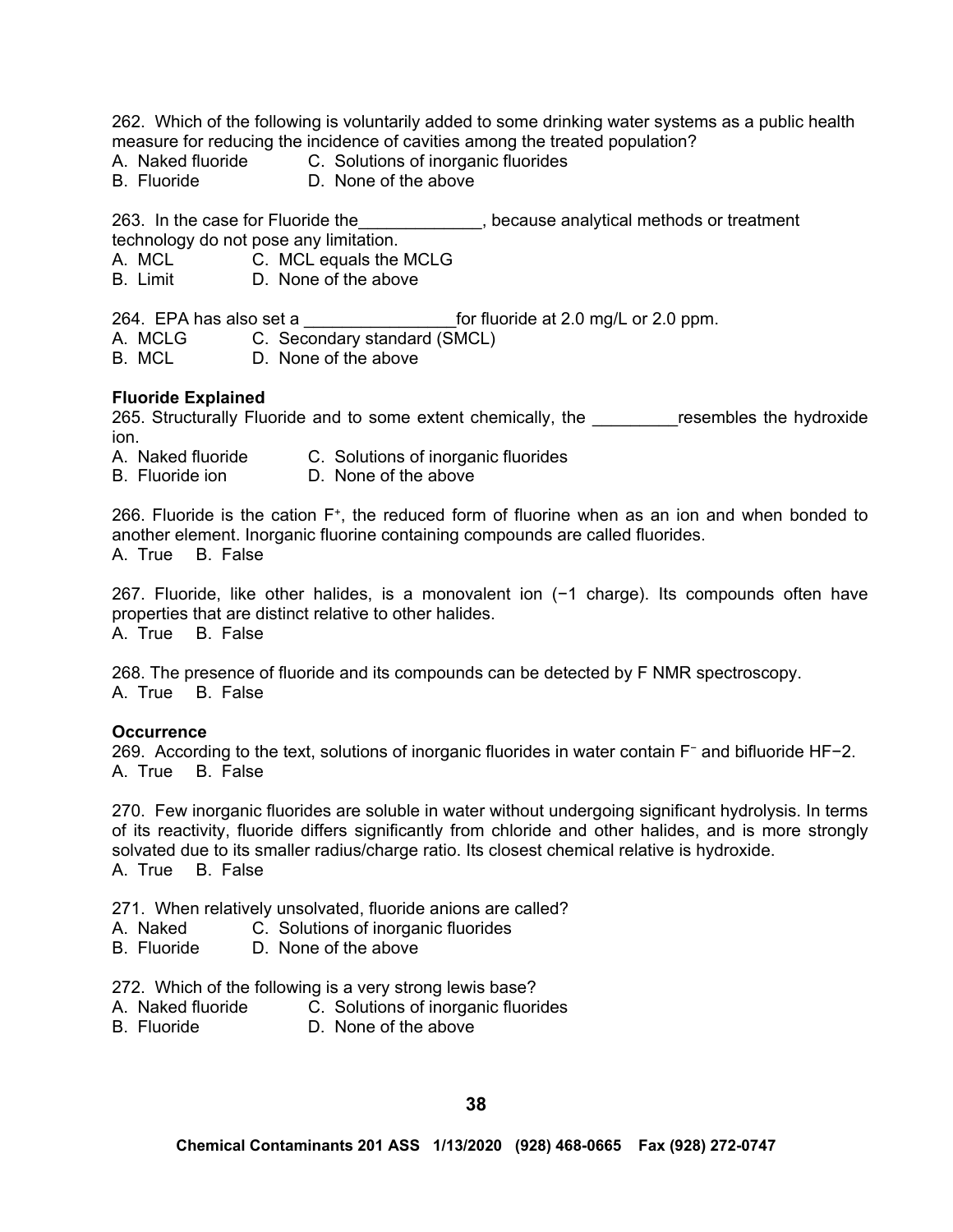#### **Natural Occurrence**

273. Which of the following are known of paramount commercial importance are?

- A. Halides **C. Many fluoride minerals**
- B. Fluorite and fluorapatite D. None of the above

274. Which of the following is usually found naturally in low concentration in drinking water and foods. The concentration in seawater averages 1.3 parts per million (ppm)?

- A. Halides C. Fluorite and fluorapatite
- B. Fluoride D. None of the above

275. Fresh water may contains dangerously high levels of \_\_\_\_\_\_\_\_\_\_\_\_\_\_\_\_\_, leading to serious health problems.

- A. Naked fluoride C. Solutions of inorganic fluorides
- B. Fluoride D. None of the above

# **Mercury - Inorganic Contaminant**

276. Mercury is a liquid metal found in natural deposits such as ores containing?

A. Aluminum C. Other elements

B. Cinnabar (mercuric sulfide) D. None of the above

### **Uses for Mercury**

277. According to the text, electrical products such as dry-cell batteries, fluorescent light bulbs, switches, and other control equipment account for 50 percent of?

A. Mercury C. Lead

B. Cinnabar (mercuric sulfide) D. None of the above

# **What are Mercury's Health Effects?**

278. Some people who drink water containing mercury well in excess of the maximum contaminant level (MCL) for many years could experience liver damage. A. True B. False

# **What are EPA's Drinking Water Regulations for Mercury?**

279. The MCLG for mercury is 0.002 mg/L or 2 ppb. EPA has set this level of protection based on the best available science to prevent potential health problems. A. True B. False

280. EPA reviewed mercury as part of the Six Year Review and determined that the 0.002 mg/L or 2 ppb MCLG and 0.002 mg/L or 2 ppb MCL for mercury are still protective of human health. A. True B. False

# **How will Mercury be removed from my Drinking Water?**

281. The following treatment method(s) have proven to be effective for removing mercury to below 0.002 mg/L or 2 ppb: coagulation/filtration, granular activated carbon, we make your pand reverse osmosis.

| A. A carbon filter | C. Lime softening                                |
|--------------------|--------------------------------------------------|
| .                  | $\sim$ $\sim$ $\sim$ $\sim$ $\sim$ $\sim$ $\sim$ |

B. Backwash carbon D. None of the above

# **Mercury Explained**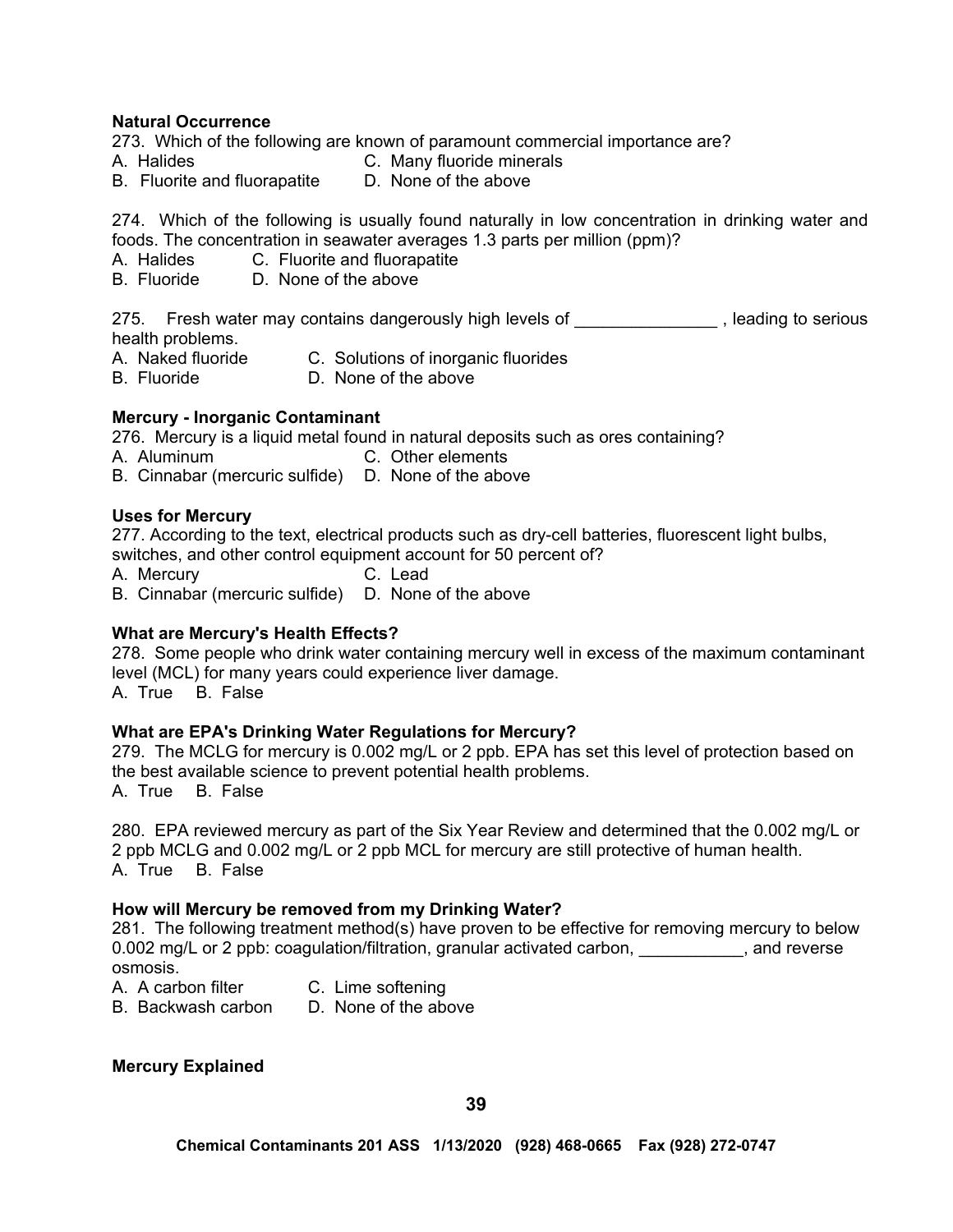282. The red pigment vermilion is mostly obtained by?

- A. Aluminum C. Mercury-aluminum amalgam
- B. Reduction from cinnabar D. None of the above

283. Mercury poisoning can also result from exposure to \_\_\_\_\_\_\_\_\_\_\_\_\_\_\_\_of mercury (such as mercuric chloride or methylmercury), inhalation of mercury vapor, or eating seafood contaminated with mercury.

- A. Water-soluble forms C. Reduction from cinnabar
- B. Cinnabar (mercuric sulfide) D. None of the above

284. Mercury is used in thermometers, barometers, manometers, sphygmomanometers, though concerns about the element's toxicity have led to mercury thermometers and sphygmomanometers being largely phased out in clinical environments in favor of alcohol-filled,

A. Bottles C. Galinstan-filled, digital, or thermistor-based instruments

B. Machinery D. None of the above

285. Mercury is used in lighting: electricity passed through mercury vapor in a phosphor tube produces short-wave ultraviolet light which then causes the \_\_\_\_\_\_\_\_\_to fluoresce, making visible light.

A. Ultraviolet light C. Phosphor

B. Cinnabar (mercuric sulfide) D. None of the above

286. Mercury occurs in deposits throughout the world mostly as cinnamon.

A. True B. False

### **Amalgams**

287. Mercury dissolves to form amalgams with gold, zinc and many other metals.

A. True B. False

288. Copper is an exception; copper flasks have been traditionally used to trade mercury. A. True B. False

289. Other metals that do not form amalgams with mercury include tantalum, tungsten and platinum. \_\_\_\_\_\_\_\_\_\_\_\_\_is a common reducing agent in organic synthesis, and is also used in highpressure sodium lamps.

- A. Aluminum amalgam C. Sodium amalgam
- B. Cinnabar (mercuric sulfide) D. None of the above

290. Mercury readily combines with aluminum to form a \_\_\_\_\_\_\_\_\_\_\_\_\_\_\_\_ when the two pure metals come into contact.

- A. Aluminum amalgam C. Mercury-aluminum amalgam
- B. Cinnabar (mercuric sulfide) D. None of the above

291. Amalgam destroys the extending which protects metallic aluminum from oxidizing indepth.

A. Aluminum oxide layer C. Sodium amalgam

B. Cinnabar (mercuric sulfide) D. None of the above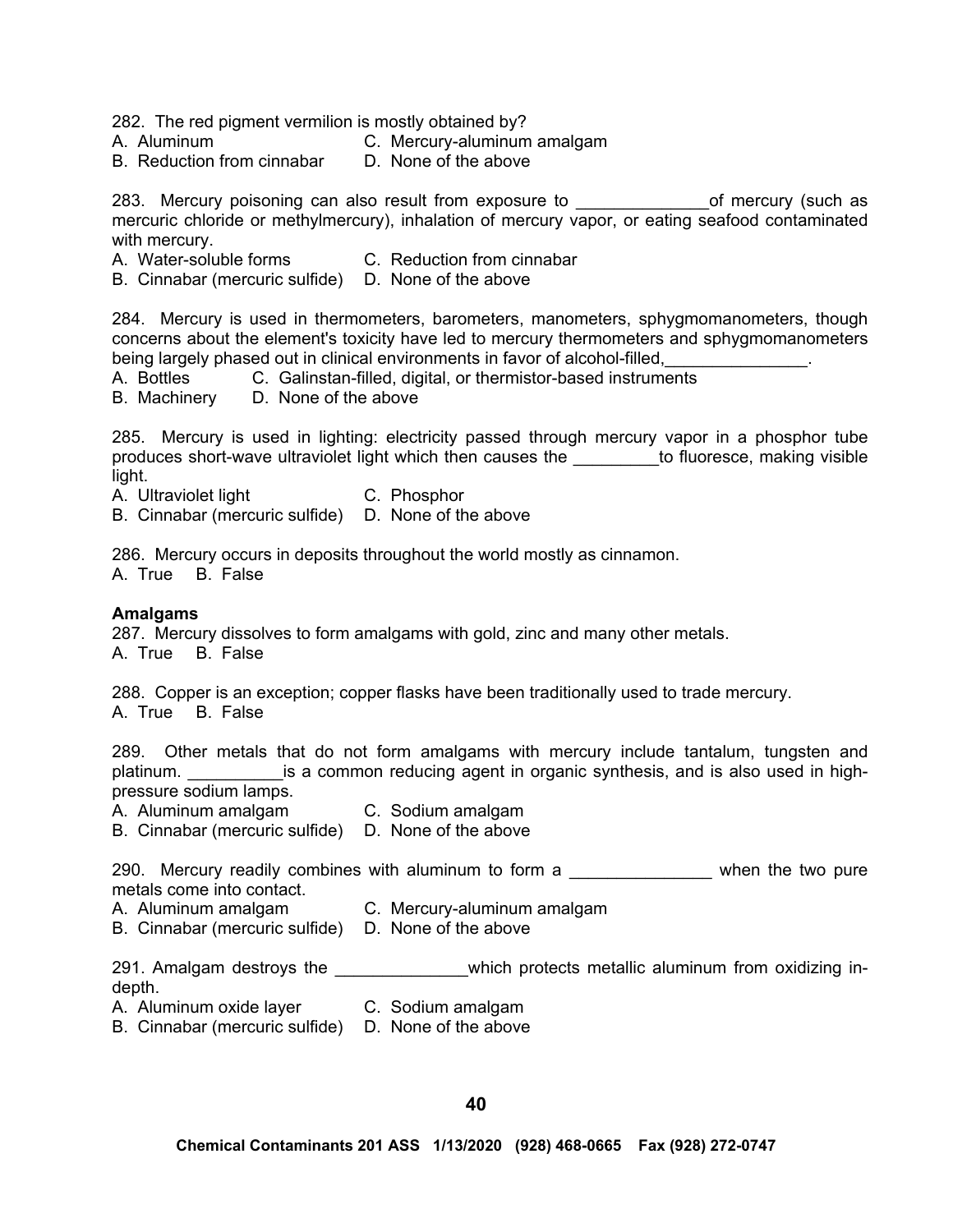292. Mercury is not allowed aboard an aircraft under most circumstances because of the risk of it forming an amalgam with exposed aluminum parts in the aircraft unless it is in a copper pot. A. True B. False

#### **Nitrate (Measured as Nitrogen)**

293. Nitrate may cause health problems if present in public or private water supplies in amounts greater than the drinking water standard set by EPA.

A. True B. False

294. EPA regulates \_\_\_\_\_\_\_\_\_\_\_\_\_\_\_\_\_\_\_ in drinking water to protect public health.

|  |  | A. Nitrates and nitrites C. Nitrates are converted to nitrites |
|--|--|----------------------------------------------------------------|
|--|--|----------------------------------------------------------------|

B. Nitrate D. None of the above

# **What is Nitrate?**

295. Nitrates and nitrites are \_\_\_\_\_\_\_\_\_\_\_\_\_\_\_\_\_\_\_which combine with various organic and inorganic compounds.

A. Nitrogen-oxygen chemical units C. Nitrates are converted to nitrites

- 
- B. Nitrate **D.** None of the above

### **Uses for Nitrate.**

296. According the text, once taken into the body, nitrates are converted to?

- A. Nitrates and nitrites C. Nitrites
- B. Nitrate D. None of the above

### **What are EPA's Drinking Water Regulations for Nitrate?**

297. The MCLG for nitrate is 50 mg/L or 50 ppm. EPA has set this level of protection based on the best available science to prevent potential health problems.

A. True B. False

298. EPA has set an enforceable regulation for nitrate, called a maximum contaminant level (MCL), at 50 mg/L or 50 ppm.

A. True B. False

#### **How will I know if Nitrate is in my Drinking Water?**

299. Water suppliers must notify their customers as soon as practical, but no later than 24 hours after the system learns of the violation.

A. True B. False

300. Additional actions, such as providing alternative drinking water supplies, may be required to prevent serious risks to public health.

A. True B. False

#### **Nitrate Explained**

301. The nitrate ion is a polyatomic ion with the **Example 2011** and a molecular mass of 62.0049 g/mol.

A. Nitrates and nitrites  $\,$  C. Molecular formula NO<sub>3</sub><sup>-</sup>

B. Nitrate D. None of the above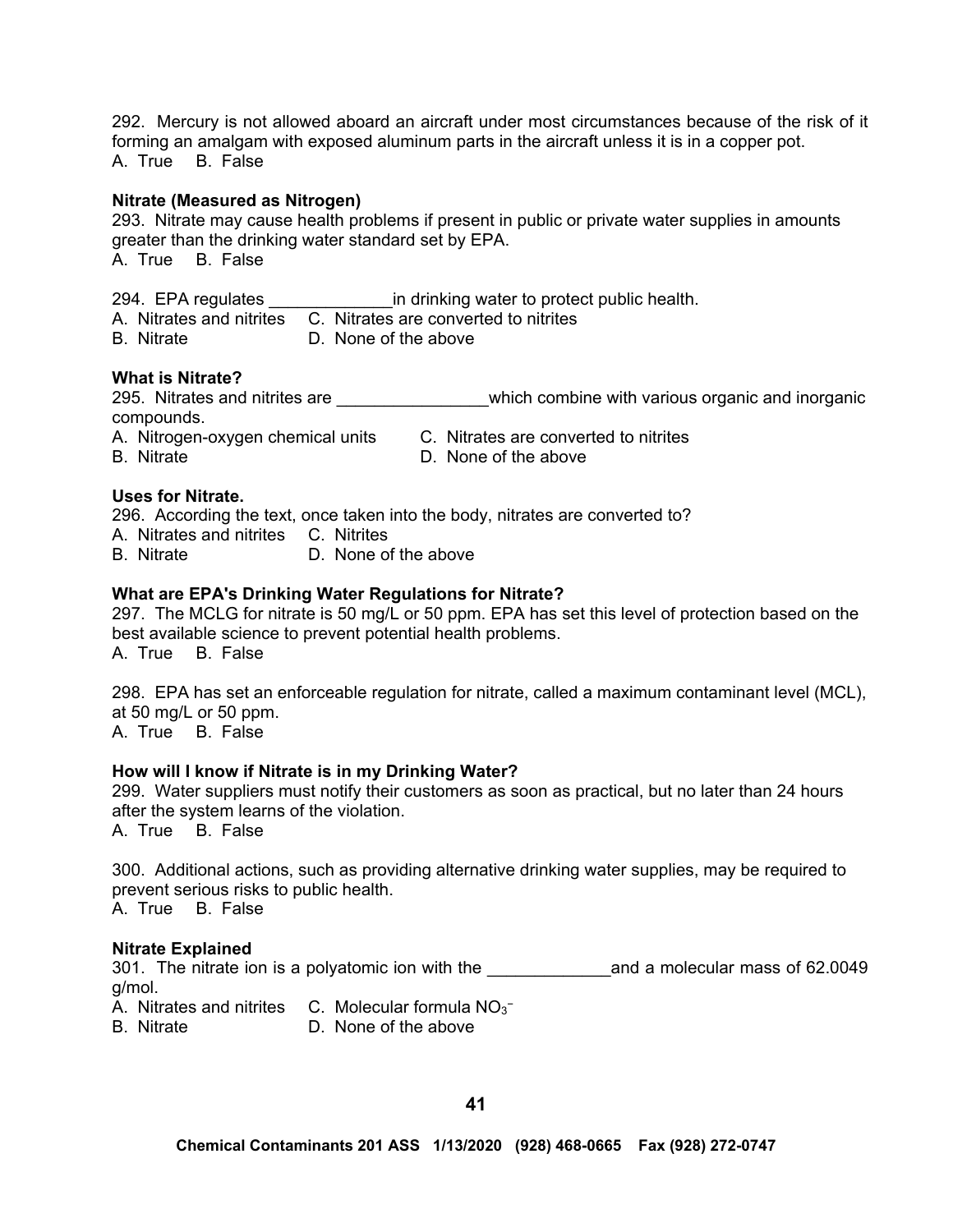#### **Structure**

302. It is the conjugate base of nitric acid, consisting of one central nitrogen atom surrounded by three identically bonded oxygen atoms in a trigonal planar arrangement. The nitrate ion carries a formal charge of -1.

A. True B. False

303. This results from a combination formal charge in which each of the three oxygens carries a  $-2/3$  charge, whereas the nitrogen carries a +1 charge, all these adding up to formal charge of the  $\blacksquare$ 

A. Nitrates and nitrites C. Polyatomic nitrate ion

B. Nitrate D. None of the above

### **Nitrite (Measured as Nitrogen) - Inorganic Contaminant 1 mg/L MCL**

304. EPA regulates nitrite in drinking water to protect public health. Nitrite may cause health problems if present in public or private water supplies in amounts greater than the drinking water standard set by

| A. MCLG | C. Emergency Planning and Community Right to Know Act (EPCRA) |
|---------|---------------------------------------------------------------|
| B. EPA  | D. None of the above                                          |

### **What is Nitrite?**

305. Nitrates and nitrites are \_\_\_\_\_\_\_\_\_\_\_\_which combine with various organic and inorganic compounds.

A. Nitrogen-oxygen chemical units C. Nitrates are converted to nitrites

B. Nitrate D. None of the above

#### **Uses for Nitrite.**

306. Once taken into the body, are converted to nitrites.

A. Nitrate ions C. Various organic and inorganic compounds

B. Nitrates D. None of the above

#### **What are EPA's Drinking Water Regulations for Nitrite?**

307. The MCLG for nitrite is 1 mg/L or 1 ppm. EPA has set this level of protection based on the best available science to prevent potential health problems. A. True B. False

308. Which of the following is the regulation for nitrite, became effective in 1992?

- 
- A. MCLs C. The Phase III Rule
- B. The Phase II Rule D. None of the above

# **How does Nitrite get into my Drinking Water?**

309. The major sources of **Example 2018** in drinking water are runoff from fertilizer use; leaching from septic tanks, sewage; and erosion of natural deposits.

- A. Nitrites C. Nitrogen ions
- B. Nitrate D. None of the above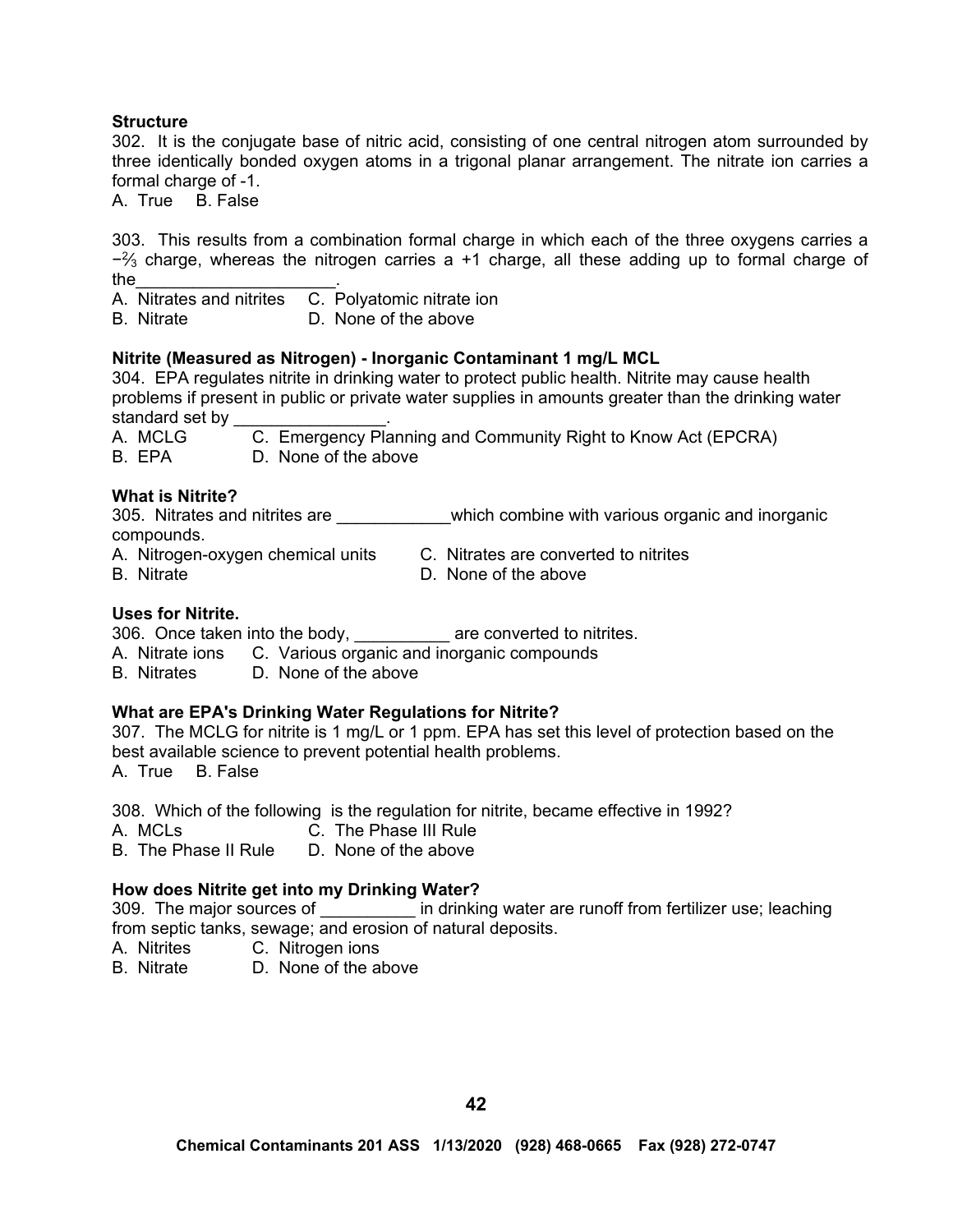## **Selenium- Inorganic Contaminant 0.05 mg/L MCL**

310. Selenium (Se) is an essential element for \_\_\_\_\_\_\_\_\_\_\_\_\_, with the majority of our intake coming from foods such as nuts, cereals, meat, fish, and eggs.

- A. Drinking water C. Human nutrition
- B. Minerals **D. None of the above**

311. In soils, selenium often occurs in soluble forms such as selenate, which are leached into rivers very easily by runoff increasing the amount of?

- A. Selenide or selenate compounds C. Selenium in ground water
- B. Minerals **D.** None of the above

312. Which of the following is also a by-product of copper mining / smelting.

- A. Selenium C. Selenide or selenate compounds
- B. Selenium in water D. None of the above

313. Acute toxicity caused by \_\_\_\_\_\_\_\_\_\_\_\_\_\_\_\_or other sources of intake has been observed in laboratory animals and in animals grazing in areas where high selenium levels exist in the soil. A. Selenide or selenate compounds C. High levels of selenium in water

B. Minerals **D.** None of the above

314. The US EPA has established the MCL for selenium in water at 0.05 mg/l.

A. True B. False

315. The concentration of Selenium in drinking water is usually high, and comes from natural minerals.

A. True B. False

316. Selenium is used in photoelectric devises because its electrical conductivity varies with light. A. True B. False

#### **Selenium Explained**

317. Selenium is found impurely in metal sulfide ores, where it partially replaces the oxygen. A. True B. False

318. Commercially, selenium is produced as \_\_\_\_\_\_\_\_\_\_\_\_\_\_\_\_\_\_\_\_\_\_in the refining of these ores, most often during copper production.

A. Natural deposits **C. Byproduct** 

B. Antioxidant enzymes D. None of the above

319. Minerals that are pure selenide or selenate compounds are known, but are?

- A. Rare C. Compounds
- B. Found in drinking water D. None of the above

320. Selenium continues to be used in a few types of DC power surge protectors and one type of?

- A. Natural deposits C. Fluorescent quantum dot
- B. Selenium D. None of the above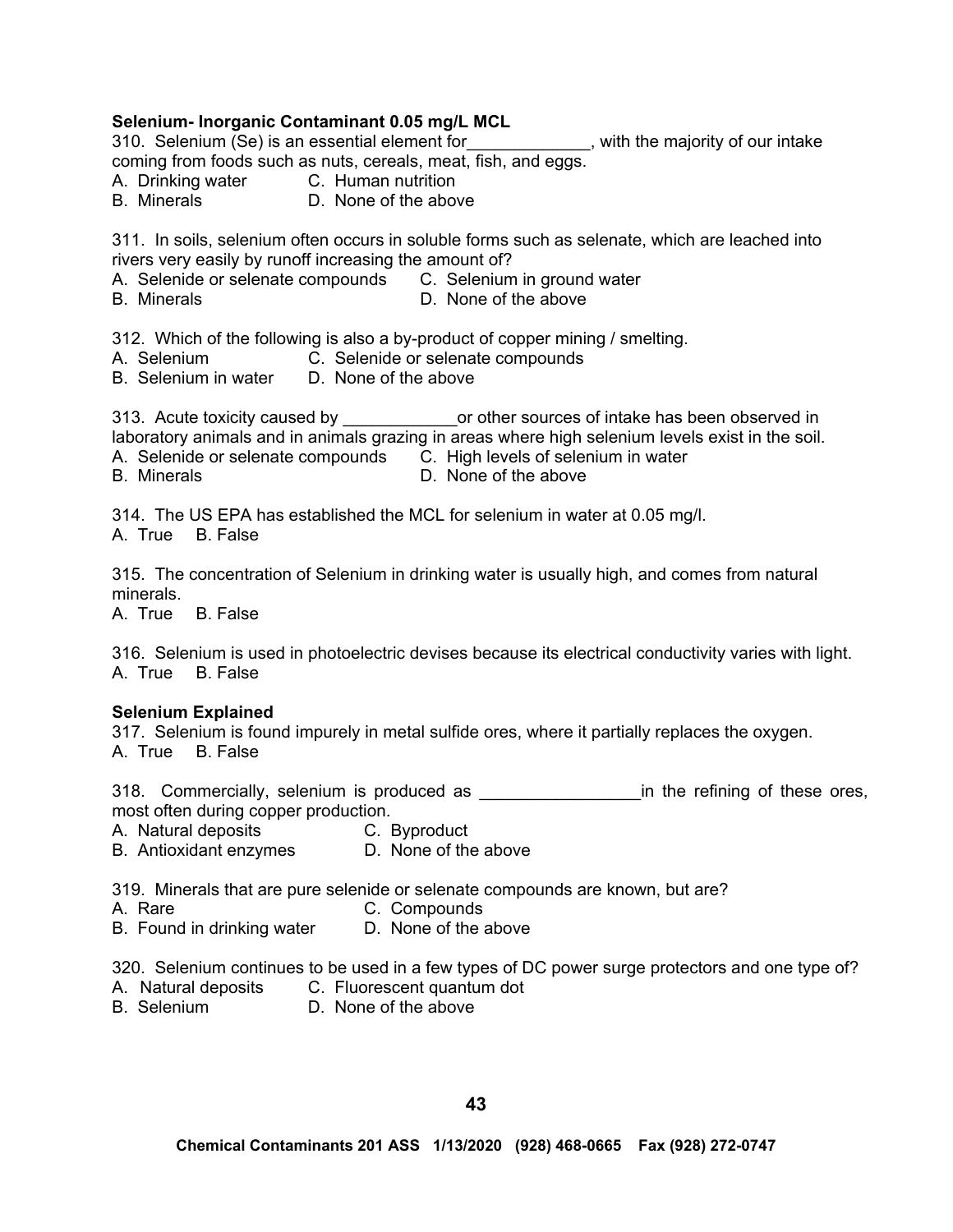321. Selenium salts are toxic in\_\_\_\_\_\_\_\_\_\_\_\_\_\_\_, but trace amounts are necessary for cellular

function in many organisms, including all animals.

A. The poisoner's poison C. Large amounts<br>B. Selenium salts B. None of the abc

D. None of the above

# **Thallium- Inorganic Contaminant 0.002 mg/L MCL**

322. Thallium is a metal found in natural deposits such as ores containing

- A. Natural deposits C. Other elements
- B. Selenium D. None of the above

# **Uses for Thallium.**

333. The greatest use of \_\_\_\_\_\_\_\_\_\_\_\_\_\_\_\_\_\_\_\_\_\_\_is in specialized electronic research equipment.

- A. Thallium C. This soft gray poor metal
- B. Selenium D. None of the above

# **What are Thallium's Health Effects?**

324. Some people who drink water containing thallium well in example for many years could experience hair loss, changes in their blood, or problems with their kidneys, intestines, or liver problems.

A. MCLs C. Excess of the maximum contaminant level (MCL)

B. The Phase II Rule D. None of the above

# **Thallium Explained**

325. Thallium is a chemical element with symbol **Tl** and atomic number 81. A. True B. False

326. Thallium tends to oxidize to the +3 and +1 oxidation states as ionic salts. The +3 state resembles that of the other elements in thallium's group (boron, aluminum, gallium, indium). A. True B. False

327. Thallium poisoning notably results in tooth loss.

A. True B. False

328. Thallium is soft gray poor metal is not found free in nature. The sembles tin, but discolors when exposed to air.

A. Nonselective C. Like Potassium ores

B. When isolated D. None of the above

329. The +1 state, which is far more prominent in thallium than the elements above it, recalls the chemistry of alkali metals, and thallium(I) ions are found geologically mostly in potassium-based ores, and (when ingested) are handled in many ways like \_\_\_\_\_\_\_\_\_\_\_\_by ion pumps in living cells.

- A. Metal sulfide ores  $C.$  Potassium ions  $(K^+)$
- B. Selenium D. None of the above

330. Which of the following is used in small, nontoxic amounts as an agent in a nuclear medicine scan, during one type of nuclear cardiac stress test?

- A. Thallium 111 C. Thallium-201
- B. Thallium 3 D. None of the above

**44**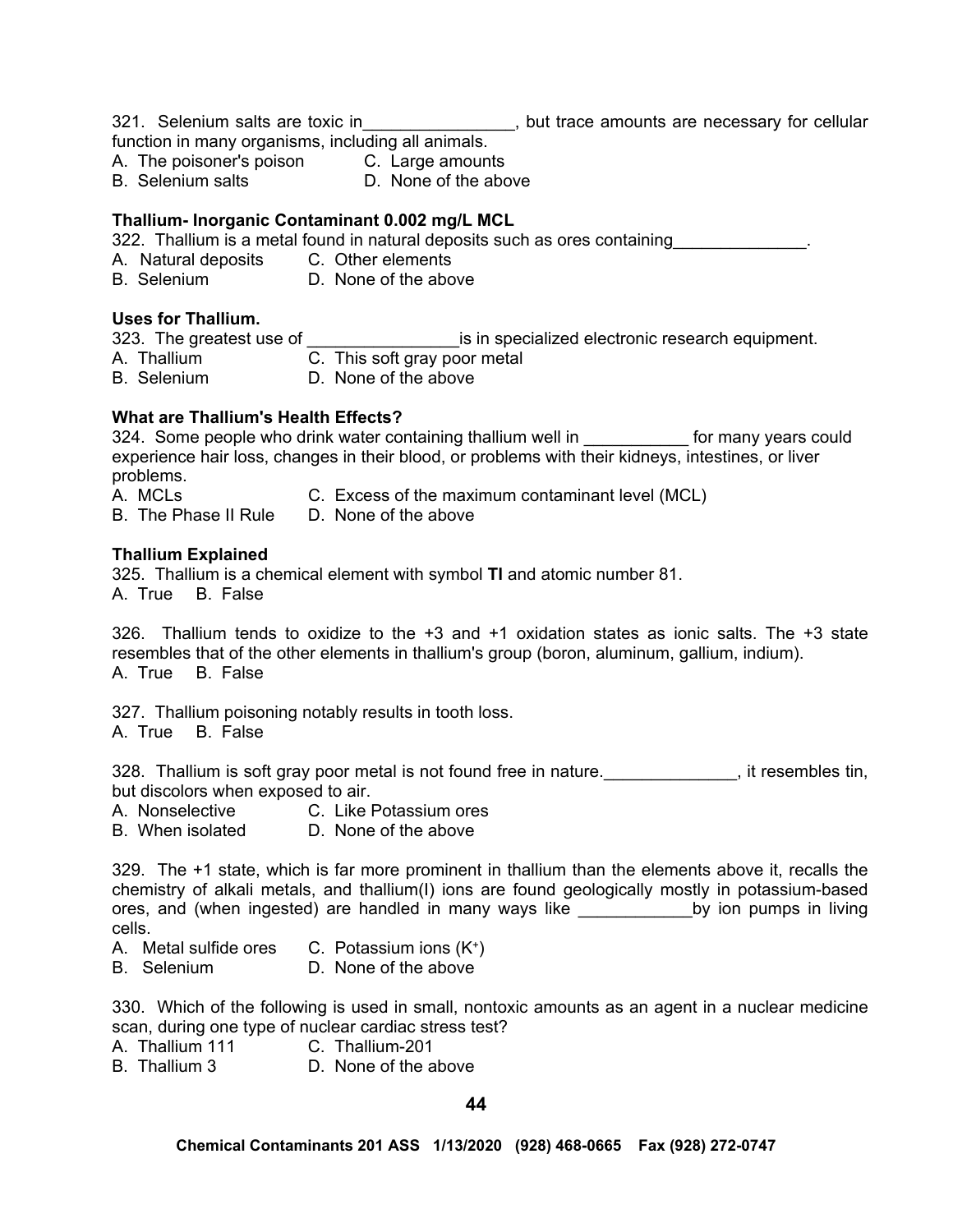331. Soluble thallium salts (many of which are nearly tasteless) are highly toxic in quantity, and were historically used in?

- A. Thallium-201 C. Rat poisons and insecticides
- B. Thallium 3 D. None of the above

332. Thallium has gained notoriety as "the poisoner's poison" and " (alongside arsenic).

- A. Inheritance powder C. Soluble sleeping powder
- B. Sleeping powder D. None of the above

# **SOC Section**

#### **SOC Introduction**

333. SOCs are identified carcinogens (cancer causing). EPA has set Maximum Contaminant Levels (MCL) for 30 **Levels** (MCL) for 30 **Levels** under the Safe Drinking Water Act.

- 
- B. Synthetic Organic Chemicals (SOCs) D. None of the above
- A. Volatile Organic Compounds (VOCs) C. Maximum Contaminant Levels (MCL)
	-

334. The Safe Drinking Water Act requires that all water sources of all public water systems be periodically monitored for regulated?

- 
- B. Synthetic Organic Chemicals (SOCs) D. None of the above
- A. Volatile Organic Compounds (VOCs) C. Maximum Contaminant Levels (MCL)
	-

335. Which of the following are very persistent in the environment, whether in soil or water?

- A. Volatile Organic Compounds (VOCs) C. Maximum Contaminant Levels (MCL)
- B. Synthetic Organic Chemicals (SOCs) D. None of the above
- -

336. Which of the following or "blue baby syndrome" is from ingestion of elevated levels of nitrate or nitrite?

- A. Methemoglobinemia C. Elevated levels of Chlorofluorocarbons
- B. Most contaminants D. None of the above

337. All public water systems must monitor for?

- A. Valuable Organic Compounds (VOCs) C. Maximum Constant Levels (MCL)<br>B. Nitrate and Nitrite) C. None of the above
- B. Nitrate and Nitrite)
- 
- 
- 
- **Volatile Organic Compounds (VOCs) VOCs Explained**

338. Which of the following are organic chemicals that have a high vapor pressure at ordinary, room-temperature conditions?

- A. Volatile Organic Compounds (VOCs) C. Maximum Contaminant Levels (MCL)
	-
- B. Synthetic Organic Chemicals (SOCs) D. None of the above
- 339. Which of the following are of VOCs?.
- A. Most scents or odors C. Substances
- B. Five contaminant groups D. None of the above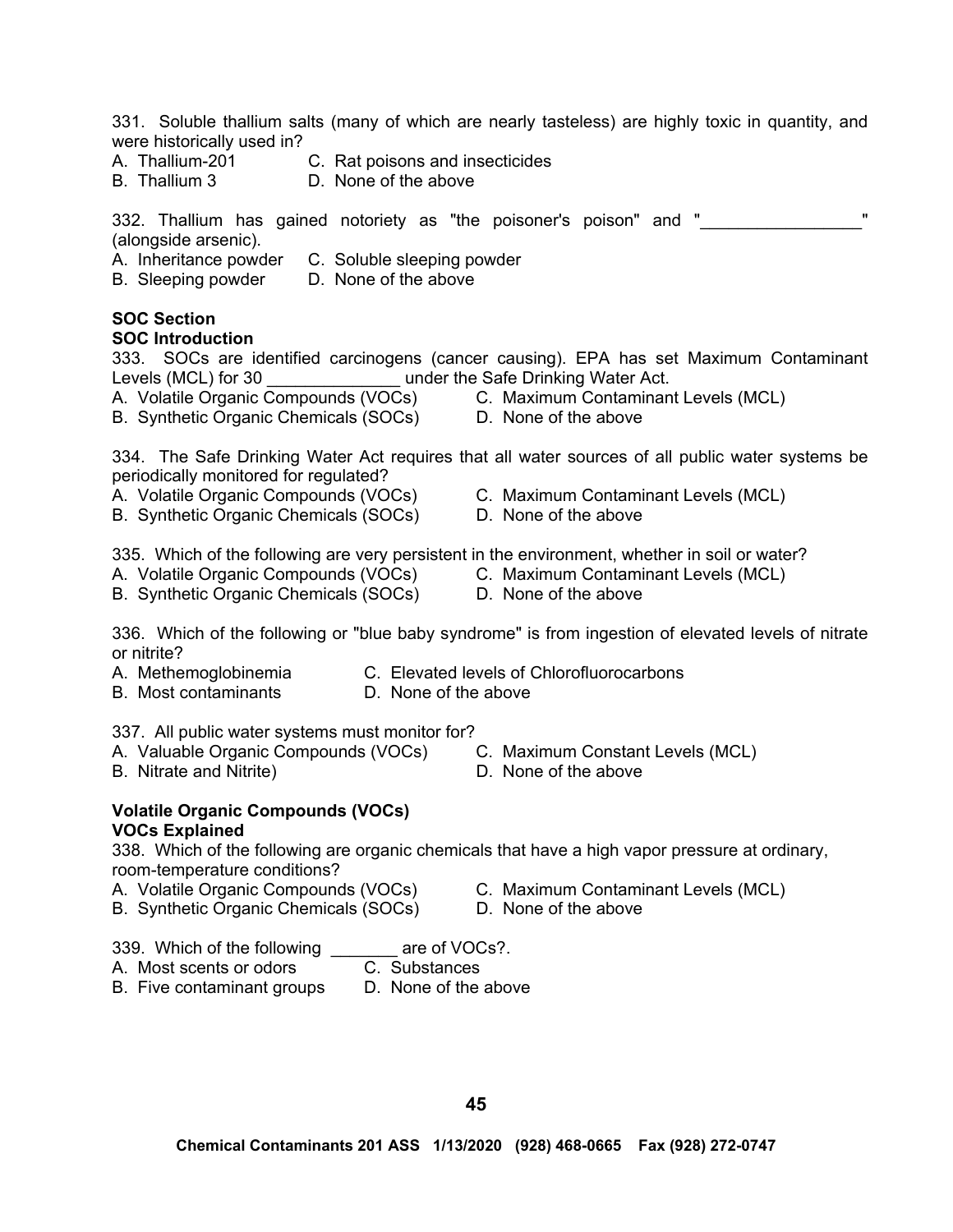340. Which of the following are regulated by law, especially indoors, where concentrations are the highest?

A. Anthropogenic VOCs C. Benzene

B. VOCs D. None of the above

# **Specific Components**

# **Paints and Coatings**

341. Which of the following are required to spread a protective or decorative film. Approximately 12 billion liters of paints are produced annually?

A. Solvents C. Cleaning products<br>B. VOC D. None of the above

D. None of the above

# **Chlorofluorocarbons and Chlorocarbons**

342. Which of the following which are banned or highly regulated, were widely used cleaning products and refrigerants?

A. VOC C. Chlorofluorocarbons

B. Benzene D. None of the above

# **Benzene**

343. One VOC that is a known human carcinogen?

- A. VOC C. Chlorofluorocarbons
- B. Benzene D. None of the above

344. Which of the following evaporates into the air quickly and the vapor of benzene is heavier than air allowing the compound to sink into low-lying areas?

- A. VOC C. Chlorofluorocarbons
- B. Benzene D. None of the above

345. Which of the following has also been known to contaminate food and water and if digested can lead to vomiting, dizziness, sleepiness, rapid heartbeat?

- A. VOC C. Chlorofluorocarbons
- B. Benzene D. None of the above

# **Methylene Chloride**

346. Which of the following is converted to carbon monoxide and a person will suffer the same symptoms as exposure to carbon monoxide?

A. Solvent C. Methylene chloride

B. Benzene D. None of the above

# **Perchloroethylene**

347. Perchloroethylene is a Volatile organic compound that has been linked to causing cancer in animals. It is also suspected to cause many of the breathing related symptoms of exposure to VOC's.

A. True B. False

348. To avoid exposure to perchlorothylene: Be careful if a \_\_\_\_\_\_\_\_\_\_\_\_\_\_\_\_\_\_\_\_is coming from clothing when picked up from the dry cleaner.

- A. Fume C. Strong chemical odor
- B. Plume D. None of the above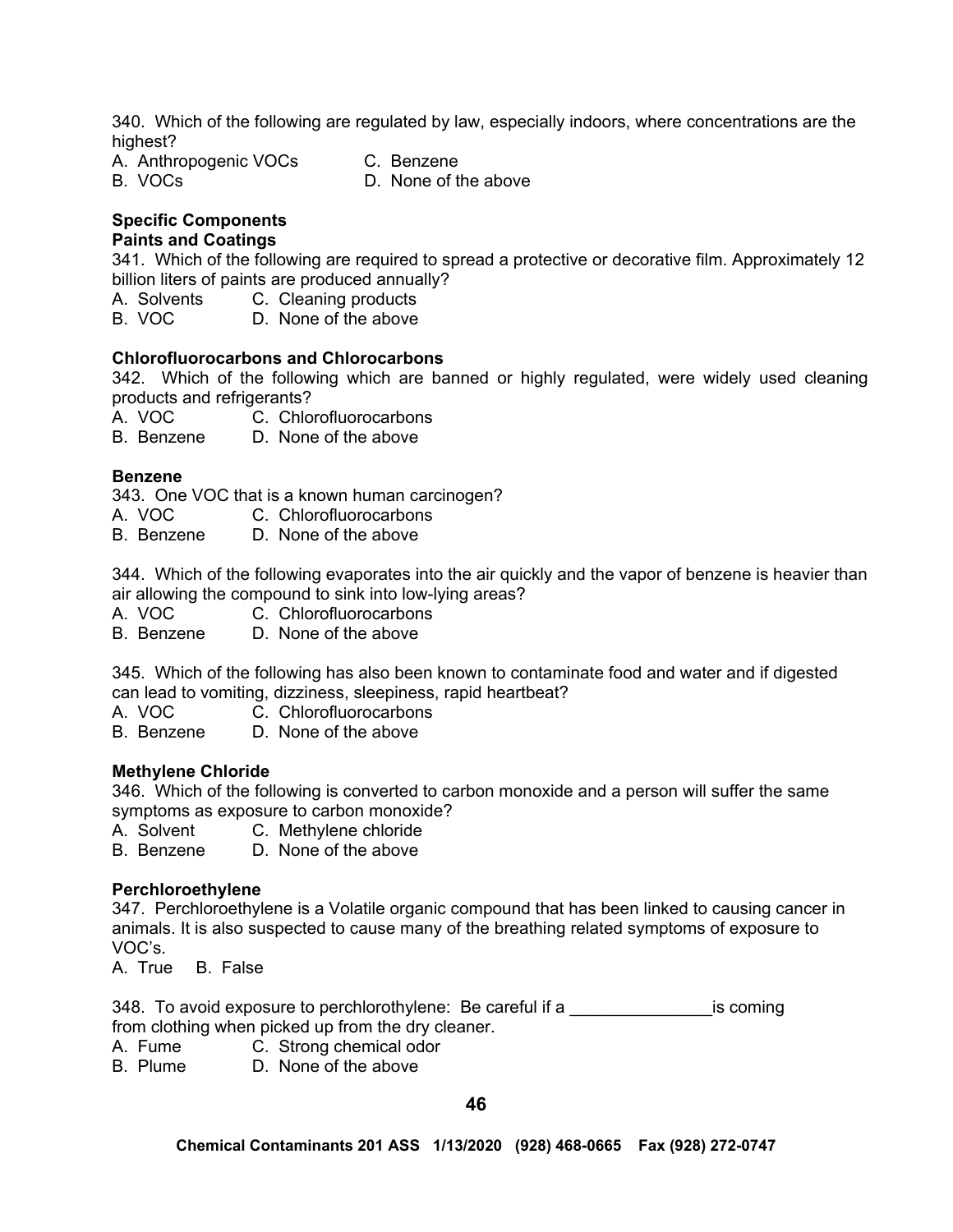# **MTBE**

349. MTBE was used as an octane booster and?

- A. Formaldehyde C. Oxygenated-additive
- B. FDE D. None of the above

# **Formaldehyde**

350. Many building materials such as paints, adhesives, wallboards, and ceiling tiles slowly emit?

- A. Organic chemicals C. Formaldehyde
- B. Some organics D. None of the above

# **Health Risks**

351. Which of the following terms -are important in the creation of smog?

- A. MT C. Organic chemicals
- B. VOCs D. None of the above

# **Health effects include:**

352. Which of the following can cause cancer in animals; some are suspected or known to cause cancer in humans?

- A. Organic chemicals C. Formaldehyde
- B. Some organics D. None of the above

# **Reducing Exposure**

353. Use products with **the in well ventilated areas.** 

A. MTBE C. Organic chemicals

B. VOCs D. None of the above

354. The exhaled human breath contains a few hundred volatile organic compounds and is used in breath analysis to serve as a  $\blacksquare$  biomarker to test for diseases such as lung cancer.

- A. MTBE C. Organic chemicals
- B. VOC D. None of the above

355. Allotropy or allotropism is the property of Theorem is to exist in two or more different forms, known as allotropes of these elements.

- A. Allotropy C. Some chemical elements
- B. Allotropes D. None of the above

356. Which of the following are different structural modifications of an element; the atoms of the element are bonded together in a different manner?

A. Allotropes C. Metalloids

B. Molecular formulae D. None of the above

357. The term allotropy is used for elements only, not for compounds. The more general term, used for any crystalline material, is?

- A. Allotropy C. Polymorphism
- B. Molecular formulae D. None of the above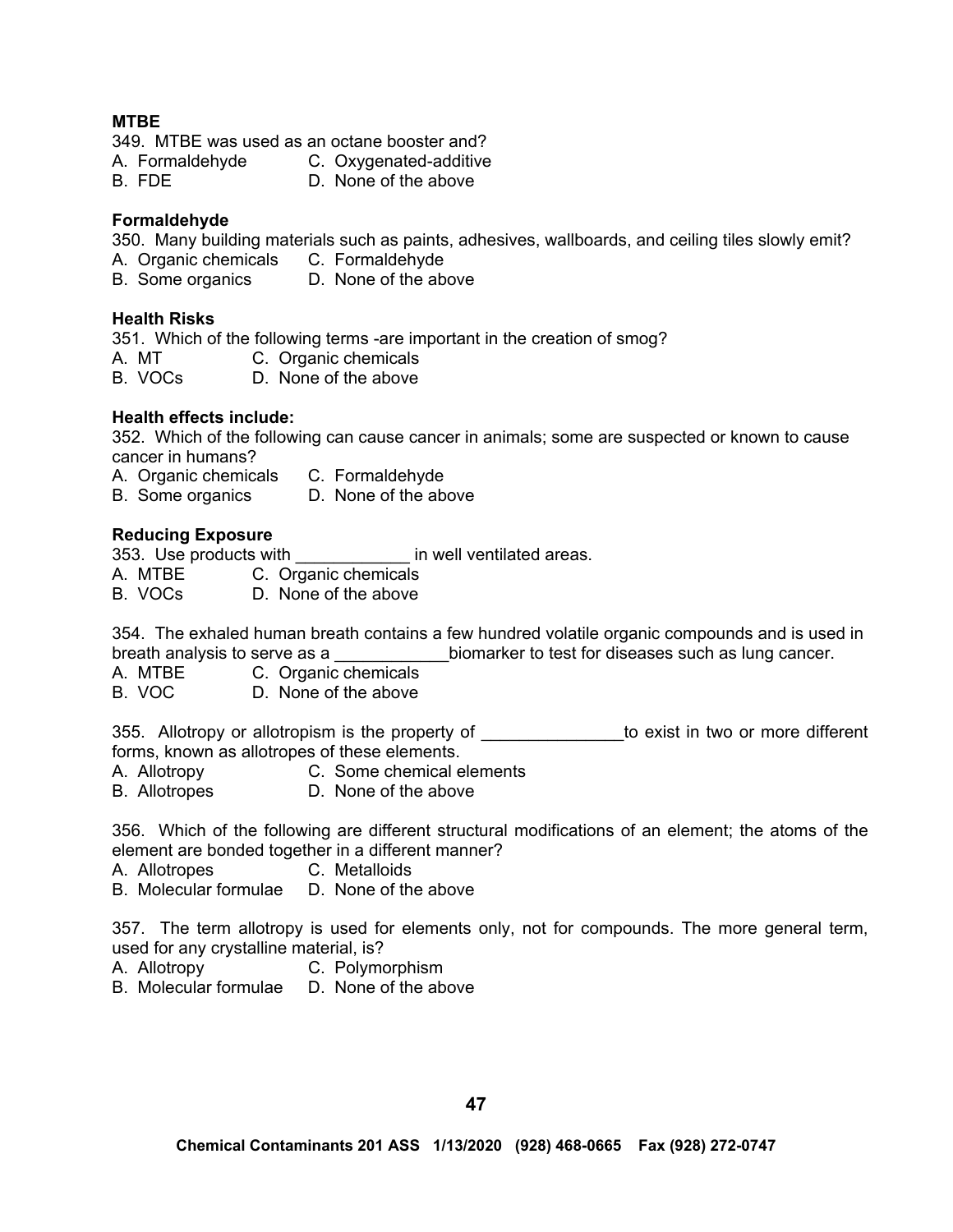#### **List of Allotropes**

358. Which of the following are typically more noticeable in non-metals (excluding the halogens and the noble gases) and metalloids?

A. Allotropes C. Metalloids

B. Molecular formulae D. None of the above

359. Which of the following capable of variable coordination number and/or oxidation states tend to exhibit greater numbers of allotropic forms?

A. Allotropy C. Elements

B. Allotropes D. None of the above

#### **Synthetic Organic Chemicals**

360. Synthetic organic chemicals (**SOC**) include all?

A. Carbon based units C. Man-made organics

B. Re-activated carbon D. None of the above

361. According to the text, which of the following terms can substantially reduce many VOCs such as benzene, trichlorethane and carbon tetrachloride?

- A. Activated carbon C. A carbon filter or system
- B. The adsorption process D. None of the above

362. According to the text, which of the following terms also removes SOCs such as Alachlor, EDB and toluene?

A. Backwash carbon C. Organic filters

B. Activated carbon D. None of the above

363. Before recommending example and state suspected of containing any of these and other substances must be analyzed to determine their concentrations and whether they exceed the EPA standards.

- A. Reverse Osmosis C. Treatment
- B. The adsorption process D. None of the above

364. According to the text, which of the following terms compact with use so they may need occasional backwashing?

- A. Backwash carbon C. Activated carbon beds
- B. Organic matter filtering D. None of the above

365. When operating and the same on turbid water supplies, remove suspended particles with a depth filter before treating it with activated carbon.

- A. Activated carbon filters C. A carbon filter or system
- B. The adsorption process D. None of the above

366. According to the text, which of the following terms typically backwashes at 10 gpm/ft (25 m/hr) for about 10 minutes, followed by a 5 minute downflow rinse?

- A. A carbon filter C. Osmosis
- B. Activated carbon process D. None of the above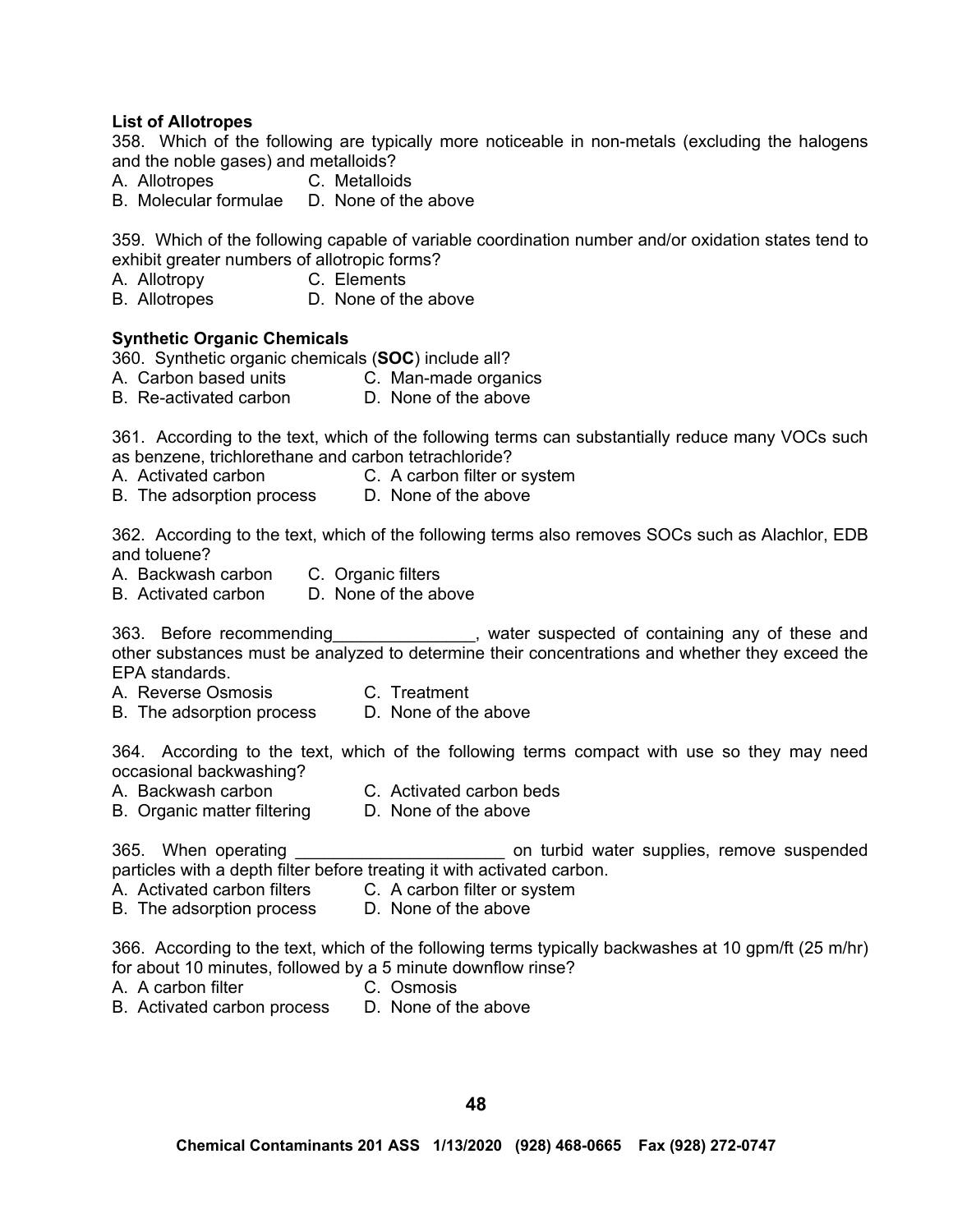367. Over a period of several months to two years, the carbon's adsorption capacity diminishes. The exhausted The exhausted **Example 20** should be replaced with fresh carbon. The old carbon should be hauled to an approved disposal facility.

A. Reverse Osmosis C. Carbon bed

B. Adsorption process D. None of the above

# **Small Water Filters**

368. Water filters are used for " The same state of the state of the state of the state of the state of the state of the state of the state of the state of the state of the state of the state of the state of the state of t harmful or unwanted particles before the water is used for human consumption.

A. Backwash carbon C. Point of use

B. Activated carbon D. None of the above

369. Reverse Osmosis works by forcing the water through a **Example 2018** that stops certain particles from passing through.

A. Semi-permeable membrane C. Recommend treatment

B. Activated carbon D. None of the above

370. Portable water filters work using a cartridge containing activated carbon and?

A. A carbon filter C. Ion exchange resin

B. Activated carbon D. None of the above

# **Activated Carbon Filtration**

371. According to the text, which of the following has been used for many years to solve water problems?

- A Activated carbon C. Ion exchange resin
- B. The adsorption process D. None of the above

372. According to the text, which of the following quickly and effectively removes chlorine from water?

- A. A carbon filter C. Man-made organics
- B. Activated carbon D. None of the above

373. According to the text, which of the following **witch and the set of the service** rates should be limited to 5 gpm/ft (12m/hr) or less for these applications?

A. Activated carbon C. A carbon filter or system

B. The adsorption process D. None of the above

# **Membrane Filtration Processes**

374. According to the text, which of the following a process in which water from a dilute solution will naturally pass through a porous membrane into a concentrate solution?

- A. A carbon filter **C. Reverse osmosis**
- B. Activated carbon process D. None of the above

375. Over the years, scientists have attempted to develop membranes that would be useful in industrial processes, but it wasn't until the late 1950s that membranes were produced that could be used for what is known as?<br>A MF C

C. Reverse osmosis

B. Desalinization D. None of the above

**49**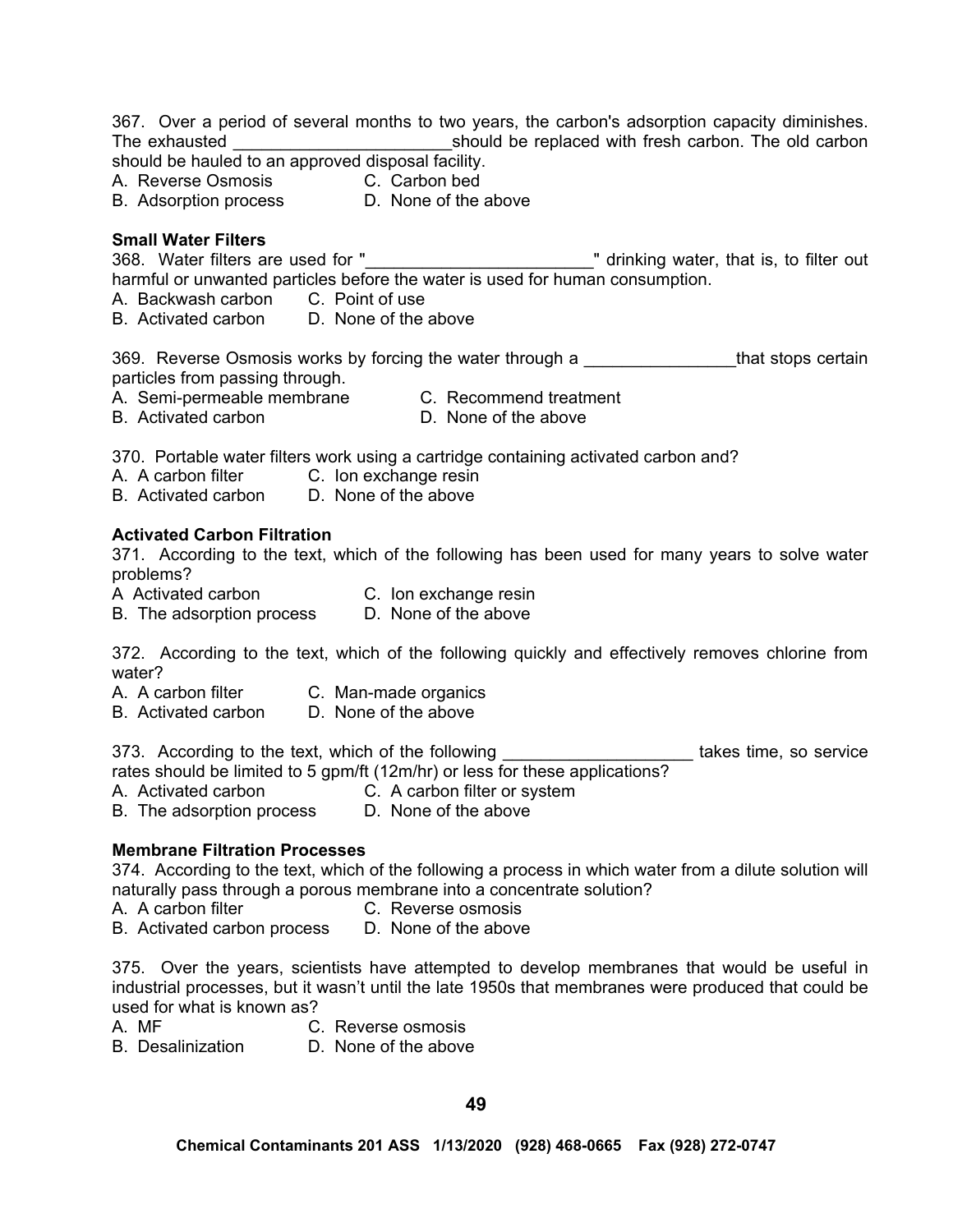376. According to the text, which of the following water is forced to move through a membrane from a concentrate solution to a dilute solution?

- A. Reverse osmosis C. Potable water treatment
- B. Rapid sand filters D. None of the above

377. According to the text, which of the following membranes have been used for desalinization, removal of dissolved inorganic and organic chemicals, water softening, and removal of the fine solids.

- A. Reverse osmosis C. Potable water treatment
- B. Rapid sand filters D. None of the above

378. According to the text, which of the following enables some water systems having contaminated water sources to meet new, more stringent regulations?

- A. Membrane technology C. Rapid sand filters
- B. Potable water D. None of the above

379. There is great potential for the continuing wide use of this method in potable water treatment, especially as technology improves and costs are reduced.

- A. Direct filtration process C. Membrane filtration processes
- B. Desalinization D. None of the above

#### **Microfiltration**

380. Microfiltration (MF) is a process in which water is forced under pressure through?

- A. A porous membrane C. Rapid sand filters
- B. Potable water D. None of the above

381. Membranes with a pore size of 0.45µ m are normally used; this size is relatively large compared with the other?

- A. Direct filtration process C. Membrane filtration processes
- B. Desalinization **D. None of the above**

382. This process has not been generally applicable to drinking water treatment because it either does not remove substances or the problem substances can be removed more economically using?

- A. A porous membrane C. Rapid sand filters
- B. Other processes D. None of the above

383. According to the text, which of the following is by industries to remove very fine particles from process water?

- A. MF C. Reverse osmosis
- B. Desalinization D. None of the above

384. According to the text, which of the following are susceptible to clogging or filter binding unless the water being processed is already quite clean?

- A. Reverse osmosis filters C. RO membranes
- B. Probable water filters D. None of the above

385. Microfiltration has been proposed as a filtering method for particles resulting from the?

- A. Direct filtration process C. Membrane filtration processes
- B. Desalinization D. None of the above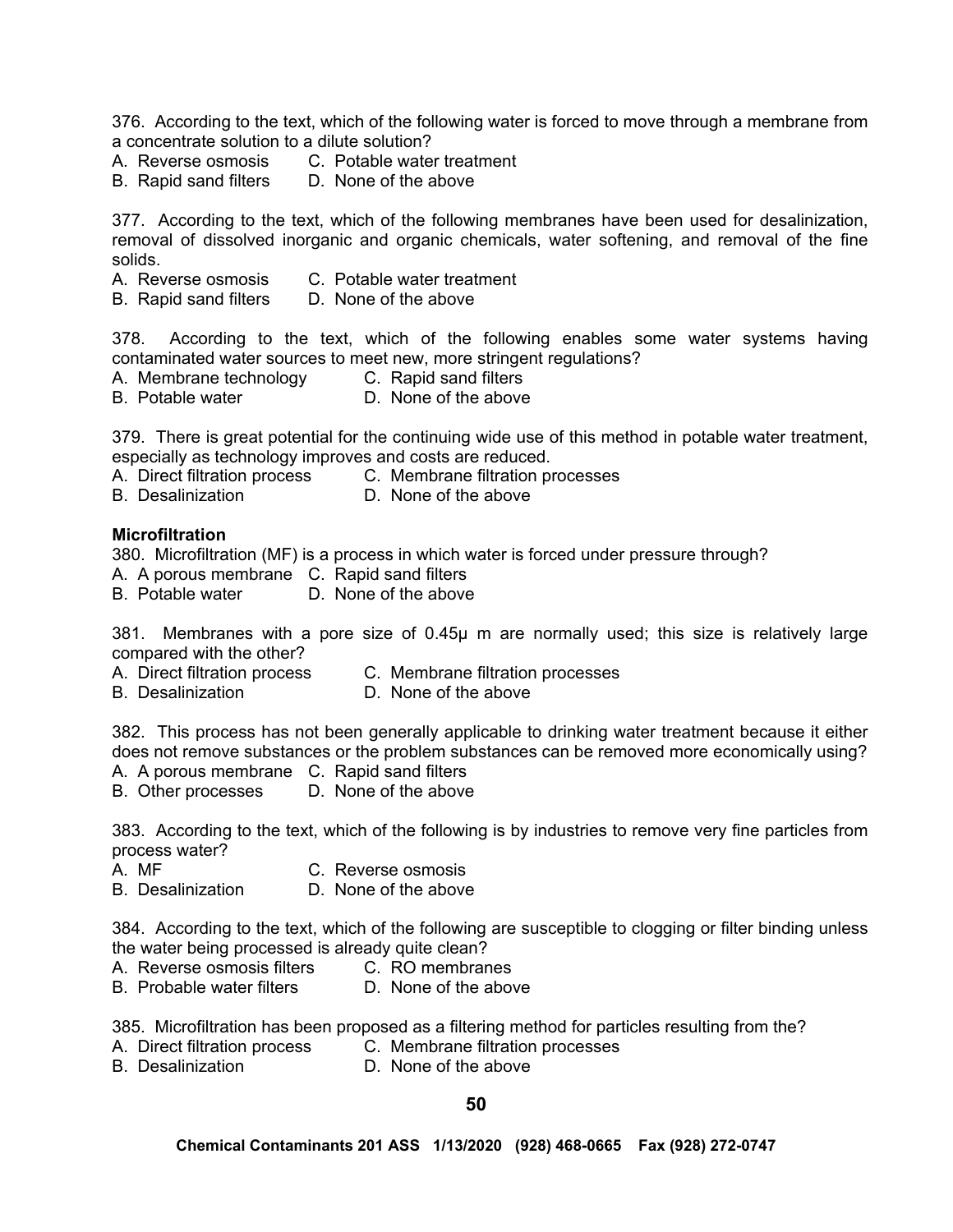386. According to the text, which of the following has used the injection of coagulants such as alum or polymers into the raw water stream to remove turbidity such as clay or silts?

- A. Direct filtration process C. Membrane filtration processes
- B. Desalinization D. None of the above

387. The formed particles were then removed by?

- A. A porous membrane C. Rapid sand filters
- B. Portable water filter D. None of the above

## **Ultrafiltration**

388. Ultrafiltration is a process that uses a membrane with a pore size generally below µm.

A. 0.1 C. 10

B. 1.0 D. None of the above

389. According to the text, which of the following can be designed to pass material that weigh less than or equal to a certain molecular weight?

A. NF C. Membrane process

B. UF membranes D. None of the above

390. According to the text, which of the following does not generally work well for removal of salt or dissolved solids, it can be used effectively for removal or most organic chemicals?

A. NF C. Membrane process

B. UF D. None of the above

### **Nanofiltration**

391. Nanofiltration (NF) is a process using membranes that will reject even smaller molecules than?

A. NF C. Membrane process

B. UF D. None of the above

392. NF's capability will undoubtedly increase the use of Theorem Controller water treatment.<br>A. NF

- C. Membrane process
- B. UF D. None of the above

#### **Reverse Osmosis**

393. Reverse Osmosis (RO) is a membrane process that has the highest rejection capability of all the?

- 
- A. UF C. Membrane processes
- B. Processes for this service D. None of the above

394. Which of the following have very low MWC pore size that can reject ions at very high rates, including chloride and sodium?

- A. RO process **C. Electrodialysis Reversal (EDR)** membranes
- B. RO membranes D. None of the above